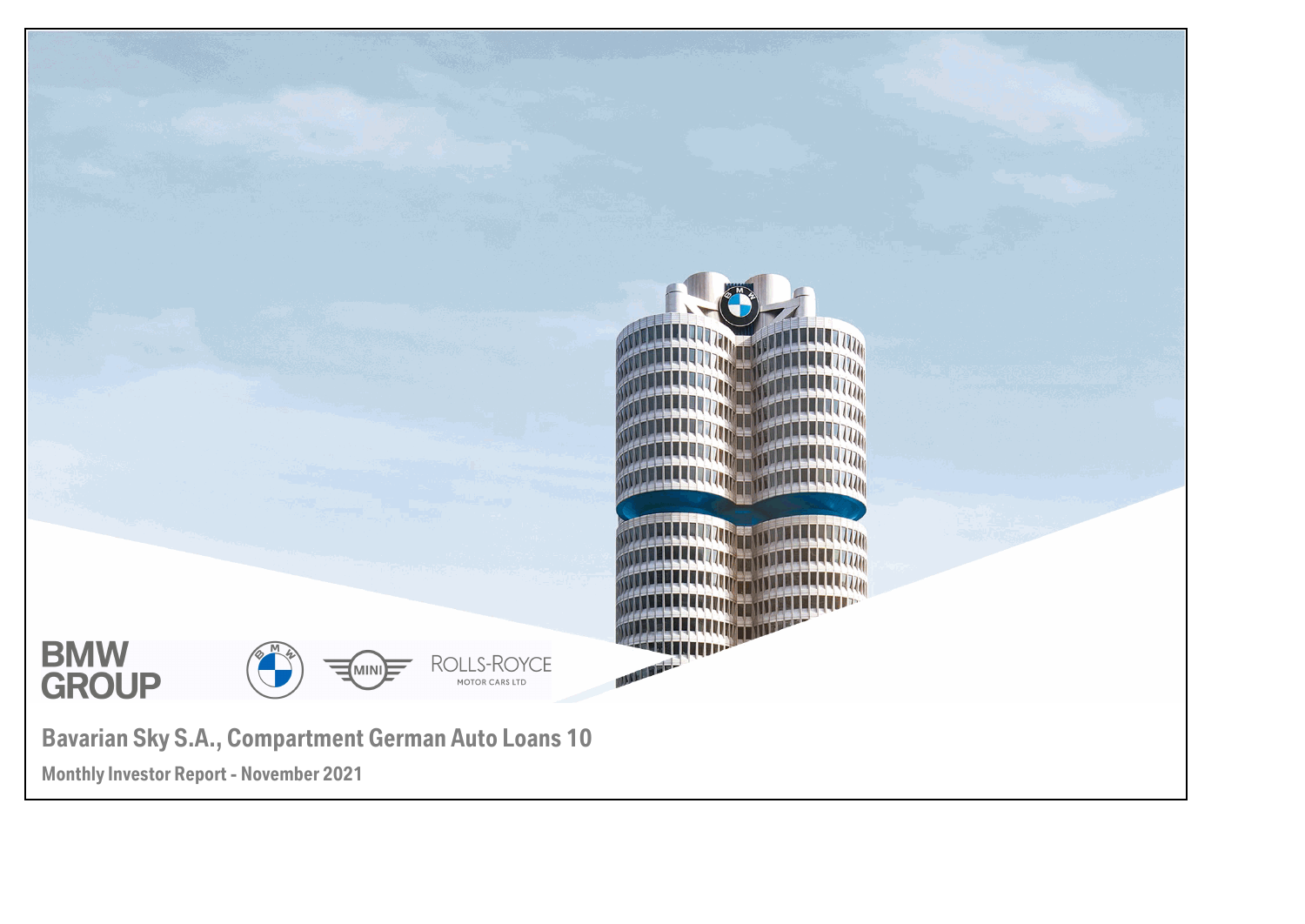

Payment Date: Period No.: Nov 22, 2021 to Dec 20, 2021  $= 28$  days Dec 20, 2021 Nov, 2021 19

Reporting Date: Dec 09, 2021

#### **Monthly Investor Report**

#### **Index**

- 1. Contact Information 2. Reporting Contact Details 3. Counterparty History & Noteworthy Transaction Events 4. Overview Dates 5. Portfolio Information 6. Reserves 7. Performance Data 8. Defaulted Amount & Recovery Amount 9. Defaulted Amount & Recovery Amount - Loan Level Data 10. Outstanding Note Balance 11. Original Principal Balance 12. Aggregate Principal Balance 13. Aggregate Outstanding Principal Balance 14. Down Payments 15. Borrower Concentration 16. Geographical Distribution 17. Car Type & Customer Group 18. Delinquencies 19. Seasoning 20. Remaining Term
- 21. Original Term
- 22. Vehicle Class
- 23. Payment Type
- 24. Interest Rates
- 25. Credit Type
- 26. Contracts per Customer
- 27. Amortisation
- 28. Priority of Payments
- 29. Transaction Costs
- 30. Ratings
- 31. Swap Counterparty Data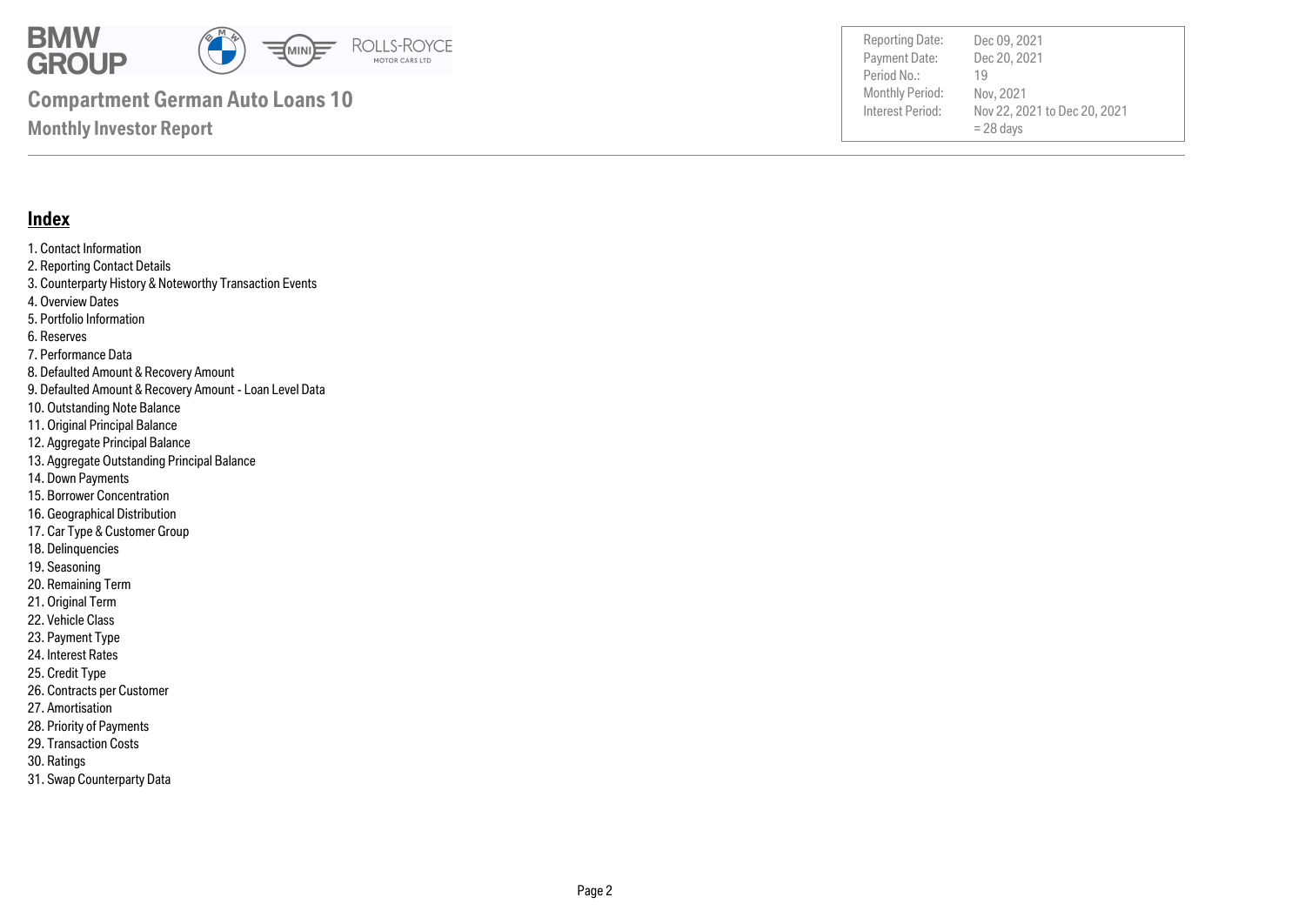

| <b>Reporting Date:</b> | Dec 09, 2021                 |
|------------------------|------------------------------|
| Payment Date:          | Dec 20, 2021                 |
| Period No.:            | 19                           |
| <b>Monthly Period:</b> | Nov, 2021                    |
| Interest Period:       | Nov 22, 2021 to Dec 20, 2021 |
|                        | $= 28$ days                  |
|                        |                              |

#### **1. Contact Information**

#### **Transaction Parties**

| <u>Issuer:</u>                  | <b>Bavarian Sky S.A.</b>                                  |
|---------------------------------|-----------------------------------------------------------|
|                                 | Acting in respect of its Compartment German Auto Loans 10 |
|                                 | 287-289 route d'Arlon                                     |
|                                 | L-1150 Luxembourg                                         |
|                                 | Luxembourg                                                |
|                                 | Attn.: The Directors                                      |
|                                 | LU-BavarianSky@intertrustgroup.com                        |
|                                 | +352 26 56 31 71                                          |
| <b>Corporate Administrator:</b> | Intertrust (Luxembourg) S.à r.l.                          |
|                                 | 6, Rue Eugène Ruppert                                     |
|                                 | L-2453 Luxembourg                                         |
|                                 | Luxembourg                                                |
|                                 | Attn.: BUO - Capital Markets                              |
|                                 | LU-BavarianSky@intertrustgroup.com                        |
|                                 | +352 26 44 91                                             |
| Originator/Servicer:            | <b>BMW Bank GmbH</b>                                      |
|                                 | Lilienthalallee 26                                        |
|                                 | 80939 Munich                                              |
|                                 | Germany                                                   |
|                                 | Attn.: ABS Servicing Team                                 |
|                                 | abs.bmwgroup@bmw.de                                       |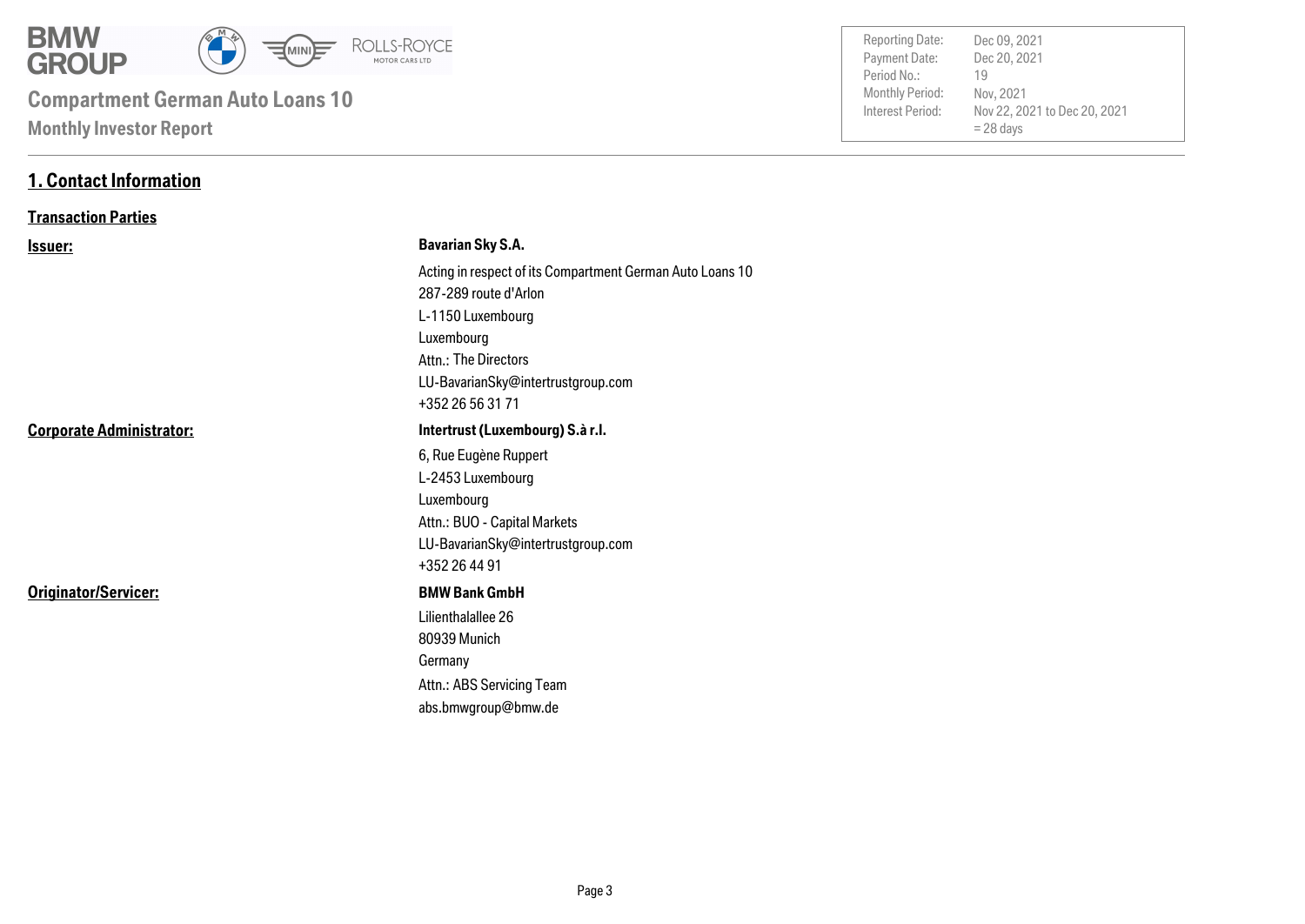

**1. Contact Information**

| <b>Reporting Date:</b> | Dec 09, 2021                 |
|------------------------|------------------------------|
| Payment Date:          | Dec 20, 2021                 |
| Period No.:            | 19                           |
| <b>Monthly Period:</b> | Nov, 2021                    |
| Interest Period:       | Nov 22, 2021 to Dec 20, 2021 |
|                        | $= 28$ days                  |
|                        |                              |

| <b>Transaction Parties</b>             |                                                      |  |  |
|----------------------------------------|------------------------------------------------------|--|--|
| <b>Calculation Agent/Paying Agent/</b> | The Bank of New York Mellon                          |  |  |
|                                        | One Canada Square                                    |  |  |
|                                        | E14 5AL London                                       |  |  |
|                                        | <b>United Kingdom</b>                                |  |  |
|                                        | Attn.: Corporate Trust Administration                |  |  |
|                                        | BNYM.Structured.Finance.Team.8@bnymellon.com         |  |  |
| Trustee:                               | <b>BNY MELLON CORPORATE TRUSTEE SERVICES LIMITED</b> |  |  |
|                                        | One Canada Square                                    |  |  |
|                                        | E14 5AL London                                       |  |  |
|                                        | <b>United Kingdom</b>                                |  |  |
|                                        | Attn.: Corporate Trust Administration                |  |  |
|                                        | BNYM.Structured.Finance.Team.2@bnymellon.com         |  |  |
| <b>Issuer Account Bank:</b>            | <b>The Bank of New York Mellon</b>                   |  |  |
|                                        | Friedrich-Ebert-Anlage 49, Messeturm                 |  |  |
|                                        | 60327 Frankfurt am Main                              |  |  |
|                                        | Germany                                              |  |  |
|                                        | Attn.: Corporate Trust Administration                |  |  |
|                                        | BNYM.Structured.Finance.Team.8@bnymellon.com         |  |  |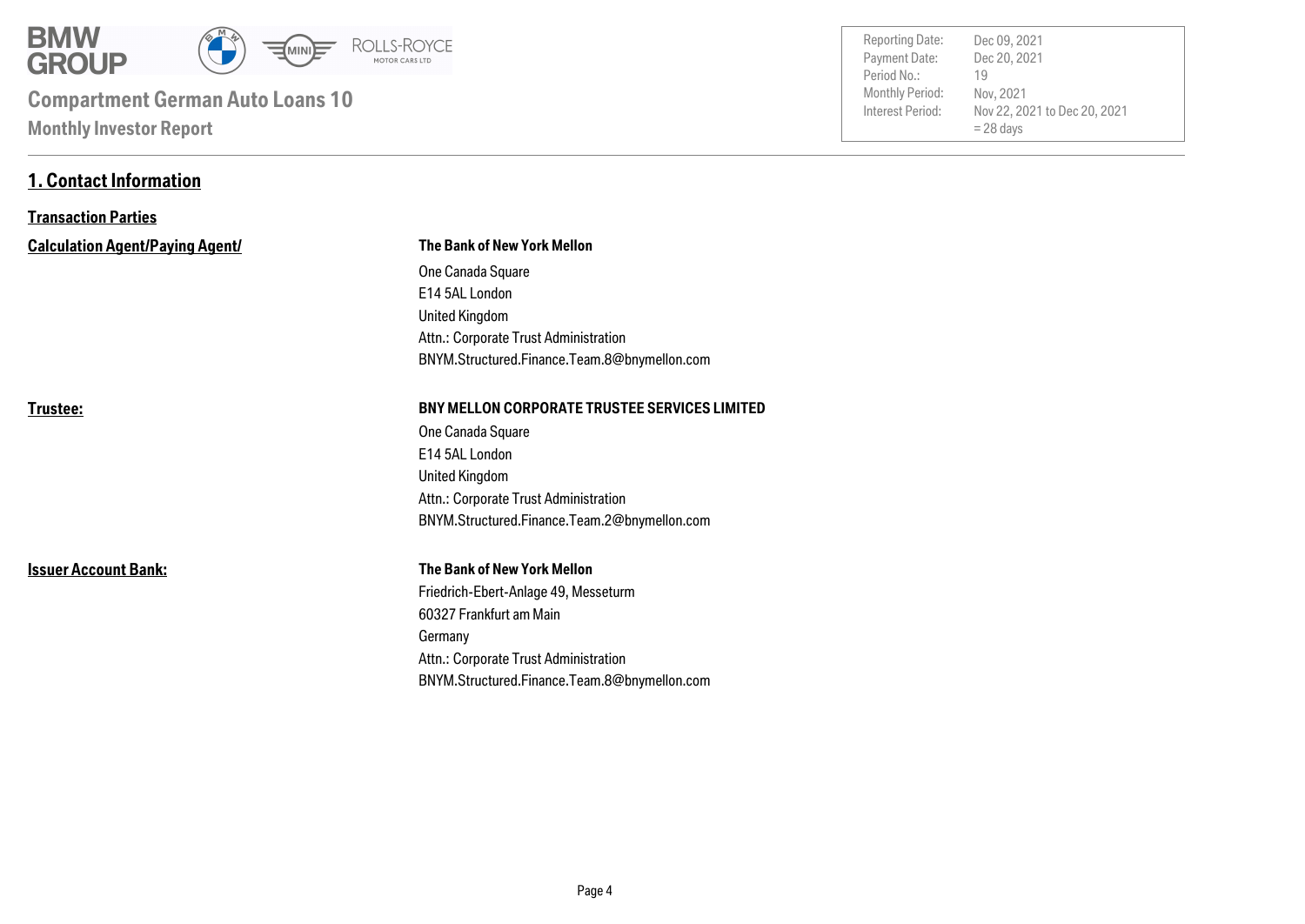

**1. Contact Information**

| <b>Reporting Date:</b><br>Payment Date:<br>Period No.:<br><b>Monthly Period:</b><br>Interest Period: | Dec 09, 2021<br>Dec 20, 2021<br>19<br>Nov, 2021<br>Nov 22, 2021 to Dec 20, 2021<br>$= 28$ days |  |
|------------------------------------------------------------------------------------------------------|------------------------------------------------------------------------------------------------|--|
|                                                                                                      |                                                                                                |  |

| <b>Transaction Parties</b> |                                                                                                                                                                                                    |
|----------------------------|----------------------------------------------------------------------------------------------------------------------------------------------------------------------------------------------------|
| <b>Data Trustee:</b>       | The Bank of New York Mellon<br>Friedrich-Ebert-Anlage 46, Messeturm<br>60327 Frankfurt am Main<br>Germany<br>Attn.: Corporate Trust Administration<br>BNYM.Structured.Finance.Team.8@bnymellon.com |
| <b>Swap Counterparty:</b>  | Skandinaviska Enskilda Banken AB<br>Kungsträdgardsgatan 8<br>SE-106 40 Stockholm<br>Sweden<br>peter.frank@seb.de / ABSGermany@seb.de                                                               |
| <b>Rating Agencies:</b>    | <b>Fitch Ratings Ltd</b><br>30 North Colonnade, Canary Wharf<br>E14 5GN London<br>United Kingdom<br>ABSsurveillance@fitchratings.com                                                               |
|                            | <b>MOODY'S INVESTORS SERVICE ESPAñA SA</b><br>Principe de Vergara, 131 - 6 floor<br>28002 Madrid<br>Spain<br>monitor.abs@moodys.com                                                                |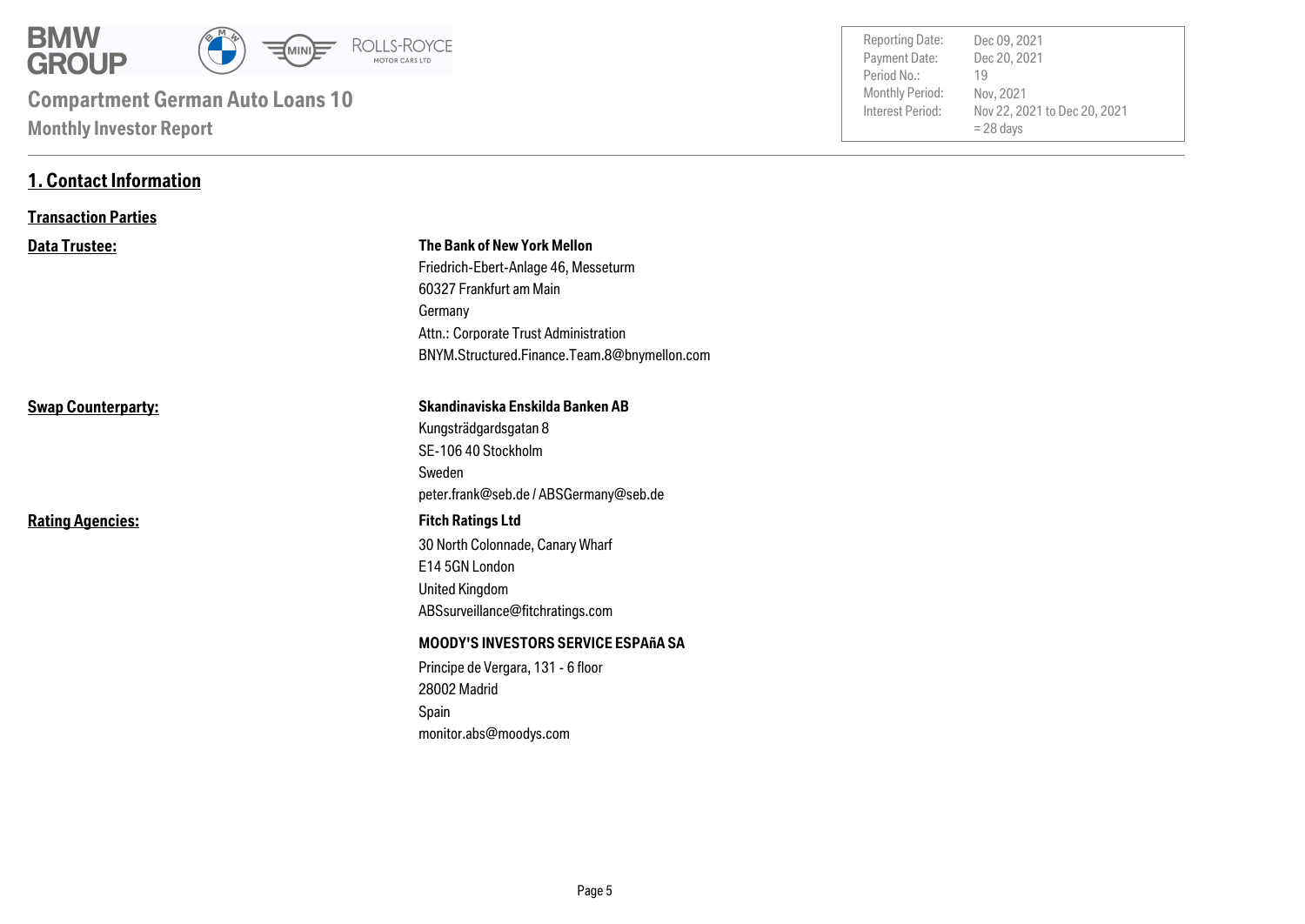

#### **2. Reporting Contact Details**

### **Contact for Servicer Report (Portfolio related information in Investor Report)**

#### **Contact for Investor Reporting: BMW Bank GmbH**

Germany 80939 Munich Lilienthalallee 26 abs.bmwgroup@bmw.de Attn.: ABS Servicing Team

#### **Calculation Agent:**

#### **The Bank of New York Mellon**

Attn. Corporate Trust Administration United Kingdom E14 5AL London One Canada Square BNYM.Structured.Finance.Team.8@bnymellon.com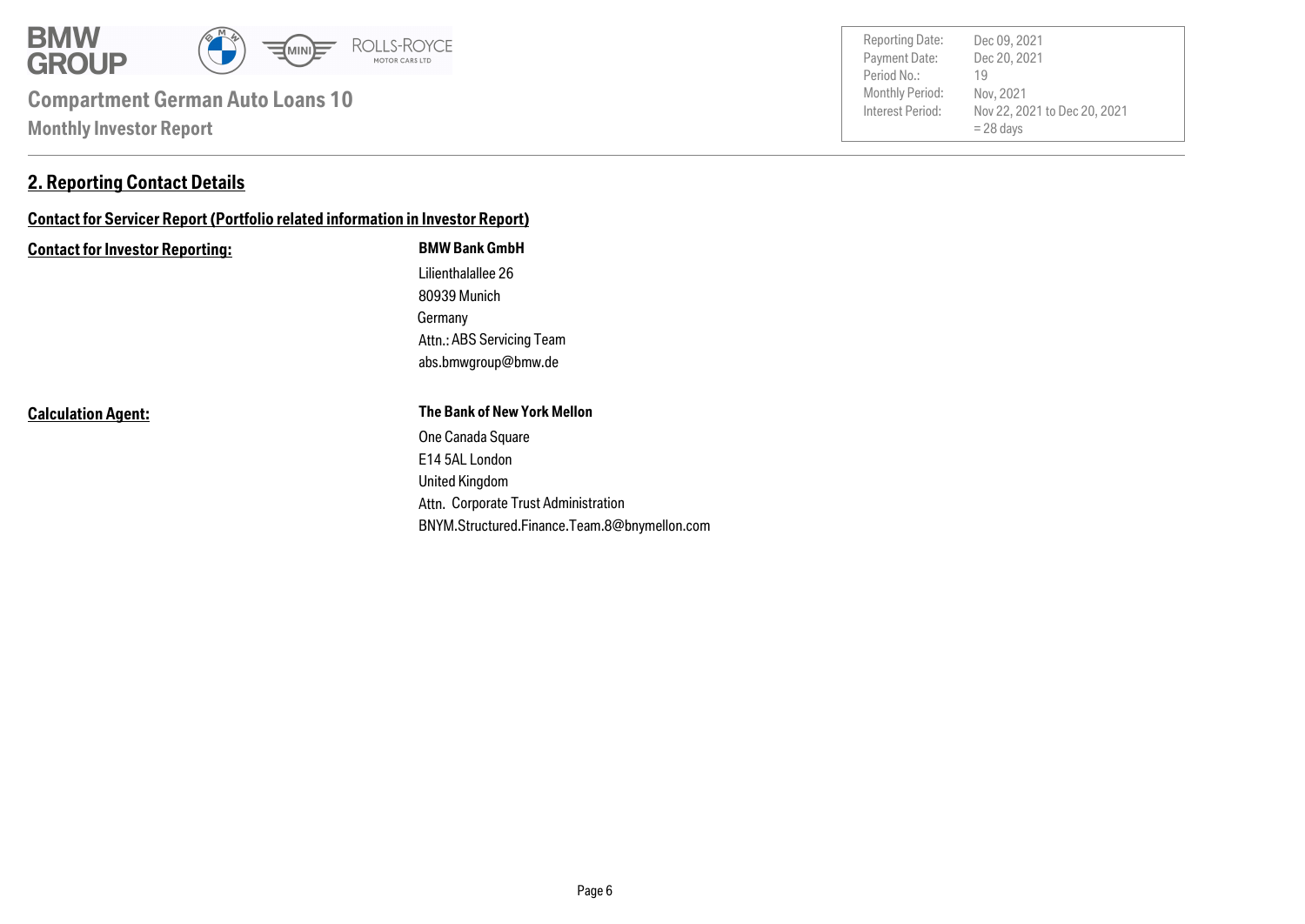

Payment Date: Period No.: Nov 22, 2021 to Dec 20, 2021  $= 28$  days Dec 20, 2021 Nov, 2021 19 Reporting Date: Dec 09, 2021

### **3. Counterparty History & Notheworthy Transaction Events**

**Counterparty History (to be added if applicable)**

None.

**Noteworthy Transaction Events (to be added if applicable)**

None.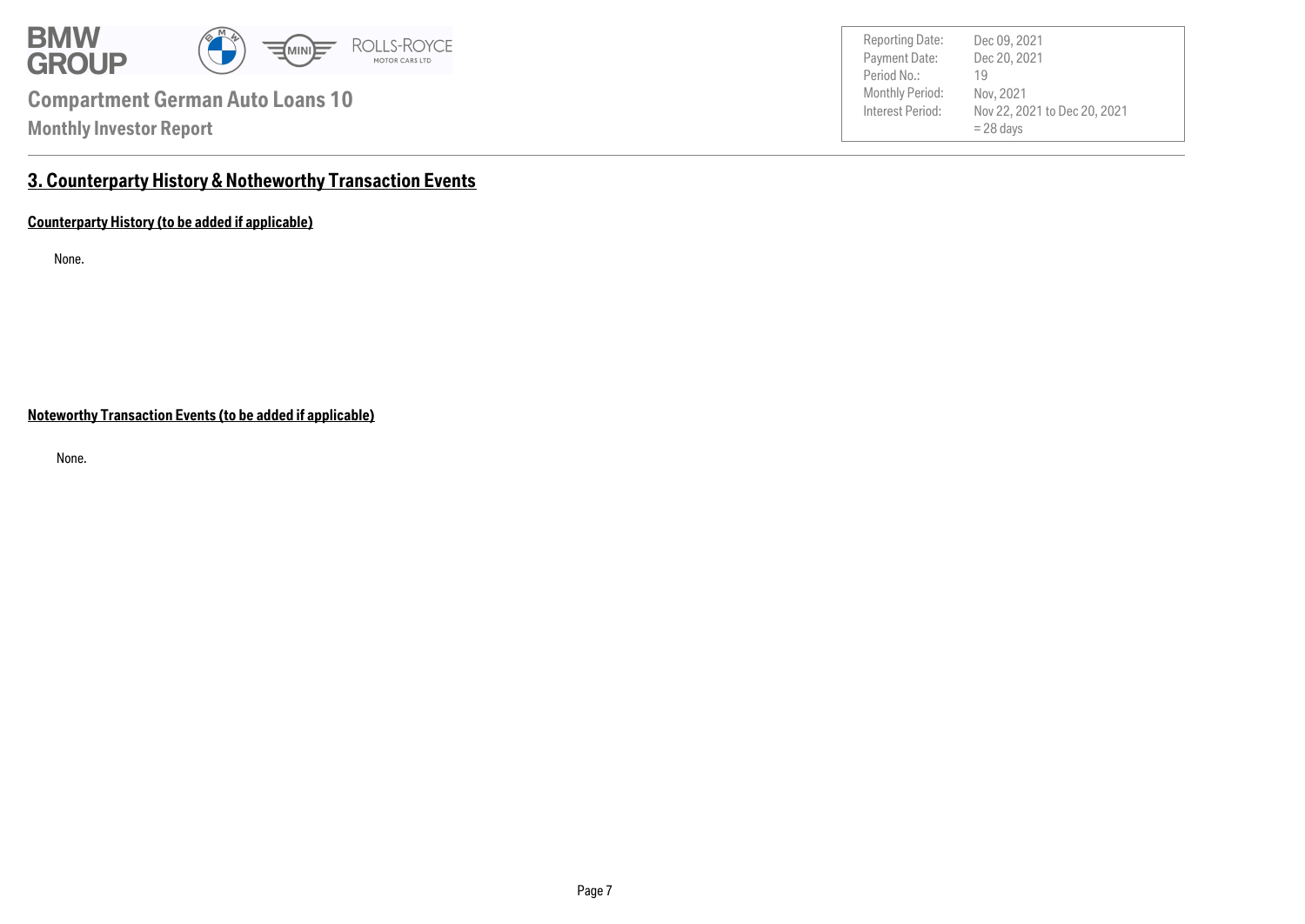

#### **4. Overview Dates**

| <b>Initial Cut-Off Date:</b>                  | 30/04/2020 |                                           |
|-----------------------------------------------|------------|-------------------------------------------|
| <b>Issue Date:</b>                            | 01/05/2020 | <b>Legal Maturity Date:</b><br>20/05/2027 |
| <b>Reporting Date</b>                         | 09/12/2021 |                                           |
| <b>Investor Reporting Date</b>                | 16/12/2021 |                                           |
| <b>Interest Determination Date</b>            | 18/11/2021 |                                           |
| <b>Reporting Frequency:</b>                   | monthly    |                                           |
| <b>Monthly Period No. (since Issue Date):</b> | 19         | (since Issue Date)                        |
| <b>Payment Date:</b>                          | 20/12/2021 |                                           |
| <b>Next Payment Date</b>                      | 20/01/2022 |                                           |
| <b>Monthly Period:</b>                        | 01/11/2021 | 30/11/2021<br>until                       |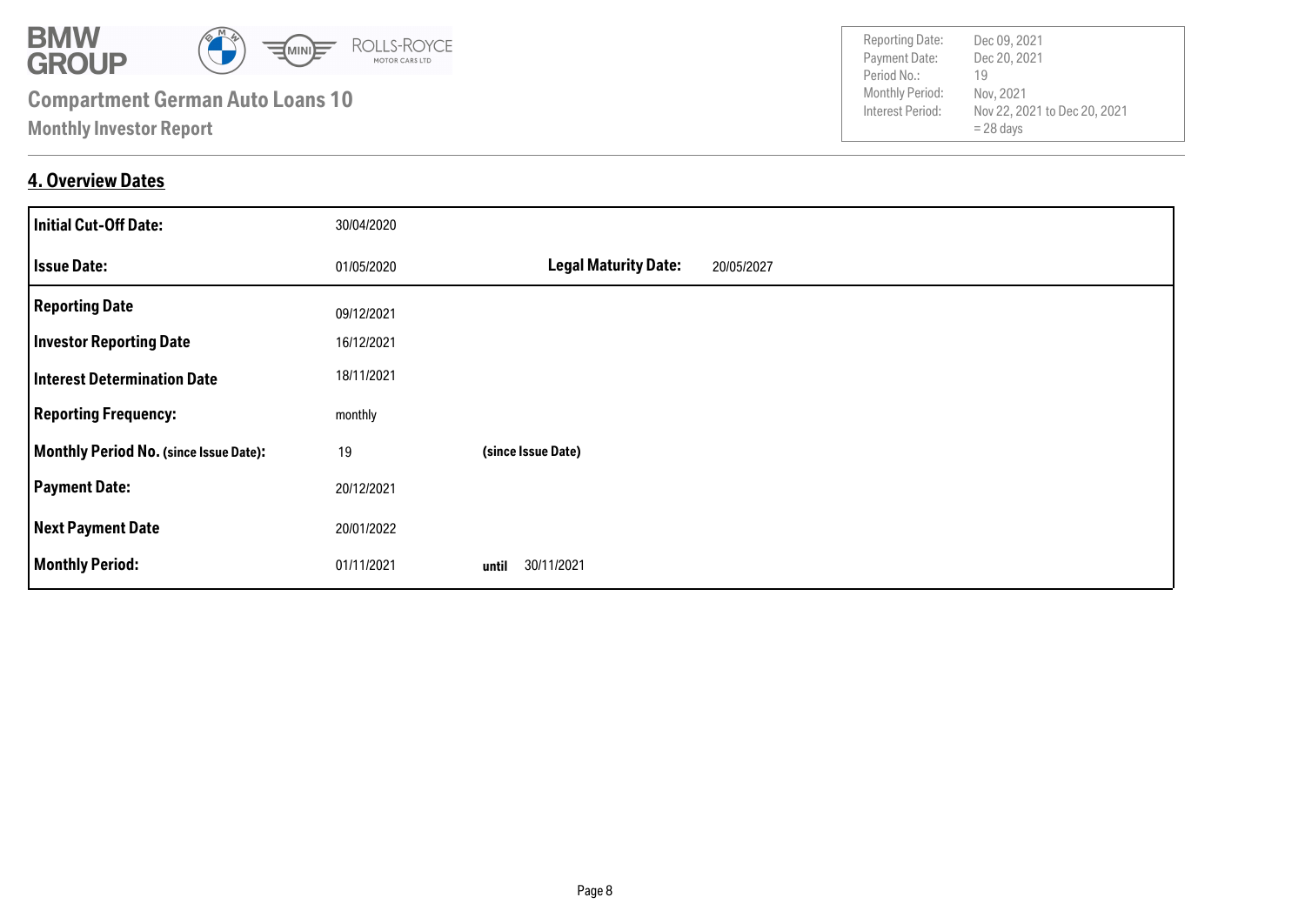

#### **5. Portfolio Information**

Payment Date: Period No.: Nov 22, 2021 to Dec 20, 2021  $= 28$  days Dec 20, 2021 Nov, 2021 19 Reporting Date: Dec 09, 2021

|                                           | current period                             | prior period                               |
|-------------------------------------------|--------------------------------------------|--------------------------------------------|
| <b>Outstanding receivables (in EUR)</b>   | Aggregate outstanding principal<br>balance | Aggregate outstanding principal<br>balance |
| Beginning of period                       | 457,138,357.79                             | 473,029,585.60                             |
| Scheduled principal payments              | 8,819,563.68                               | 9,241,803.21                               |
| Prepayment* principal                     | 6,106,523.06                               | 5,588,435.47                               |
| Prepayments* number of contracts          | 384                                        | 351                                        |
| Repurchases* principal                    | 1,126,527.57                               | 1,014,081.49                               |
| Repurchases* number of contracts          | 56                                         | 50                                         |
| Total principal collections               | 16,052,614.31                              | 15,844,320.17                              |
| Total interest collections                | 1,241,263.97                               | 1,285,301.96                               |
| Defaulted Amounts                         | 99.430,35                                  | 159,267.83                                 |
| <b>Recoveries</b>                         | 83,560.71                                  | 112,360.19                                 |
| Late Recoveries                           | 33,240.48                                  | 780.96                                     |
| <b>End of Period</b>                      | 441,069,873.84                             | 457,138,357.79                             |
| Current prepayment rate (annualised) in % | 15.17                                      | 13.54                                      |

\* Prepayments are defined as all contracts that are early settled by the borrower and repurchases are defined as all contracts that are repurchased due to modification of contract.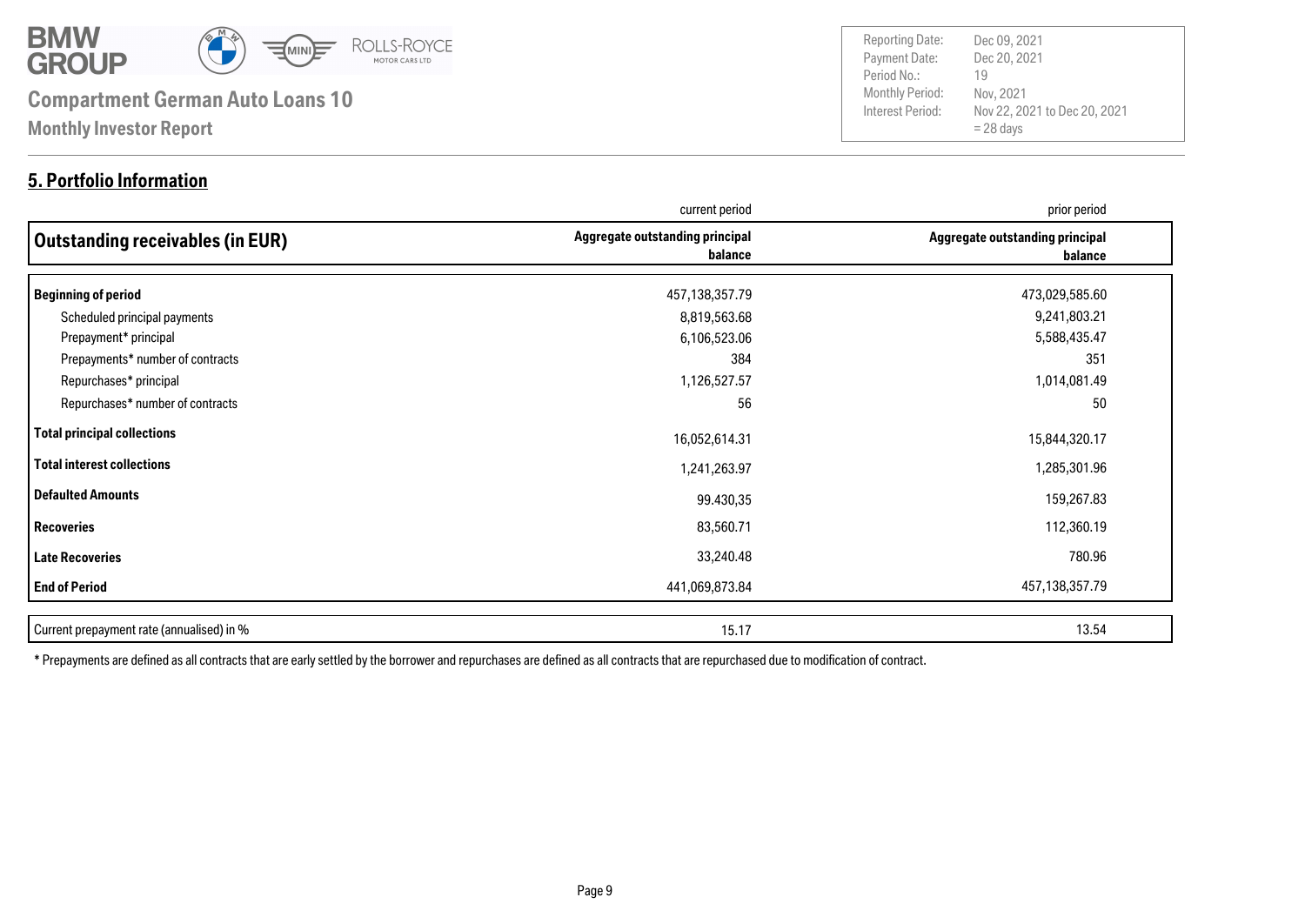

| Payment Date:          | Dec 20, 2021                 |
|------------------------|------------------------------|
| Period No.:            | 19                           |
| <b>Monthly Period:</b> | Nov. 2021                    |
| Interest Period:       | Nov 22, 2021 to Dec 20, 2021 |
|                        | $= 28$ days                  |
|                        |                              |

Reporting Date: Dec 09, 2021

### **6. Reserves**

| <b>Cash Reserve</b>                          | in EUR       |
|----------------------------------------------|--------------|
| Outstanding cash reserve beginning of period | 3,790,000.00 |
| Interest on cash reserve - previous period   | 0.00         |
| Required cash reserve                        | 3,790,000.00 |
| Outstanding cash reserve end of period       | 3,790,000.00 |

| Triggers*                  |                                |           |            |               |             |                       |
|----------------------------|--------------------------------|-----------|------------|---------------|-------------|-----------------------|
| <b>Reserves</b>            | <b>Required Rating BMW AG</b>  |           |            |               |             | <b>Trigger Breach</b> |
|                            |                                | Fitch     | S&P        | Moody's       | <b>DBRS</b> |                       |
| <b>Commingling Reserve</b> | Long Term<br><b>Short Term</b> | BBB<br>F2 | N/A<br>N/A | Baa1<br>$P-2$ | N/A<br>N/A  | no<br>no              |

\* Breach of one of these triggers in conjunction with any other event as set out in the Servicing Agreement and/or the Receivables Purchase Agreement will oblige BMW Bank GmbH to post additional cash collateral. The Reserves will be adjusted on a monthly basis and shall be deposited in the Issuer Account and exclusively reserved to cover risks.

| <b>Current Rating BMW AG</b> |       |     |            |             |
|------------------------------|-------|-----|------------|-------------|
|                              | Fitch | S&P | Moody's    | <b>DBRS</b> |
| Long Term                    | N/A   |     | A2         | A high      |
| <b>Short Term</b>            | N/A   | A-' | <b>P-1</b> | N/A         |

| <b>Commingling Reserve</b>                    | in EUR |
|-----------------------------------------------|--------|
| Outstanding Commingling Reserve end of period | 0.00   |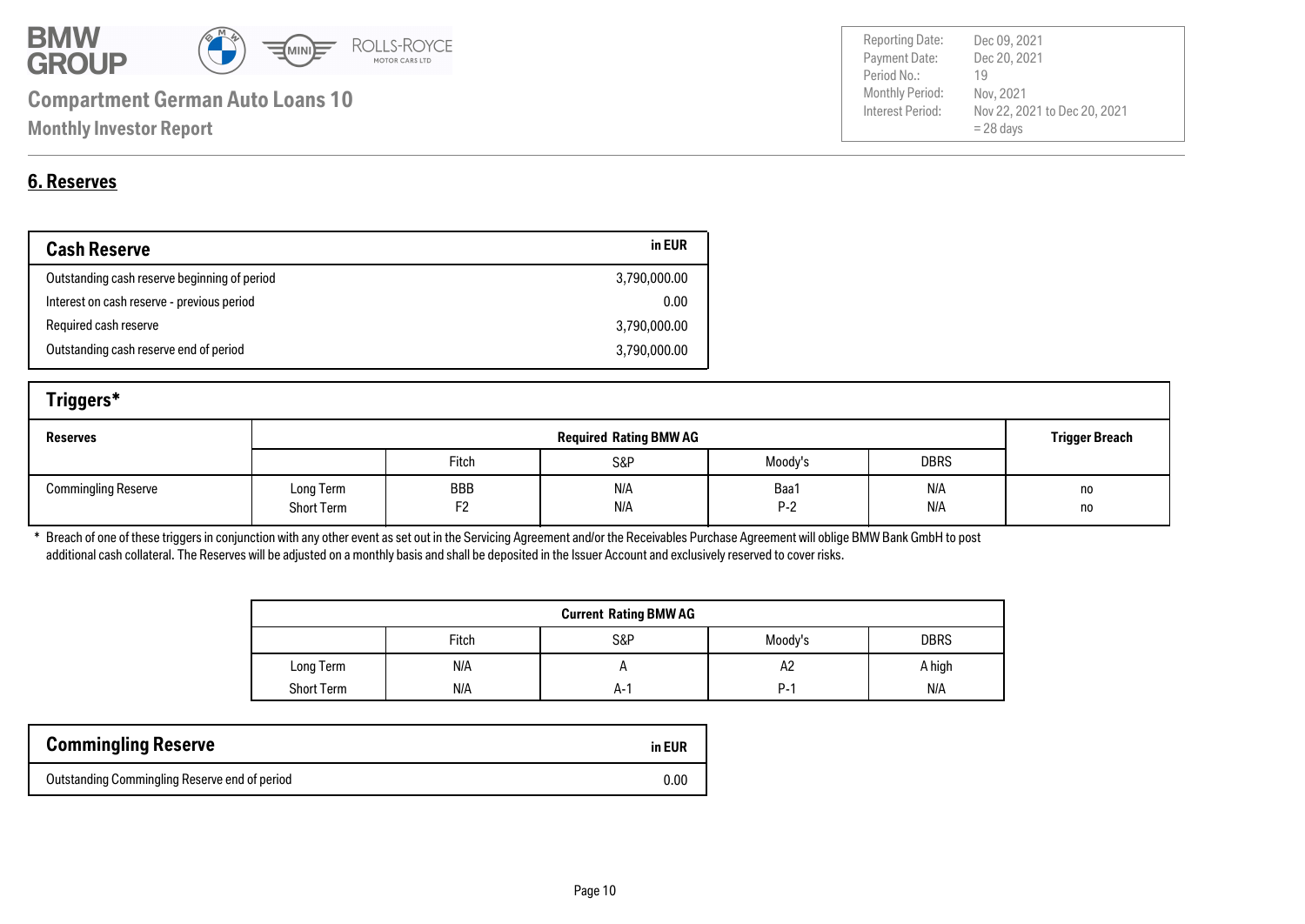

**Monthly Investor Report**

#### **7. Performance Data**

#### **Aggregate outstanding notes balance** Beginning of period (in EUR) 430,560,265.10 End of period (in EUR) 413,330,970.74  **Ratios 31- 60 days past due** 31- 60 days past due period before previous period 0.07 31- 60 days past due previous period 0.10 31- 60 days past due current period 0.10 **61- 90 days past due** 61- 90 days past due period before previous period 0.05 0.03 61- 90 days past due current period 0.03 61- 90 days past due previous period 450,825.48 121,943.54 242,416.34 143,378.45 352,728.67 473,102.60  $(in EUR)$  (in %)  $(in EUR)$  (in %) **Cumulative net loss ratio Current ratio**

| Cumulative net loss ratio (in %)                            | 0.11         |  |
|-------------------------------------------------------------|--------------|--|
| Performance data                                            |              |  |
| Number of contracts being 31 - 60 days delinquent           | 16           |  |
| Number of contracts being 61 - 90 days delinquent           | 8            |  |
| Balance of contracts being 31 - 60 days delinquent (in EUR) | 450,825.48   |  |
| Balance of contracts being 61 - 90 days delinquent (in EUR) | 121,943.54   |  |
| Defaulted amounts (in EUR)                                  | 99,430.35    |  |
| Cumulative defaulted amounts (in EUR)                       | 1,598,222.66 |  |
| Recoveries (in EUR)                                         | 83,560.71    |  |
| Cumulative recoveries (in EUR)                              | 800,579.75   |  |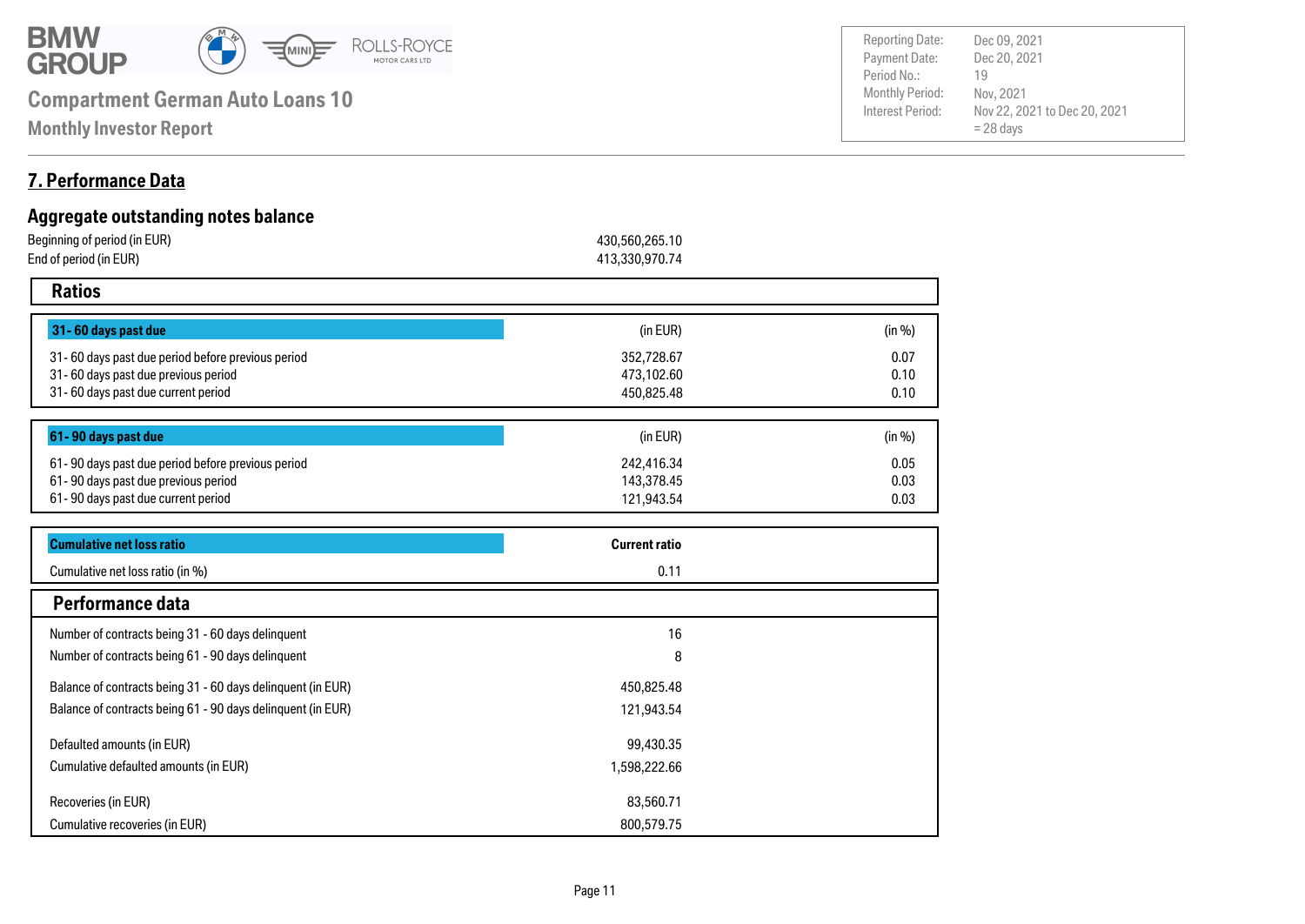

#### **8. Defaulted Amount & Recovery Amount**

#### **(as at end of Monthly Period)**

| <b>Collection</b><br>Period | No. of Defaulted<br>Agreements in<br><b>Collection Period</b> | <b>Defaulted Amount in</b><br><b>Collection Period</b><br>(in EUR) | <b>Cumulative Defaulted</b><br><b>Amount since Initial</b><br><b>Cut-Off Date</b><br>(in EUR) | <b>Cumulative Amount</b><br>of Purchased<br><b>Receivables</b><br>(in EUR) | Cumulative<br><b>Default Ratio</b><br>(in %) | <b>Recovery Amount in</b><br><b>Collection Period</b><br>(in EUR) | <b>Cumulative Recoveries</b><br>since Initial Cut-Off<br>Date<br>(in EUR) | <b>Cumulative Net</b><br><b>Losses</b><br>(in EUR) | <b>Cumulative</b><br>Net Loss<br>Ratio<br>(in %) |
|-----------------------------|---------------------------------------------------------------|--------------------------------------------------------------------|-----------------------------------------------------------------------------------------------|----------------------------------------------------------------------------|----------------------------------------------|-------------------------------------------------------------------|---------------------------------------------------------------------------|----------------------------------------------------|--------------------------------------------------|
| Apr - 20                    | $\Omega$                                                      | n/a                                                                | n/a                                                                                           | 756,749,990.28                                                             | n/a                                          | n/a                                                               | n/a                                                                       | n/a                                                | n/a                                              |
| May - 20                    | 5                                                             | 25.82                                                              | 25.82                                                                                         | 756,749,990.28                                                             | 0.00                                         | 0.00                                                              | 0.00                                                                      | 25.82                                              | 0.00                                             |
| June - 20                   | 12                                                            | 61.27                                                              | 87.09                                                                                         | 756,749,990.28                                                             | 0.00                                         | 0.00                                                              | 0.00                                                                      | 87.09                                              | 0.00                                             |
| <b>July - 20</b>            | 11                                                            | 32,697.91                                                          | 32,785.00                                                                                     | 756,749,990.28                                                             | 0.00                                         | 28,084.92                                                         | 28,084.92                                                                 | 4,700.08                                           | 0.00                                             |
| Aug - 20                    | 4                                                             | 16.57                                                              | 32,801.57                                                                                     | 756,749,990.28                                                             | 0.00                                         | $-5.15$                                                           | 28,079.77                                                                 | 4,721.80                                           | 0.00                                             |
| Sept - 20                   | 6                                                             | 9.87                                                               | 32,811.44                                                                                     | 756,749,990.28                                                             | 0.00                                         | $-5.15$                                                           | 28,074.62                                                                 | 4,736.82                                           | 0.00                                             |
| Oct - 20                    | 11                                                            | 51,758.83                                                          | 84,570.27                                                                                     | 756,749,990.28                                                             | 0.01                                         | 40,740.50                                                         | 68,815.12                                                                 | 15,755.15                                          | 0.00                                             |
| Nov - 20                    | 5                                                             | 32,993.26                                                          | 117,563.53                                                                                    | 756,749,990.28                                                             | 0.02                                         | 31,433.33                                                         | 100,248.45                                                                | 17,315.08                                          | 0.00                                             |
| Dec - 20                    | Δ                                                             | $-35.27$                                                           | 117,528.26                                                                                    | 756,749,990.28                                                             | 0.02                                         | $-59.05$                                                          | 100,189.40                                                                | 17,338.86                                          | 0.00                                             |
| Jan - 21                    | 12                                                            | 127,585.81                                                         | 245,114.07                                                                                    | 756,749,990.28                                                             | 0.03                                         | 71.896.03                                                         | 172,085.43                                                                | 73,028.64                                          | 0.01                                             |
| Feb - 21                    |                                                               | 171,454.19                                                         | 416,568.26                                                                                    | 756,749,990.28                                                             | 0.06                                         | 95,984.27                                                         | 268,069.70                                                                | 148,498.56                                         | 0.02                                             |
| Mar - 21                    | 11                                                            | 129,300.59                                                         | 545,868.85                                                                                    | 756,749,990.28                                                             | 0.07                                         | 9,586.57                                                          | 277,656.27                                                                | 268,212.58                                         | 0.04                                             |
| Apr - 21                    | 17                                                            | 187,655.60                                                         | 733,524.45                                                                                    | 756,749,990.28                                                             | 0.10                                         | 56,235.55                                                         | 333,891.82                                                                | 399,632.63                                         | 0.05                                             |
| May - 21                    | 13                                                            | 151,945.16                                                         | 885,469.61                                                                                    | 756,749,990.28                                                             | 0.12                                         | 56,650.45                                                         | 390,542.27                                                                | 494,927.34                                         | 0.07                                             |
| June - 21                   | 18                                                            | 147,990.62                                                         | 1,033,460.23                                                                                  | 756,749,990.28                                                             | 0.14                                         | 82,936.44                                                         | 473,478.71                                                                | 559,981.52                                         | 0.07                                             |
| <b>July - 21</b>            | 8                                                             | 177,590.63                                                         | 1,211,050.86                                                                                  | 756,749,990.28                                                             | 0.16                                         | 89,884.06                                                         | 563,362.77                                                                | 647,688.09                                         | 0.09                                             |
| Aug - 21                    | 9                                                             | 32,825.58                                                          | 1,243,876.44                                                                                  | 756,749,990.28                                                             | 0.16                                         | 10,234.29                                                         | 573,597.06                                                                | 670,279.38                                         | 0.09                                             |
| Sept - 21                   | 8                                                             | 95,648.04                                                          | 1,339,524.48                                                                                  | 756,749,990.28                                                             | 0.18                                         | 31,061.79                                                         | 604,658.85                                                                | 734,865.63                                         | 0.10                                             |
| Oct - 21                    | 15                                                            | 159,267.83                                                         | ,498,792.31                                                                                   | 756,749,990.28                                                             | 0.20                                         | 112,360.19                                                        | 717,019.04                                                                | 781,773.27                                         | 0.10                                             |
| Nov - 21                    | 11                                                            | 99,430.35                                                          | 1,598,222.66                                                                                  | 756,749,990.28                                                             | 0.21                                         | 83,560.71                                                         | 800,579.75                                                                | 797,642.91                                         | 0.11                                             |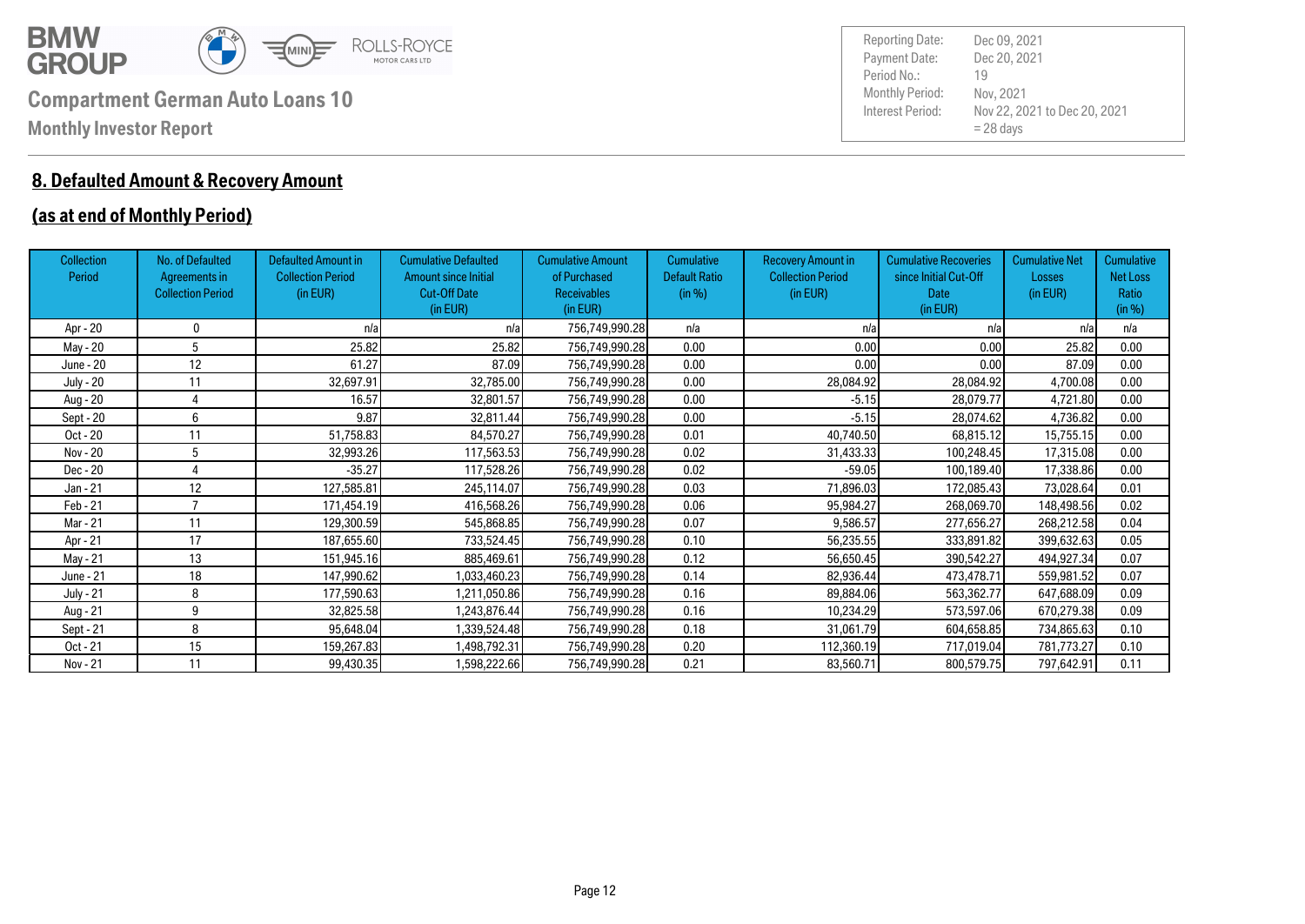

**Monthly Investor Report**

### **9. Defaulted Amount & Recovery Amount - Loan Level Data**

#### Applicable only if loans have defaulted. Does not include defaulted amounts less than 10 EUR.

Out of Deal (Month / Year) **Customer**  Type (private / commercial) **Object** Type (new / used) Principal Balance End of Period (in EUR) Recovery Total (in EUR) Vehicle **Series** Principal Balance of Loan at **Default** (in EUR) Initial Principal Balance (in EUR) Month / Year of Loan **Origination** Month / Year of Default 1 July - 20 Jan - 20 23.341.05 23.169.28 17.274.74 5.894.54 New New 1 Series Private 2 | Oct - 20 | Oct - 19 | 17.004.33 | 16.438.30 | 12.285.00 | 4.153.30 | Used | 4 Series | Private 3 | Oct - 20 | Nov - 19 | 35.273.11 35.273.11 28.455.50 6.817.61 Used Used 2 Series Private 4 | Nov - 20 | Nov - 19 | 14.138.13 | 13.862.18 | 13.862.18 | 0.00 | Used | Series | 3 Series | Private 5 Nov - 20 Jan - 20 20,981.25 20,451.09 20,451.09 0.00 Used Non BMW Group (incl. Motorcycles) Commercial 6 Jan - 21 Jan - 20 21,076.09 19,976.40 8,733.96 11,242.44 Used 5 Series Commercial 7 | Jan - 21 July - 19 50.163.37 46.920.86 37.671.62 9.249.24 New New X6 Series Commercial 8 Jan - 21 Apr - 19 19,280.57 19,280.57 0.00 19,280.57 New Non BMW Group (incl. Motorcycles) Commercial 9 Jan - 21 May - 19 7,892.67 6,772.90 6,772.90 0.00 Used 3 Series Private 10 | Feb-21 | Feb-20 | 20,405.55 9.152.96 | -8.20 9.161.16 Used Used 1 Series 1 Series Commercial 11 | Feb 21 | Jan 20 | 77.160.70 | 73.763.75 | 40.420.46 | 33.343.29 | New New | 6Series | Commercial 12 | Feb 21 July 19 51,151.49 47.721.20 27.852.36 19.868.84 New New Series Series Commercial 13 | Feb 21 | Jan 20 | 30,270,81 30,270,81 21,818.61 8,452.20 New New 1 Series Commercial 14 | Mar - 21 | Feb - 20 | 42,434,40 | 42,111,59 | 0.00 | 42,111,59 | New | 3Series | Commercial 15 | Mar - 21 | Feb - 20 | 33.576.63 | 32.608.57 | 0.00 | 32.633.49 | New | 2 Series | Private 16 | Mar - 21 | Feb - 20 | 40.415.34 | 10.723.30 | 10.723.30 | 0.00 | New | Series | 3 Series Private 17 | Mar 21 | Feb 20 | 42.764.23 | 42.073.61 | 0.00 | 42.073.61 | New New X3 Series Commercial 18 Apr - 21 Oct - 19 20,000.03 19,492.57 8,399.95 11,092.62 New Non BMW Group (incl. Motorcycles) Commercial 19 Apr - 21 Sept - 19 19,831.69 19,321.77 8,939.41 10,382.36 New Non BMW Group (incl. Motorcycles) Commercial 20 Apr - 21 Oct - 19 9,582.42 9,375.62 0.00 9,375.62 Used 2 Series Commercial 21 Apr - 21 Oct - 19 9,399.44 9,145.48 0.00 9,145.48 Used 1 Series Commercial 22 | Apr - 21 Oct - 19 16.603.42 15.564.27 11.171.63 4.487.51 New New 1 Series Commercial 23 | Apr - 21 Mar - 19 10.135.33 | 7.567.62 | 7.567.62 0.00 Used 2 Series | 2 Series Private 24 | Apr - 21 | Feb - 20 | 21.510.22 | 19.945.20 17.298.45 | 2.646.75 New New Other BMW Group Private 25 | Apr - 21 | Oct - 19 | 27.895.63 | 27.326.17 | 0.00 | 27.326.17 | Used | 3Series | Steries Private 26 May - 21 Sept - 19 19,831.73 19,149.35 7,013.36 12,135.99 New Non BMW Group (incl. Motorcycles) Commercial 27 | Mav 21 | Jan 19 | 23.073.14 | 22.840.77 | 20.927.03 | 1.913.74 | Used | Aseries | 4 Series | Private 28 | Mav 21 | Oct - 19 | 14.397.39 | 14.194.65 | 12.060.16 | 2.134.49 | Used | Series | 3 Series Private 29 May - 21 Oct - 19 15,599.50 14,950.50 0.00 14,950.50 New MINI Commercial 30 May - 21 Nov - 19 30,981.85 29,197.76 20,829.29 8,722.34 New MINI Commercial 31 June - 21 Nov - 19 10.431.28 7.449.02 1.387.26 6.061.76 Used Vertal X1 Series Commercial 32 June - 21 Nov - 19 5.372.82 4.944.84 1.693.67 3.251.17 Used June - 1 Series Private 33 June - 21 Nov - 19 46.155.83 39.553.10 27.943.91 11.609.19 New New 2 Series 2 Series Private 34 June - 21 Feb - 20 14.697.77 14.143.79 14.143.79 0.00 Used 3Series 3Series Private 35 June - 21 Oct - 19 33.159.86 29.011.36 16.848.93 12.162.43 New New 1 Series Private 36 June - 21 Nov - 19 11,041.35 10,575.53 0.00 10,575.53 Used Non BMW Group (incl. Motorcycles) Commercial 37 June - 21 Oct - 19 15.956.93 14.923.13 0.00 14.923.13 Used Series 5 Series Private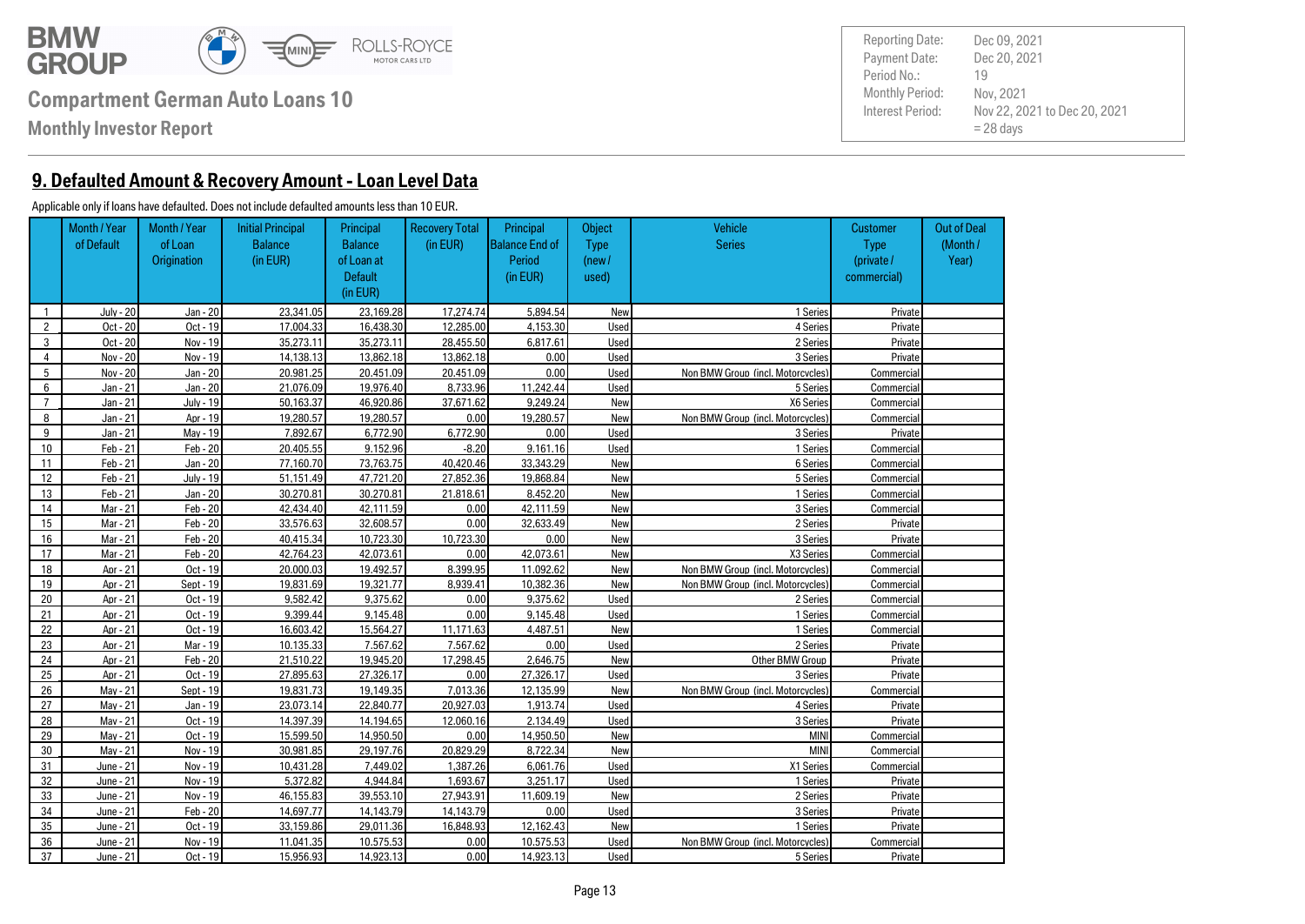

**Monthly Investor Report**

**9. Defaulted Amount & Recovery Amount - Loan Level Data**

#### Applicable only if loans have defaulted. Does not include defaulted amounts less than 10 EUR.

Out of Deal (Month / Year) **Customer**  Type (private / commercial) **Object** Type (new / used) Principal Balance End of Period (in EUR) Recovery Total (in EUR) Vehicle **Series** Principal Balance of Loan at **Default** (in EUR) Initial Principal Balance (in EUR) Month / Year of Loan **Origination** Month / Year of Default 38 July - 21 Dec - 19 18,921.49 17,806.99 9,420.09 8,386.90 Used Non BMW Group (incl. Motorcycles) Commercial 39 July - 21 Feb - 20 39,136.67 38,550.95 0.00 38,550.95 New New 3 Series Commercial 40 July - 21 Dec - 19 18,882.78 17,681.56 9,330.80 8,350.76 New Non BMW Group (incl. Motorcycles) Commercial 41 July - 21 Feb - 20 62,970.33 59,321.82 50,154.40 9,167.42 New X5 Series Commercial 42 July - 21 Dec - 19 25,186.25 24,065.33 22,486.60 1,578.73 Used Vertal X5 Series Commercial 43 | Aug 21 Oct - 19 | 23,257.73 | 20,606,35 | 13,680,88 | 6,925.47 | Used | Series | Series | Commercial 44 Aug - 21 Dec - 19 18,882.78 7,770.37 -85.92 7,856.29 New Non BMW Group (incl. Motorcycles) Commercial 45 Aug - 21 Feb - 20 7,452.68 6,943.40 0.00 6,943.40 Used Non BMW Group (incl. Motorcycles) Commercial 46 | Sept - 21 July - 19 | 9,664.12 | 7,326.27 | 7,326.27 | 0.00 | Used | 3 Series | Commercial 47 | Sept - 21 | Feb - 20 | 45,993.04 | 40.724.16 | 0.00 | 40.724.16 | New New | 5Series | Commercial 48 | Sept - 21 | Feb - 20 | 15,695.33 | 14,592.97 | 0.00 | 14,592.97 | Used | Septes | 3 Series | Private 49 | Oct - 21 Dec - 19 | 12,553.26 | 10.371.75 | 5.298.00 | 5.073.75 | Used | Series | SSeries Private 50 Oct - 21 Dec - 19 59,161.31 51.078.62 36.658.60 14.420.02 Used Used 7 Series 7 Series Commercial 51 | Oct - 21 | Sept - 19 | 7,405.50 | 5.996.32 | 3.921.82 | 2.074.50 | Used | Series | 3 Series | Private 52 Oct - 21 Nov - 19 20,560.36 17,312.70 16,415.10 897.60 Used Used 2 Series 2 Series Private 53 Oct - 21 July - 19 65.644.79 58.250.73 49.663.87 8.586.86 New New 7 Series Commercial 54 Oct - 21 Feb - 19 97.630.39 15.661.76 0.00 15.661.76 New New SSeries Commercial 55 | Nov 21 Sept - 19 41.482.97 32.886.87 30.504.20 2.382.67 Used Xent X5 Series Commercial 56 Nov - 21 Apr - 19 6,704.68 3,480.98 205.59 3,275.39 Used MINI Private 57 | Nov 21 | Apr 19 | 21,716.71 | 10.775.78 | 1.256.10 | 9.519.68 | Used | Nov 21 | X3 Series | Private 58 Nov 21 Jan 20 20.976.46 18.664.37 18.571.43 92.94 Used Series Series Commercial 59 Nov - 21 July - 19 42,362.80 556.24 0.00 556.24 Used X5 Series Commercial 60 July - 20 Apr - 19 9,839.05 9,484.92 9,484.92 0.00 Used 2 Series Private Sept - 20 61 | Apr - 21 | Nov - 19 | 25.221.05 | 24.226.19 | 2.595.20 | 21.630.99 | Used | Series | 5 Series | Private Apr - 21 62 | Jan - 21 Nov - 19 35.621.04 34.662.53 28.014.82 6.647.71 Used X6 Series X6 Series Commercial May - 21 63 Feb - 21 Nov - 19 9,731.46 9,043.88 5,162.09 3,881.79 Used Non BMW Group (incl. Motorcycles) Commercial May - 21 64 June - 21 Feb - 20 39.620.91 7.944.40 1.810.62 6.133.78 Used X4 Series X4 Series Private June - 21 65 | Apr - 21 May - 19 32.741.20 31.356.14 21.921.34 9.434.80 New New 4 Series Commercial July - 21 66 May - 21 Dec - 19 21,042.00 19,676.38 12,928.29 6,748.09 New Non BMW Group (incl. Motorcycles) Commercial July - 21 67 May - 21 Nov - 19 20,893.19 19,520.94 12,459.05 7,061.89 New Non BMW Group (incl. Motorcycles) Commercial July - 21 68 | Sept - 21 Oct - 19 | 15.615.04 | 9.760.43 | 2.247.40 | 7.513.03 | Used | Sept - 21 | 3 Series | Private Sept - 21 69 | Sept - 21 | Feb - 20 | 11.883.47 | 137.05 | 7.28 | 129.77 | Used | 7.5eries | 7 Series Private Sept - 21 70 | Aug 21 | Jan 20 | 10.856.37 | 9.636.91 | 9.091.64 | 545.27 | Used MINI Private Nov 21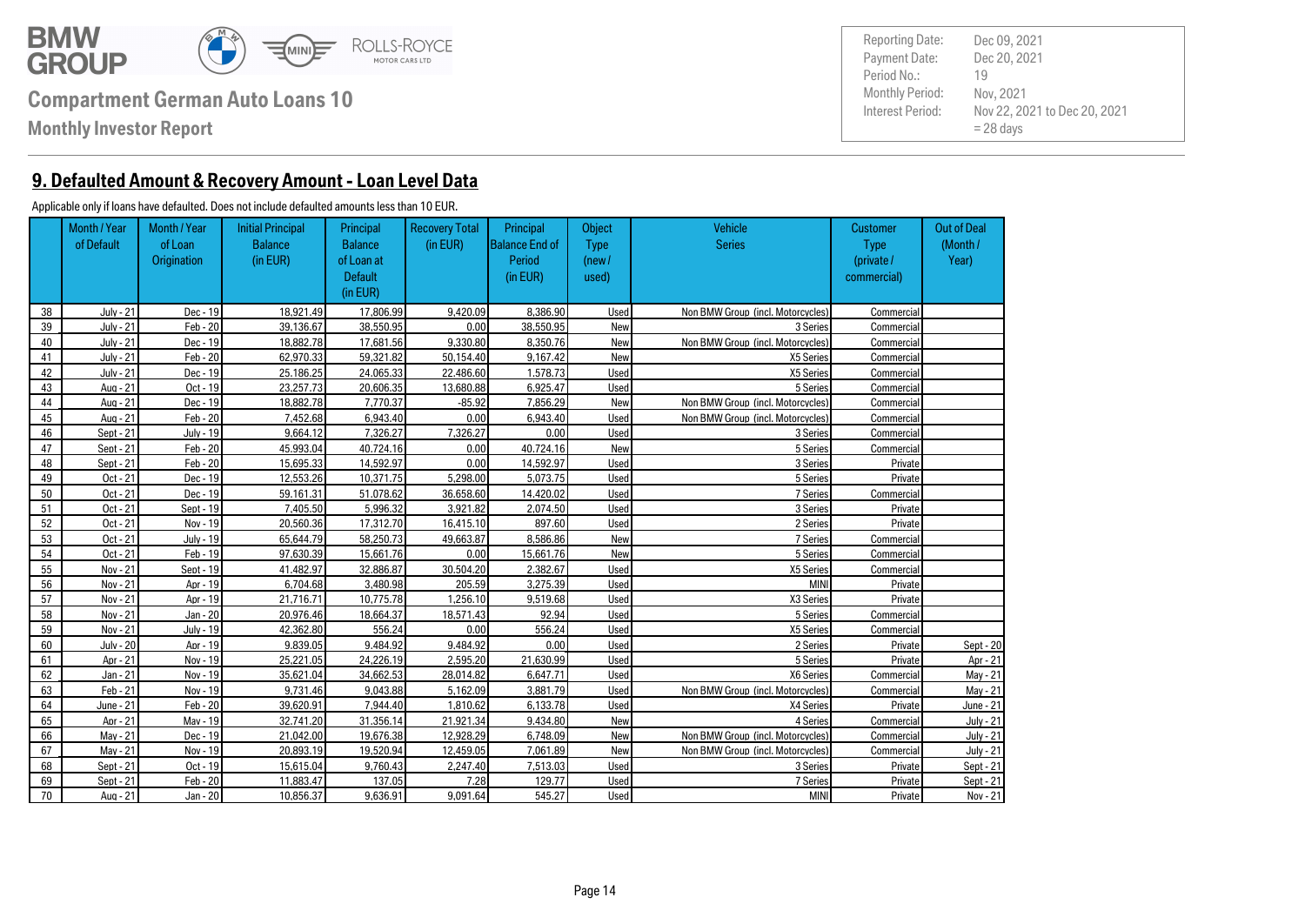

**Monthly Investor Report**

#### **10. Outstanding Note Balance**

| 1. Note Balance                                              | <b>All Notes</b> | <b>Class A</b>        | <b>Class B</b> |  |
|--------------------------------------------------------------|------------------|-----------------------|----------------|--|
| Initial Note Information                                     |                  |                       |                |  |
| <b>ISIN</b> code                                             |                  | XS2161847269          | XS2161848150   |  |
| Currency                                                     |                  | <b>EUR</b>            | <b>EUR</b>     |  |
| Legal final maturity                                         |                  | May 2027              | May 2027       |  |
| Rating (Fitch   Moody's   S&P   DBRS)                        |                  | AAA   Aaa   N/A   N/A | N/A I          |  |
| Initial notes aggregate principal outstanding balance in EUR | 756,750,000.00   | 700,000,000.00        | 56,750,000.00  |  |
| Nominal amount per note in EUR                               |                  | 125,000.00            | 125,000.00     |  |
| Initial number of notes per class in EUR                     |                  | 5,600                 | 454            |  |
| <b>Current Note Information</b>                              |                  |                       |                |  |
| Notes aggregate principal outstanding balance in EUR - BoP   | 430,560,265.10   | 373,810,265.10        | 56,750,000.00  |  |
| Available distribution amount in EUR                         | 21,117,118.76    |                       |                |  |
| Redemption per class in EUR                                  |                  | 17,229,294.36         | 0,00           |  |
| Redemption per note in EUR                                   |                  | 3,076.66              | 0.00           |  |
| Notes aggregate principal outstanding balance in EUR - EoP   | 413,330,970.74   | 356,580,970.74        | 56,750,000.00  |  |
| Current pool factor                                          |                  | 0.51                  | 1.00           |  |

| 2. Payments to Investor per Note            | <b>Class A</b>       | <b>Class B</b>    |  |
|---------------------------------------------|----------------------|-------------------|--|
| Interest Type                               | <b>Floating Rate</b> | <b>Fixed Rate</b> |  |
| <b>Reference Rate</b>                       | 1M_EURIBOR           | <b>NONE</b>       |  |
| <b>Actual Interest Rate</b>                 | $-0.563\%$           | <b>NONE</b>       |  |
| Spread                                      | 0.700%               | <b>NONE</b>       |  |
| Coupon                                      | 0.137%               | 1.000%            |  |
| Day count fraction                          | Actual/360           | Actual/360        |  |
| Interest days                               | 28 days              | 28 days           |  |
| Principal outstanding per note in EUR - BoP | 66,751.83            | 125,000,00        |  |
| Principal repayment per note in EUR         | 3.076.66             | 0.00              |  |
| Principal outstanding per note in EUR - EoP | 63,675.17            | 125,000.00        |  |
| Interest payment per Note in EUR            | 7.11                 | 97.22             |  |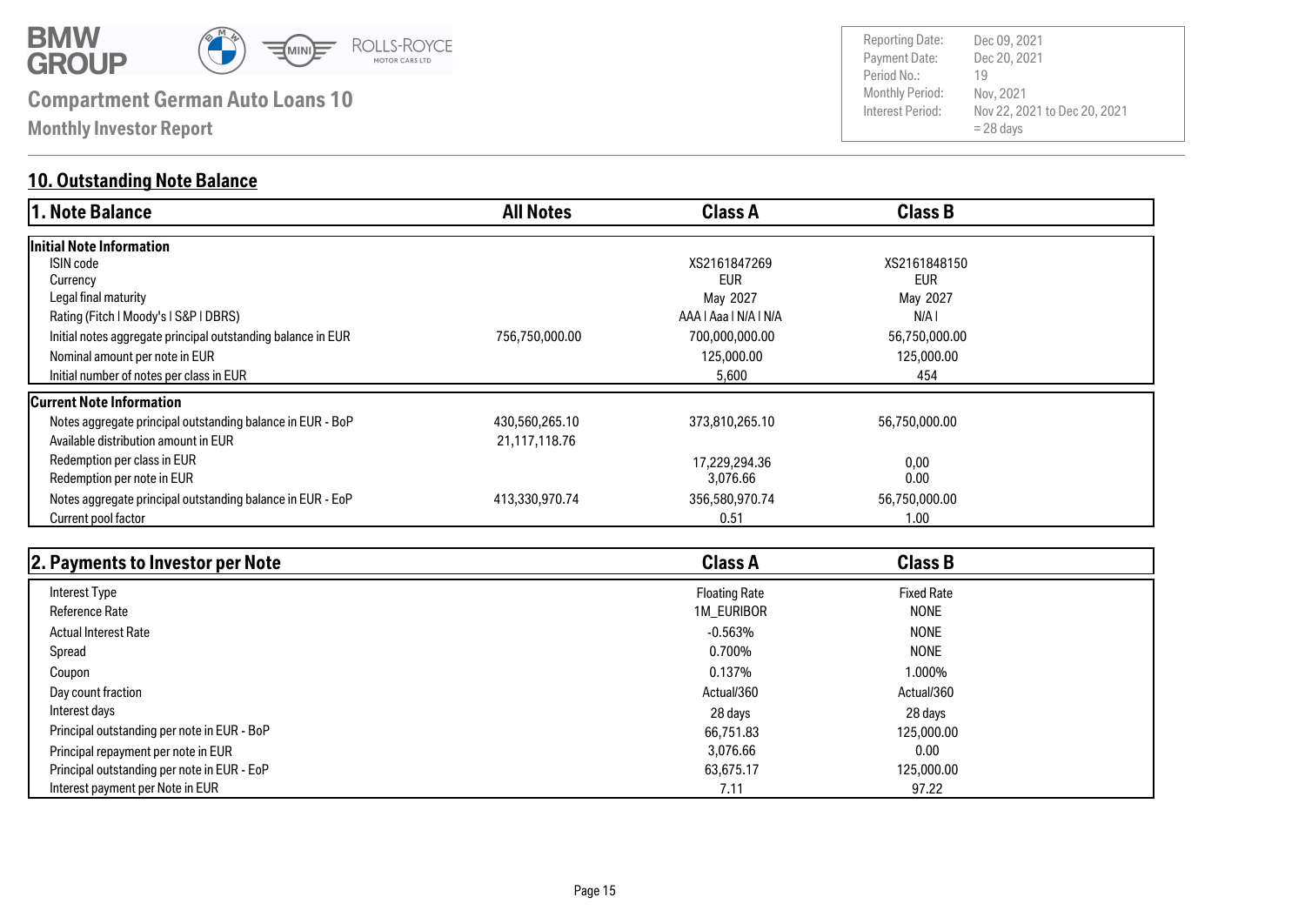

Payment Date: Period No.: Nov 22, 2021 to Dec 20, 2021 = 28 days Dec 20, 2021 Nov, 2021 19 Reporting Date: Dec 09, 2021

#### **10. Outstanding Note Balance**

| <b>3. Credit Enhancement</b>           | <b>Initial Period</b><br>(in EUR) | <b>Initial CE</b><br>(in %) | <b>Current Period</b><br>(in EUR) | <b>Current CE</b><br>(in %) |
|----------------------------------------|-----------------------------------|-----------------------------|-----------------------------------|-----------------------------|
| Class A                                | 700,000,000.00                    | 8.00                        | 356,580,970.74                    | 20.01                       |
| Class B                                | 56,750,000.00                     | 0.50                        | 56,750,000.00                     | 7.15                        |
| Cash Reserve (+ Overcollateralisation) | 3,790,000.00                      | 0.00                        | 31,528,903.10                     | 0.00                        |

BMW Bank GmbH complies with the retention requirement of a material net economic interest in accordance with article 6 of the Securitisation Regulation. A minimum of 5.0% of the net economic interest will be retained on an ongoing basis in form of retention of the Class B Notes and Subordinated Loan.

#### **4. Clean-Up Call Option**

 If the aggregate outstanding principal balance has been reduced to less than 10% of the aggregate outstanding principal balance at the Issue Date, the seller will have the option under the receivables purchase Agreement to acquire all outstanding purchased receivables.

| Aggregate outstanding principal balance at end of period (in EUR) | 441.069.873.84 |
|-------------------------------------------------------------------|----------------|
| Clean-Up option exercisable                                       | No             |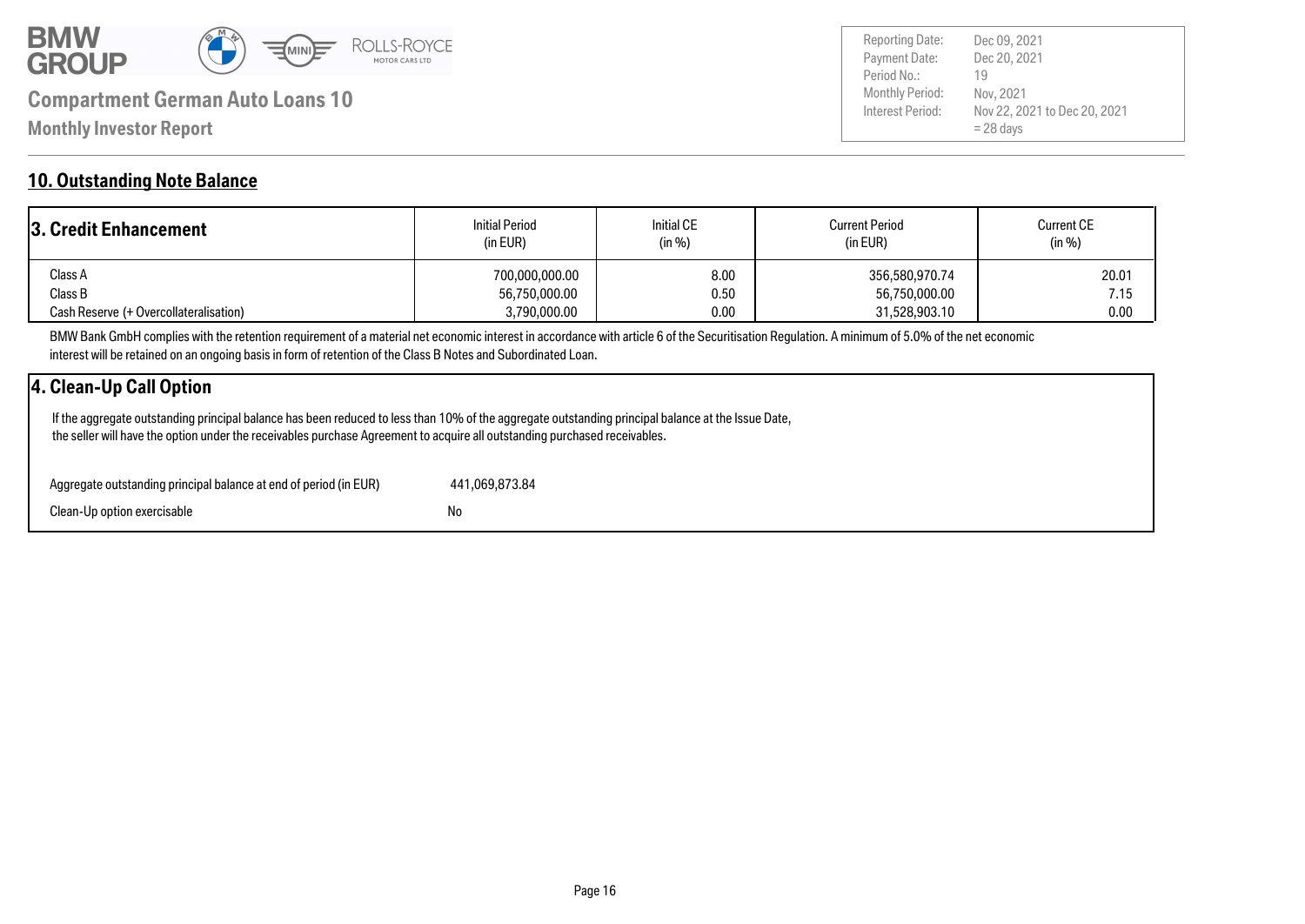

| Max: 479,000.00

# **Compartment German Auto Loans 10** Monthly Period:

**Monthly Investor Report**

### **11. Original Principal Balance**

Initial Portfolio as of origination of contract

| Group (in EUR)<br>(by Original Principal Balance) | <b>Original principal balance</b><br>(in EUR) | <b>Original Principal Balance</b><br>(in % of total) | <b>Number</b><br>of Contracts | <b>Number of Contracts</b><br>(in % of total) |
|---------------------------------------------------|-----------------------------------------------|------------------------------------------------------|-------------------------------|-----------------------------------------------|
| 10.00 - 5,000.00                                  | 5,329,666.70                                  | 0.65                                                 | 1,397                         | 3.70                                          |
| 15.000,01 - 10.000,00                             | 41,632,525.51                                 | 5.10                                                 | 5,310                         | 14.08                                         |
| 10.000,01 - 15.000,00                             | 93,974,471.31                                 | 11.51                                                | 7,452                         | 19.76                                         |
| 15.000,01 - 20.000,00                             | 122,364,054.97                                | 14.99                                                | 6,998                         | 18.55                                         |
| 20.000,01 - 25.000,00                             | 121,755,084.98                                | 14.91                                                | 5,430                         | 14.39                                         |
| 25.000,01 - 30.000,00                             | 100,809,218.96                                | 12.35                                                | 3,675                         | 9.74                                          |
| 30.000,01 - 35.000,00                             | 78,491,170.61                                 | 9.61                                                 | 2,426                         | 6.43                                          |
| 35.000,01 - 40.000,00                             | 58,962,317.24                                 | 7.22                                                 | 1,575                         | 4.18                                          |
| 40.000,01 - 45.000,00                             | 43,468,201.30                                 | 5.32                                                 | 1,026                         | 2.72                                          |
| 145.000,01 - 50.000,00                            | 35,153,064.85                                 | 4.31                                                 | 744                           | 1.97                                          |
| 150.000,01 - 55.000,00                            | 25,805,603.04                                 | 3.16                                                 | 493                           | 1.31                                          |
| 155.000,01 - 60.000,00                            | 19,223,282.94                                 | 2.35                                                 | 335                           | 0.89                                          |
| >60.000,00                                        | 69,457,393.17                                 | 8.51                                                 | 861                           | 2.28                                          |
| Total                                             | 816,426,055.58                                | 100.00                                               | 37,722                        | 100.00                                        |
| Average:                                          | 21,643.24                                     |                                                      |                               |                                               |
| Min:                                              | 692.00                                        |                                                      |                               |                                               |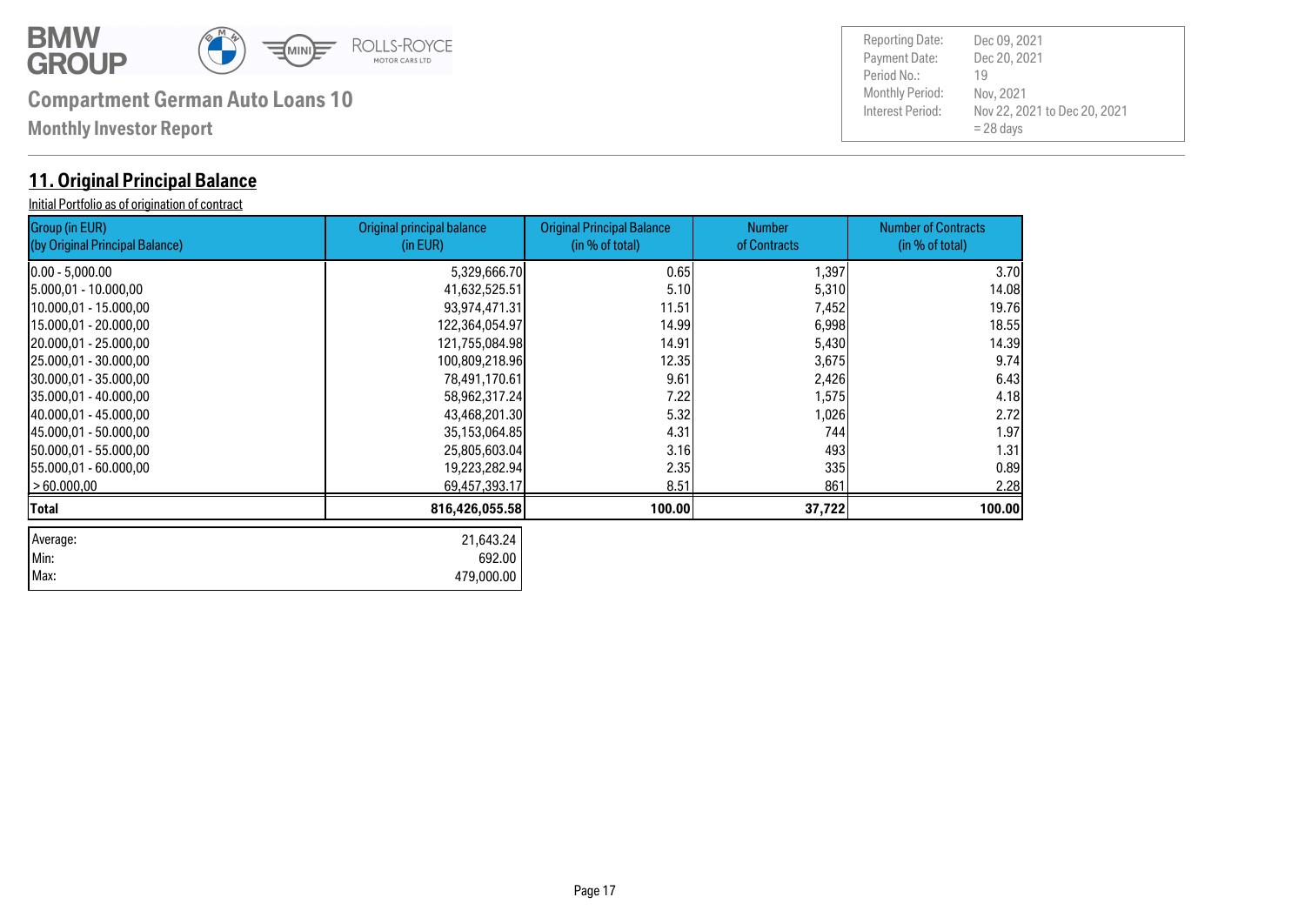

#### **11a. Original Principal Balance (graph)**

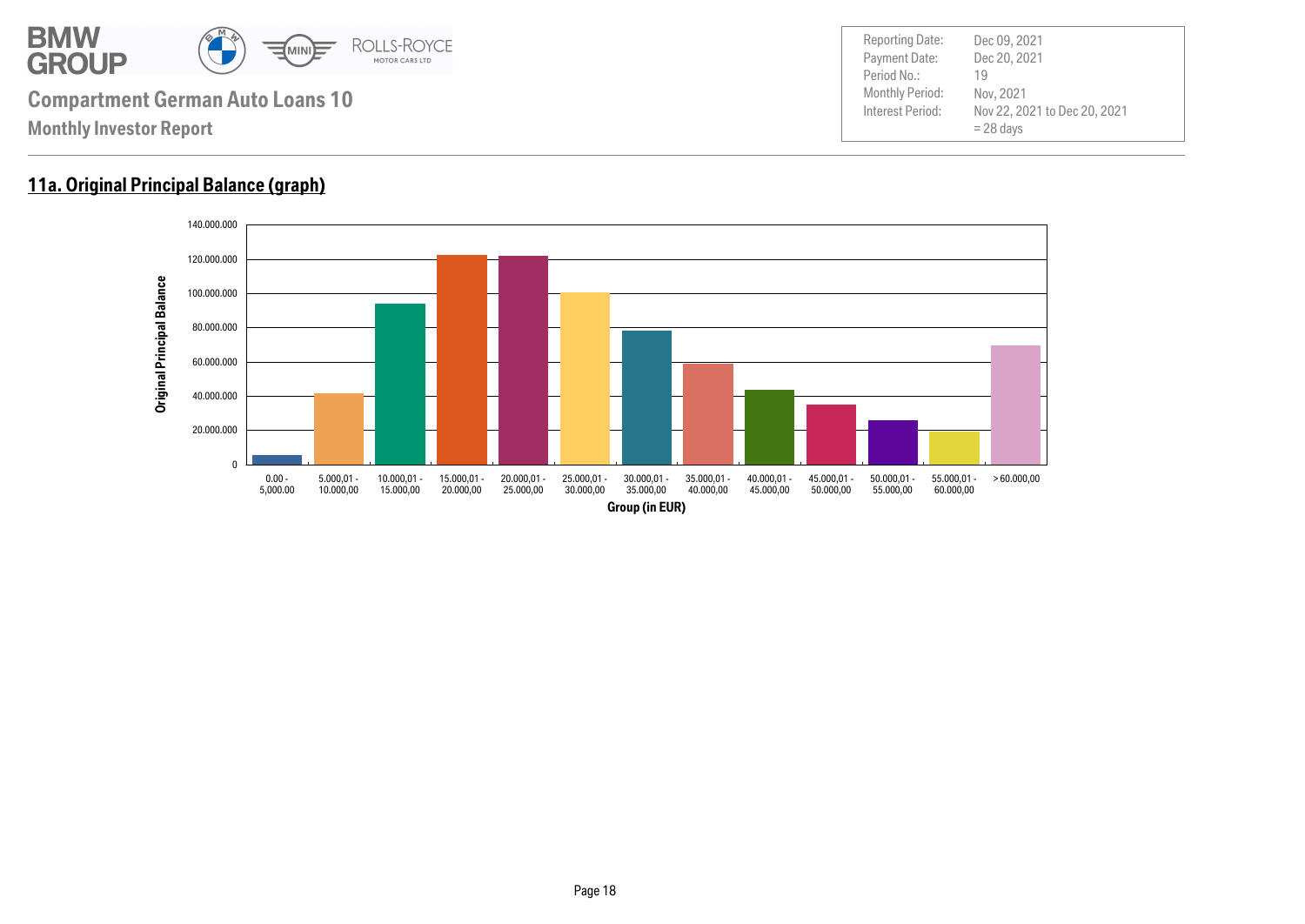

**Monthly Investor Report**

#### **12. Aggregate Principal Balance**

#### Initial Portfolio

| Group (in EUR)         | <b>Aggregate Principal Balance</b><br>(in EUR) | <b>Aggregate Principal Balance</b><br>(in % of total) | <b>Number</b><br>of Contracts | <b>Number of Contracts</b><br>(in % of total) |
|------------------------|------------------------------------------------|-------------------------------------------------------|-------------------------------|-----------------------------------------------|
| $[0.00 - 5,000.00]$    | 7,886,650.60                                   | 1.04                                                  | 2,311                         | 6.13                                          |
| 5.000,01 - 10.000,00   | 47,220,759.76                                  | 6.24                                                  | 6,112                         | 16.20                                         |
| 10.000,01 - 15.000,00  | 97,244,547.15                                  | 12.85                                                 | 7,763                         | 20.58                                         |
| 15.000,01 - 20.000,00  | 118,067,966.67                                 | 15.60                                                 | 6,782                         | 17.98                                         |
| 20.000,01 - 25.000,00  | 110,171,821.44                                 | 14.56                                                 | 4,932                         | 13.07                                         |
| 25.000,01 - 30.000,00  | 91,573,664.01                                  | 12.10                                                 | 3,349                         | 8.88                                          |
| 30.000,01 - 35.000,00  | 69,182,280.45                                  | 9.14                                                  | 2,142                         | 5.68                                          |
| 35.000,01 - 40.000,00  | 50,210,892.86                                  | 6.64                                                  | 1,344                         | 3.56                                          |
| 40.000,01 - 45.000,00  | 41,360,529.81                                  | 5.47                                                  | 977                           | 2.59                                          |
| 145.000.01 - 50.000.00 | 27,930,843.02                                  | 3.69                                                  | 590                           | 1.56                                          |
| 150.000,01 - 55.000,00 | 22,527,171.84                                  | 2.98                                                  | 431                           | 1.14                                          |
| 155.000,01 - 60.000,00 | 14,807,031.59                                  | 1.96                                                  | 258                           | 0.68                                          |
| > 60.000,00            | 58,565,831.08                                  | 7.74                                                  | 731                           | 1.94                                          |
| Total                  | 756,749,990.28                                 | 100.00                                                | 37,722                        | 100.00                                        |
| Average:               | 20,061.24                                      |                                                       |                               |                                               |
| Min:                   | 236.95                                         |                                                       |                               |                                               |
| Max:                   | 431,196.02                                     |                                                       |                               |                                               |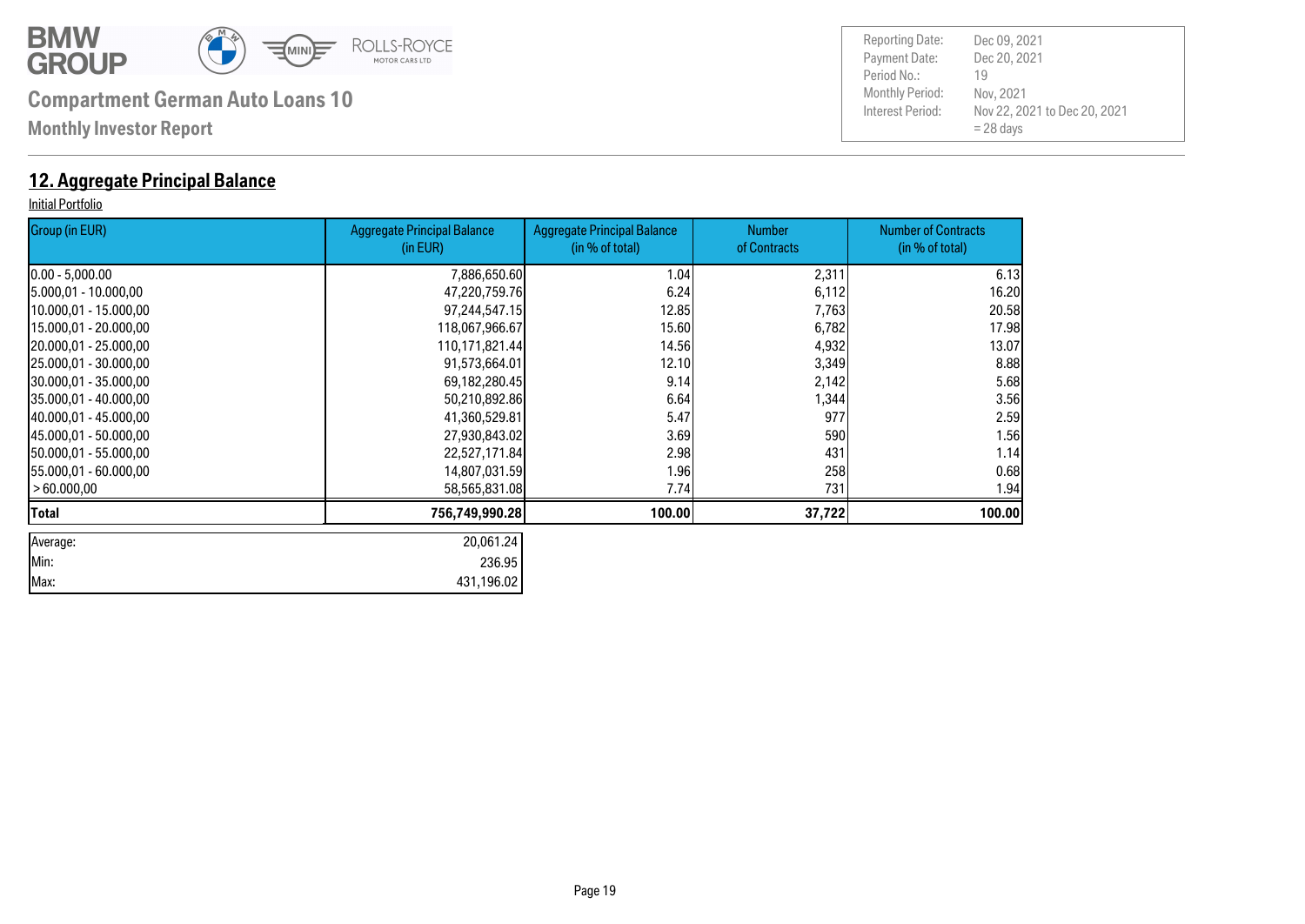

#### **12a. Aggregate Principal Balance (graph)**

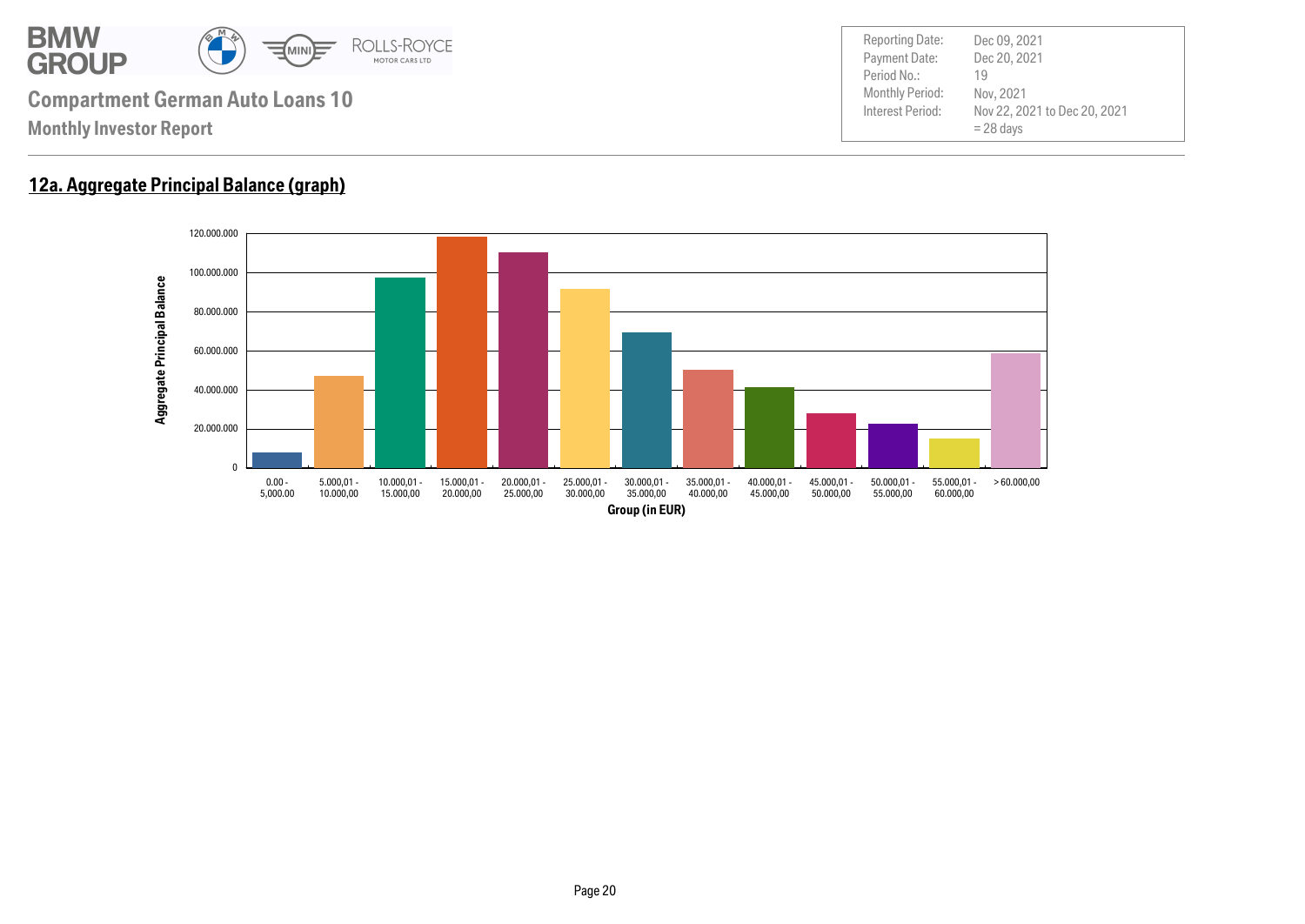

**Monthly Investor Report**

# **13. Aggregate Outstanding Principal Balance**<br>**Portfolio as of:** Nov 30, 2021

Nov 30, 2021

| Group<br>(in EUR)      | <b>Aggregate Outstanding</b><br><b>Principal Balance</b><br>(in EUR) | <b>Aggregate Outstanding</b><br><b>Principal Balance</b><br>(in % of total) | <b>Number</b><br>of Contracts | <b>Number of Contracts</b><br>(in % of total) |
|------------------------|----------------------------------------------------------------------|-----------------------------------------------------------------------------|-------------------------------|-----------------------------------------------|
| $[0.00 - 5,000.00]$    | 9,894,210.83                                                         | 2.24                                                                        | 5,081                         | 17.76                                         |
| 5.000,01 - 10.000,00   | 43,678,962.72                                                        | 9.90                                                                        | 5,744                         | 20.08                                         |
| 10.000,01 - 15.000,00  | 72,608,639.05                                                        | 16.46                                                                       | 5,857                         | 20.47                                         |
| 15.000,01 - 20.000,00  | 74,373,424.39                                                        | 16.86                                                                       | 4,290                         | 14.99                                         |
| 20.000,01 - 25.000,00  | 64,473,528.47                                                        | 14.62                                                                       | 2,887                         | 10.09                                         |
| 25.000,01 - 30.000,00  | 46,551,131.29                                                        | 10.55                                                                       | 1,704                         | 5.96                                          |
| 30.000,01 - 35.000,00  | 34,770,729.77                                                        | 7.88                                                                        | 1,076                         | 3.76                                          |
| 35.000,01 - 40.000,00  | 26,587,633.97                                                        | 6.03                                                                        | 711                           | 2.48                                          |
| 140.000,01 - 45.000,00 | 17,484,959.32                                                        | 3.96                                                                        | 414                           | 1.45                                          |
| 45.000,01 - 50.000,00  | 13,205,440.79                                                        | 2.99                                                                        | 279                           | 0.98                                          |
| 150.000,01 - 55.000,00 | 8,662,994.13                                                         | 1.96                                                                        | 166                           | 0.58                                          |
| [55.000,01 - 60.000,00 | 6,366,927.54                                                         | 1.44                                                                        | 111                           | 0.39                                          |
| >60.000,00             | 22,411,291.57                                                        | 5.08                                                                        | 292                           | 1.02                                          |
| Total                  | 441,069,873.84                                                       | 100.00                                                                      | 28,612                        | 100.00                                        |
| WA:                    | 15,415.56                                                            |                                                                             |                               |                                               |
| Min:                   | 0.00                                                                 |                                                                             |                               |                                               |
| Max:                   | 191,909.85                                                           |                                                                             |                               |                                               |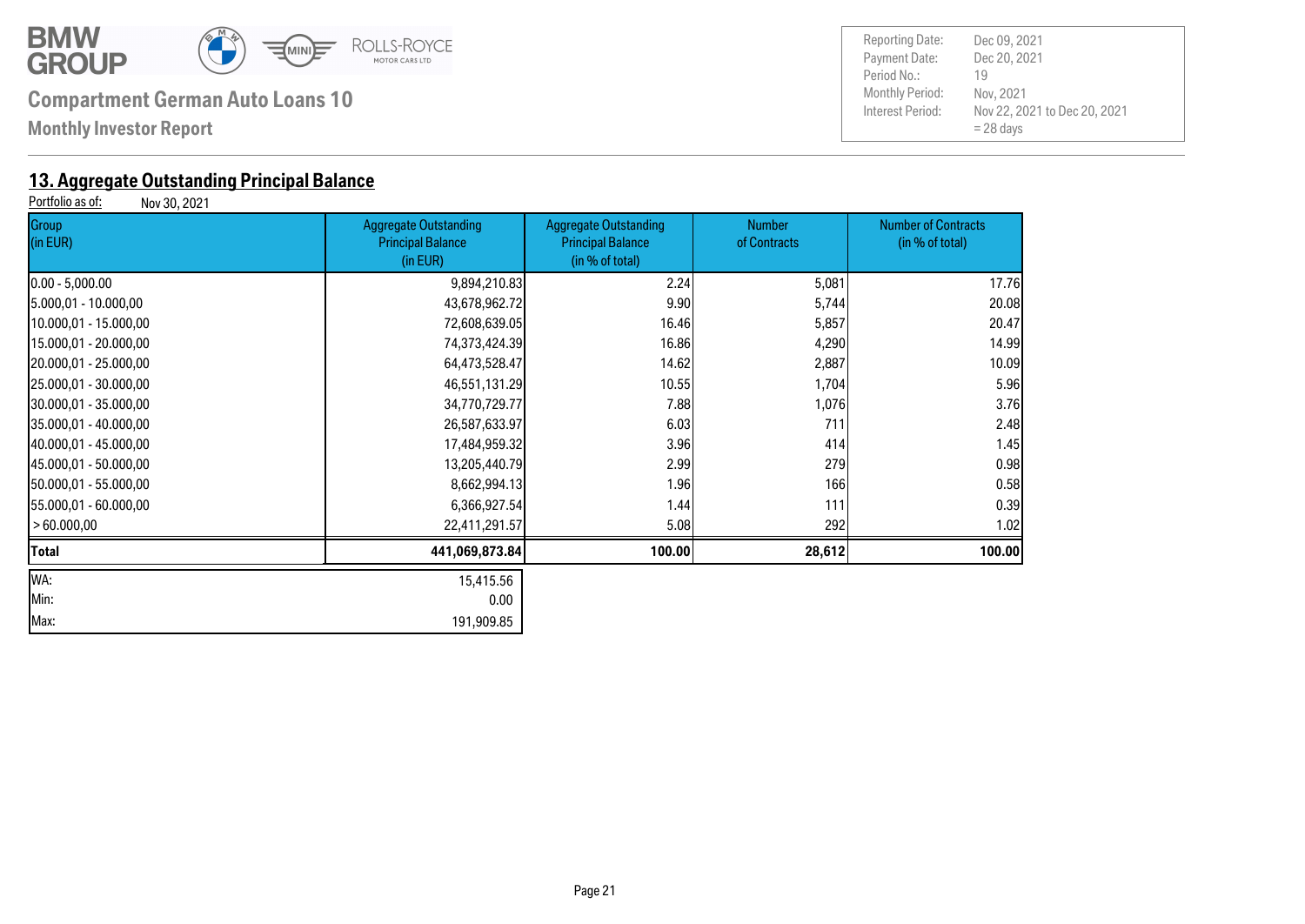

Payment Date: Period No.: Nov 22, 2021 to Dec 20, 2021 = 28 days Dec 20, 2021 Nov, 2021 19 Reporting Date: Dec 09, 2021

#### **13a. Aggregate Outstanding Principal Balance (graph)**

**Monthly Investor Report**

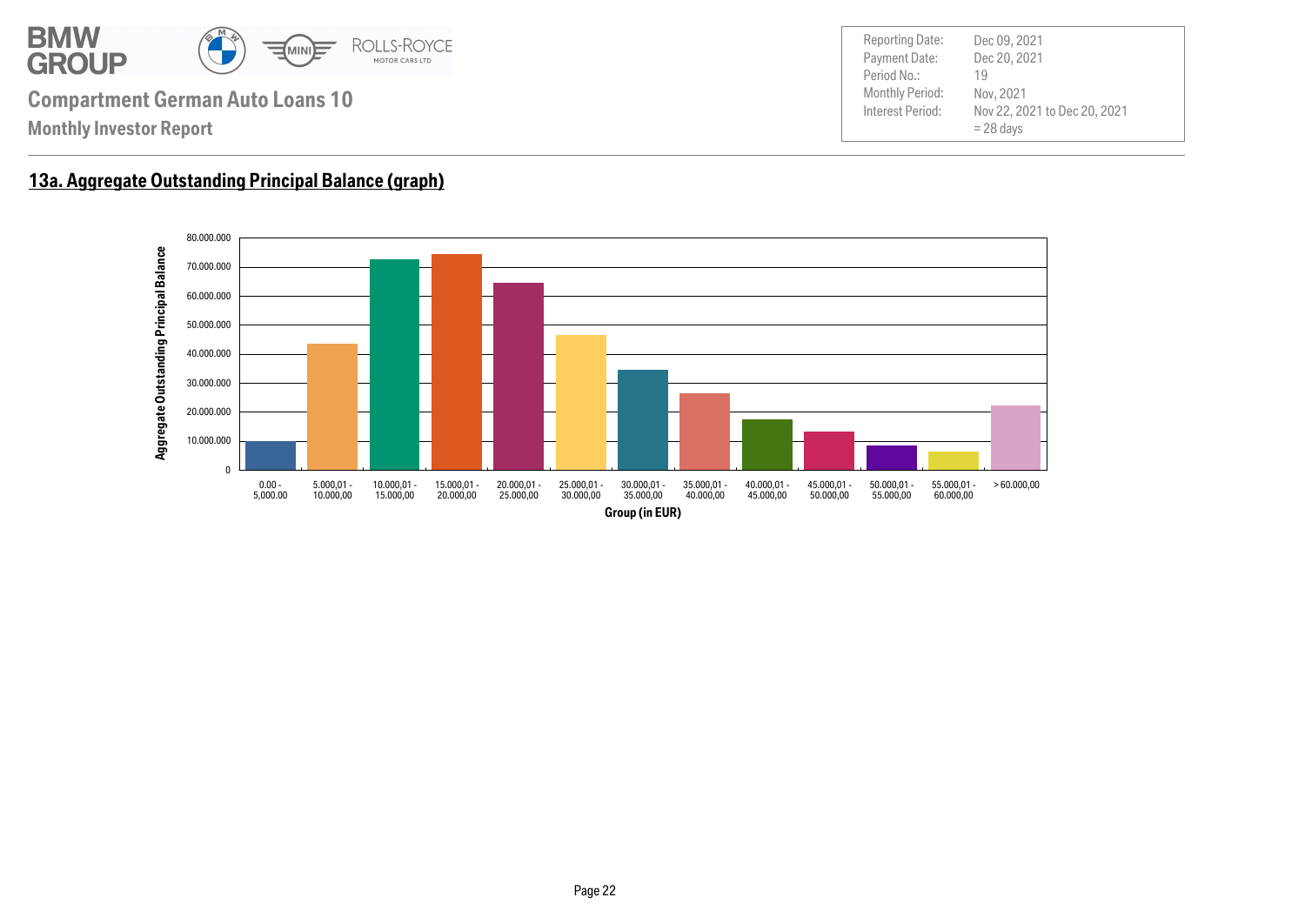

**Monthly Investor Report**

### **14. Down Payments**

Portfolio as of: Nov 30, 2021

Payment Date: Period No.: Nov 22, 2021 to Dec 20, 2021 = 28 days Dec 20, 2021 Nov, 2021 19 Reporting Date: Dec 09, 2021

| .<br><b>Down Payment</b>     | <b>Aggregate Outstanding</b><br><b>Principal Balance</b><br>(in EUR) | <b>Aggregate Outstanding</b><br><b>Principal Balance</b><br>(in % of total) | <b>Number</b><br>of Contracts | <b>Number of Contracts</b><br>(in % of total) | Down Payment/<br><b>Purchase Price</b><br>(in %) |
|------------------------------|----------------------------------------------------------------------|-----------------------------------------------------------------------------|-------------------------------|-----------------------------------------------|--------------------------------------------------|
| No Down Payment              | 115,708,171.79                                                       | 26.23                                                                       | 8,651                         | 30.24                                         | 0.00                                             |
| l<=1000                      | 6,587,219.31                                                         | 1.49                                                                        | 541                           | 1.89                                          | 4.52                                             |
| 1.000,01 - 2.000,00          | 19,723,752.97                                                        | 4.47                                                                        | 1,475                         | 5.16                                          | 8.43                                             |
| 2.000,01 - 3.000,00          | 26,822,741.13                                                        | 6.08                                                                        | 1,987                         | 6.94                                          | 12.41                                            |
| $3.000,01 - 4.000,00$        | 23,288,110.76                                                        | 5.28                                                                        | 1,769                         | 6.18                                          | 16.21                                            |
| 4.000,01 - 5.000,00          | 38,472,801.46                                                        | 8.72                                                                        | 2,596                         | 9.07                                          | 18.02                                            |
| $5.000,01 - 6.000,00$        | 21,771,326.29                                                        | 4.94                                                                        | 1,463                         | 5.11                                          | 20.40                                            |
| $[6.000, 01 - 7.000, 00]$    | 18,543,392.19                                                        | 4.20                                                                        | 1,212                         | 4.24                                          | 22.61                                            |
| 7.000,01 - 8.000,00          | 19,602,580.36                                                        | 4.44                                                                        | 1,195                         | 4.18                                          | 23.50                                            |
| 8.000,01 - 9.000,00          | 12,074,971.85                                                        | 2.74                                                                        | 707                           | 2.47                                          | 24.68                                            |
| $9.000,01 - 10.000,00$       | 35,668,082.74                                                        | 8.09                                                                        | 1,996                         | 6.98                                          | 26.07                                            |
| 10.000,01 - 11.000,00        | 7,242,193.34                                                         | 1.64                                                                        | 399                           | 1.39                                          | 26.68                                            |
| 11.000,01 - 12.000,00        | 11,067,948.78                                                        | 2.51                                                                        | 585                           | 2.04                                          | 27.37                                            |
| 12.000,01 - 13.000,00        | 7,993,759.76                                                         | 1.81                                                                        | 410                           | 1.43                                          | 28.13                                            |
| 13.000,01 - 14.000,00        | 7,383,660.91                                                         | 1.67                                                                        | 372                           | 1.30                                          | 29.32                                            |
| 14.000,01 - 15.000,00        | 16,394,384.56                                                        | 3.72                                                                        | 827                           | 2.89                                          | 31.04                                            |
| >15.000,00                   | 52,724,775.64                                                        | 11.95                                                                       | 2,427                         | 8.48                                          | 36.62                                            |
| Total                        | 441,069,873.84                                                       | 100.00                                                                      | 28,612                        | 100.00                                        | 17.07                                            |
| Minimum Down Payment:        | 1.00                                                                 |                                                                             |                               |                                               |                                                  |
| <b>Maximum Down Payment:</b> | 110,000.00                                                           |                                                                             |                               |                                               |                                                  |
| Average Down Payment:        | 5,933.66                                                             |                                                                             |                               |                                               |                                                  |

Average Down Payment (customers that made a Down Payment): 8,505.28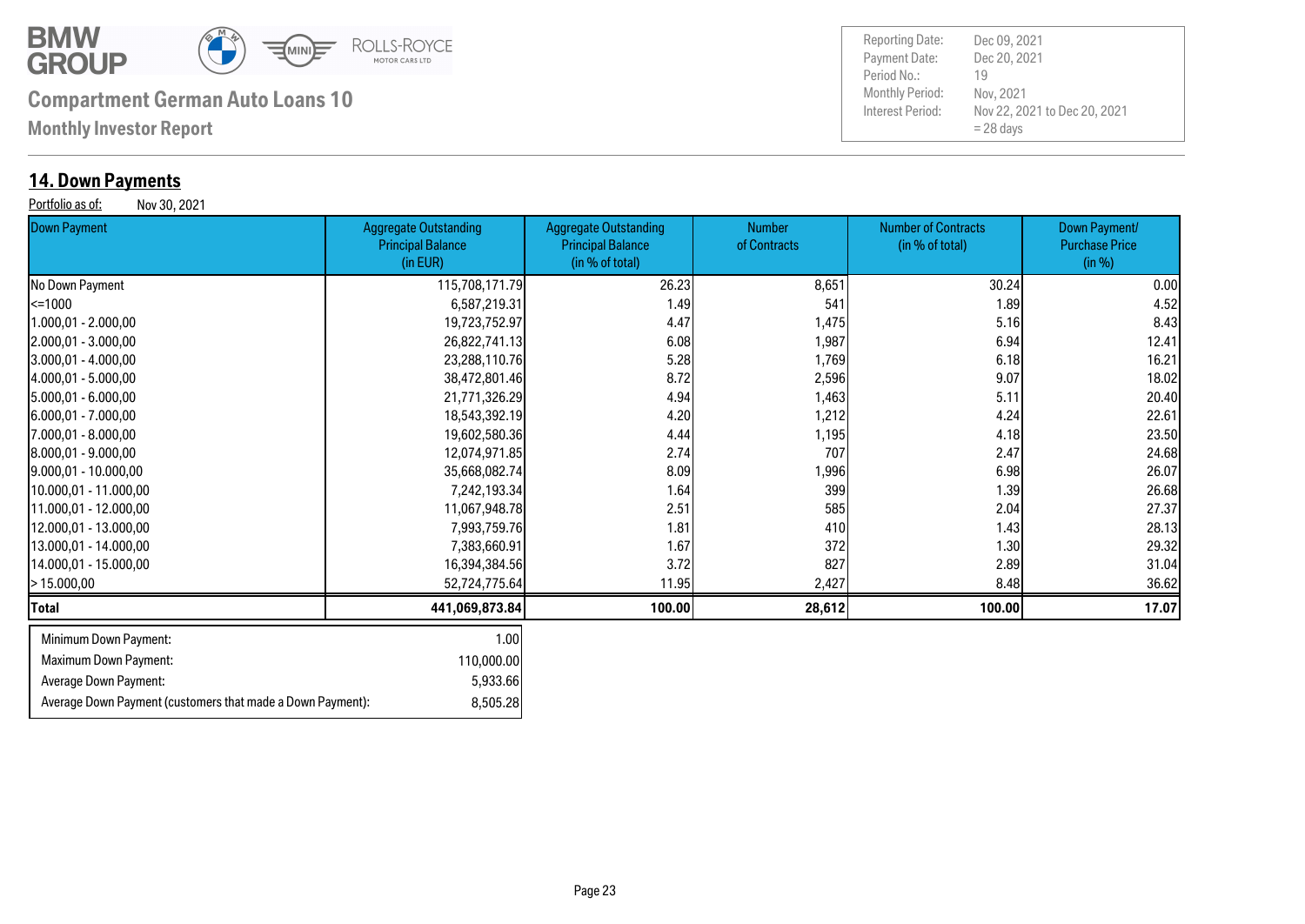

**Monthly Investor Report**

### **15. Borrower Concentration**

Portfolio as of: Nov 30, 2021

| <b>Borrower</b><br>(Top 20) | <b>Aggregate Outstanding</b><br><b>Principal Balance</b><br>(in EUR) | <b>Aggregate Outstanding</b><br><b>Principal Balance</b><br>(in % of total) | <b>Number</b><br>of Contracts | <b>Number of Contracts</b><br>(in % of total) |
|-----------------------------|----------------------------------------------------------------------|-----------------------------------------------------------------------------|-------------------------------|-----------------------------------------------|
|                             | 325,871.91                                                           | 0.07                                                                        |                               | 0.02                                          |
| $\overline{2}$              | 300,943.76                                                           | 0.07                                                                        | 6                             | 0.02                                          |
| 3                           | 244,014.05                                                           | 0.06                                                                        |                               | 0.01                                          |
|                             | 224,201.06                                                           | 0.05                                                                        |                               | 0.02                                          |
| 5                           | 206,317.19                                                           | 0.05                                                                        |                               | 0.02                                          |
| 6                           | 191,909.85                                                           | 0.04                                                                        |                               | 0.00                                          |
|                             | 187,570.39                                                           | 0.04                                                                        |                               | 0.01                                          |
| 8                           | 184,766.63                                                           | 0.04                                                                        |                               | 0.03                                          |
| 9                           | 183,149.72                                                           | 0.04                                                                        |                               | 0.01                                          |
| 10                          | 182,463.58                                                           | 0.04                                                                        |                               | 0.00                                          |
| 11                          | 164,319.55                                                           | 0.04                                                                        |                               | 0.00                                          |
| 12                          | 158,236.00                                                           | 0.04                                                                        |                               | 0.00                                          |
| 13                          | 152,784.13                                                           | 0.03                                                                        |                               | 0.01                                          |
| 14                          | 150,237.33                                                           | 0.03                                                                        |                               | 0.01                                          |
| 15                          | 146,426.30                                                           | 0.03                                                                        |                               | 0.01                                          |
| 16                          | 137,603.57                                                           | 0.03                                                                        |                               | 0.01                                          |
| 17                          | 130,164.61                                                           | 0.03                                                                        |                               | 0.00                                          |
| 18                          | 128,841.37                                                           | 0.03                                                                        |                               | 0.00                                          |
| 19                          | 128,137.84                                                           | 0.03                                                                        |                               | 0.00                                          |
| 20                          | 124,665.95                                                           | 0.03                                                                        |                               | 0.02                                          |
| Total                       | 3,652,624.79                                                         | 0.83                                                                        | 65                            | 0.23                                          |
| Total Portfolio Balance     | 441,069,873.84                                                       |                                                                             |                               |                                               |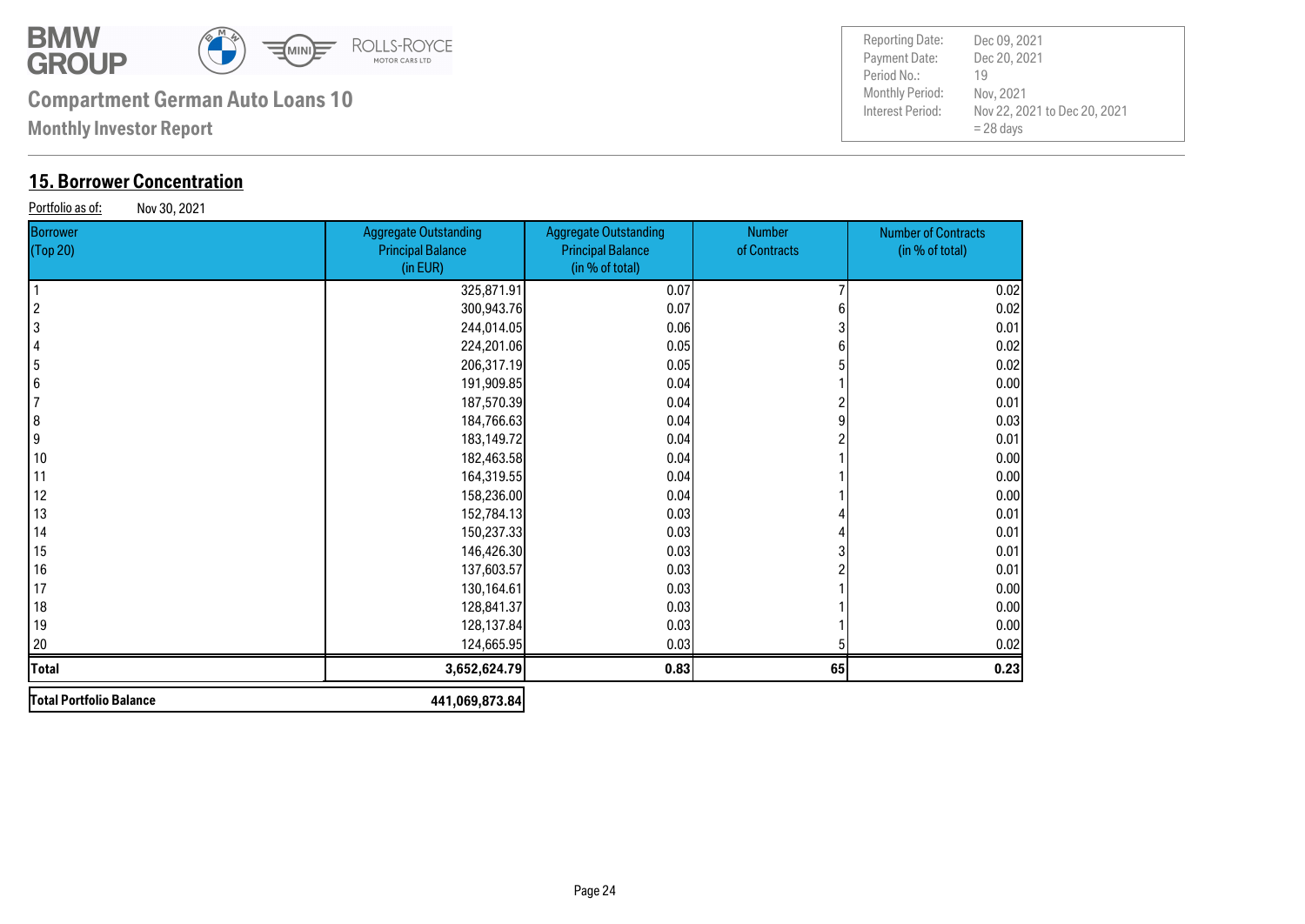

#### **16. Geographical Distribution**

#### Initial Portfolio

| Post code area    | <b>Aggregate Principal Balance</b><br>(in EUR) | <b>Aggregate Principal Balance</b><br>(in % of total) | <b>Number</b><br>of Contracts | Number of contracts<br>(in % of total) |
|-------------------|------------------------------------------------|-------------------------------------------------------|-------------------------------|----------------------------------------|
|                   |                                                |                                                       |                               |                                        |
| lpost code area 0 | 38,850,001.51                                  | 5.13                                                  | 1,901                         | 5.04                                   |
| lpost code area 1 | 44,833,286.47                                  | 5.92                                                  | 2,079                         | 5.51                                   |
| post code area 2  | 66,006,642.23                                  | 8.72                                                  | 3,381                         | 8.96                                   |
| post code area 3  | 64,483,561.52                                  | 8.52                                                  | 3,393                         | 8.99                                   |
| lpost code area 4 | 93,951,938.62                                  | 12.42                                                 | 4,661                         | 12.36                                  |
| lpost code area 5 | 93,083,643.97                                  | 12.30                                                 | 4,639                         | 12.30                                  |
| lpost code area 6 | 97,251,597.39                                  | 12.85                                                 | 4,794                         | 12.71                                  |
| post code area 7  | 93,531,479.67                                  | 12.36                                                 | 4,788                         | 12.69                                  |
| lpost code area 8 | 101,531,504.39                                 | 13.42I                                                | 4,840                         | 12.83                                  |
| post code area 9  | 63,226,334.51                                  | 8.35                                                  | 3,246                         | 8.61                                   |
| <b>Total</b>      | 756,749,990.28                                 | 100.00                                                | 37,722                        | 100.00                                 |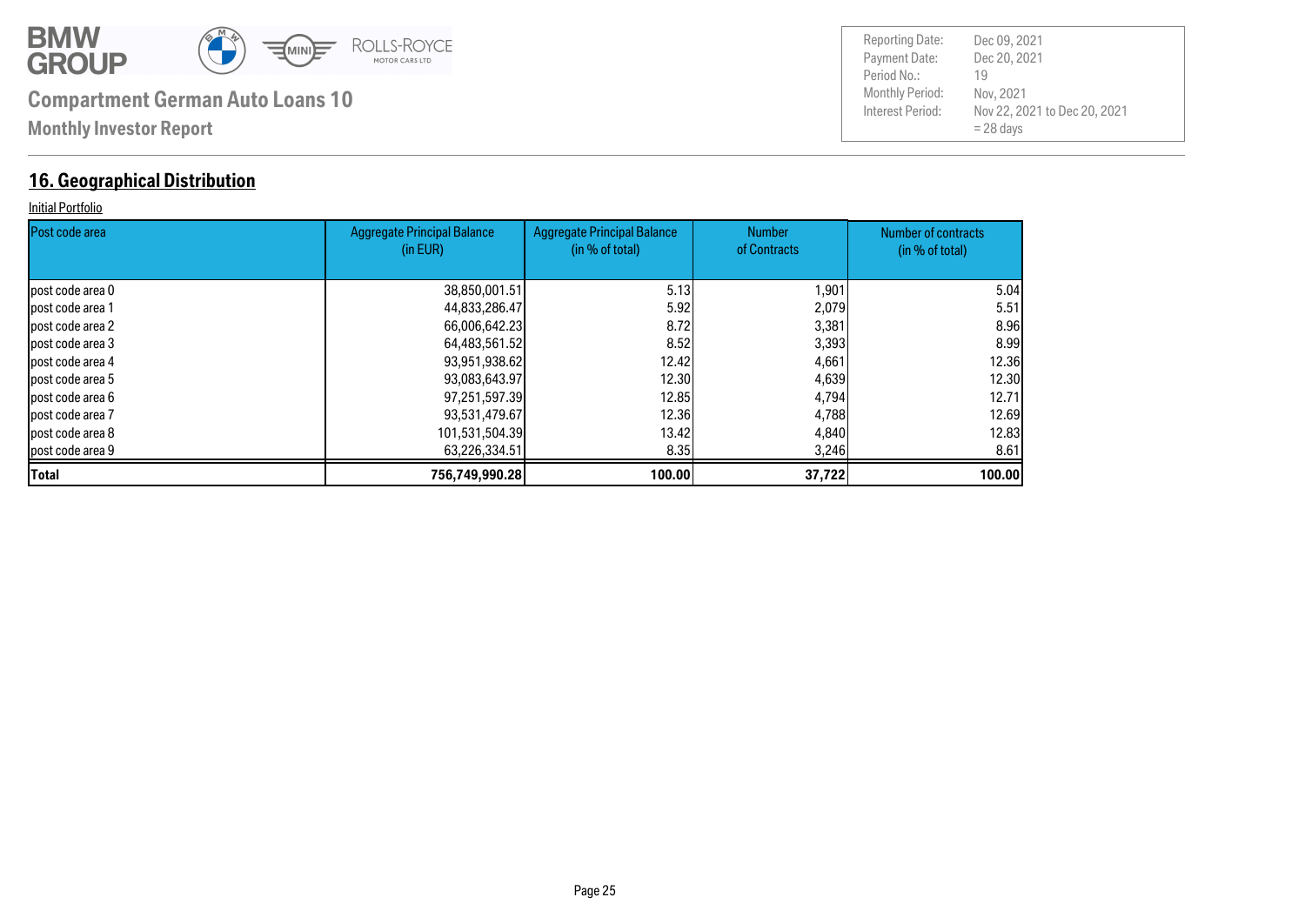

#### **16. Geographical Distribution**

Portfolio as of: Nov 30, 2021

| Post code area        | <b>Aggregate Outstanding</b><br><b>Principal Balance</b><br>(in EUR) | <b>Aggregate Outstanding</b><br><b>Principal Balance</b><br>(in % of total) | <b>Number</b><br>of Contracts | <b>Number of Contracts</b><br>(in % of total) |
|-----------------------|----------------------------------------------------------------------|-----------------------------------------------------------------------------|-------------------------------|-----------------------------------------------|
| post code area 0      | 23,230,380.43                                                        | 5.27                                                                        | 1,486                         | 5.19                                          |
| post code area 1      | 26,293,477.24                                                        | 5.96                                                                        | 1,609                         | 5.62                                          |
| post code area 2      | 38,730,722.67                                                        | 8.78I                                                                       | 2,544                         | 8.89                                          |
| post code area 3      | 37,101,154.49                                                        | 8.41                                                                        | 2,543                         | 8.89                                          |
| post code area 4      | 54,870,853.18                                                        | 12.44                                                                       | 3,571                         | 12.48                                         |
| post code area 5      | 53,838,643.61                                                        | 12.21                                                                       | 3,518                         | 12.30                                         |
| lpost code area 6     | 56,405,174.70                                                        | 12.79                                                                       | 3,637                         | 12.71                                         |
| post code area 7      | 54,637,114.23                                                        | 12.39                                                                       | 3,582                         | 12.52                                         |
| post code area 8      | 57,658,492.92                                                        | 13.07                                                                       | 3,600                         | 12.58                                         |
| post code area 9      | 38,082,043.24                                                        | 8.63                                                                        | 2,501                         | 8.74                                          |
| post code area Others | 221,817.13                                                           | 0.05                                                                        | 21                            | 0.07                                          |
| <b>Total</b>          | 441,069,873.84                                                       | 100.00                                                                      | 28,612                        | 100.00                                        |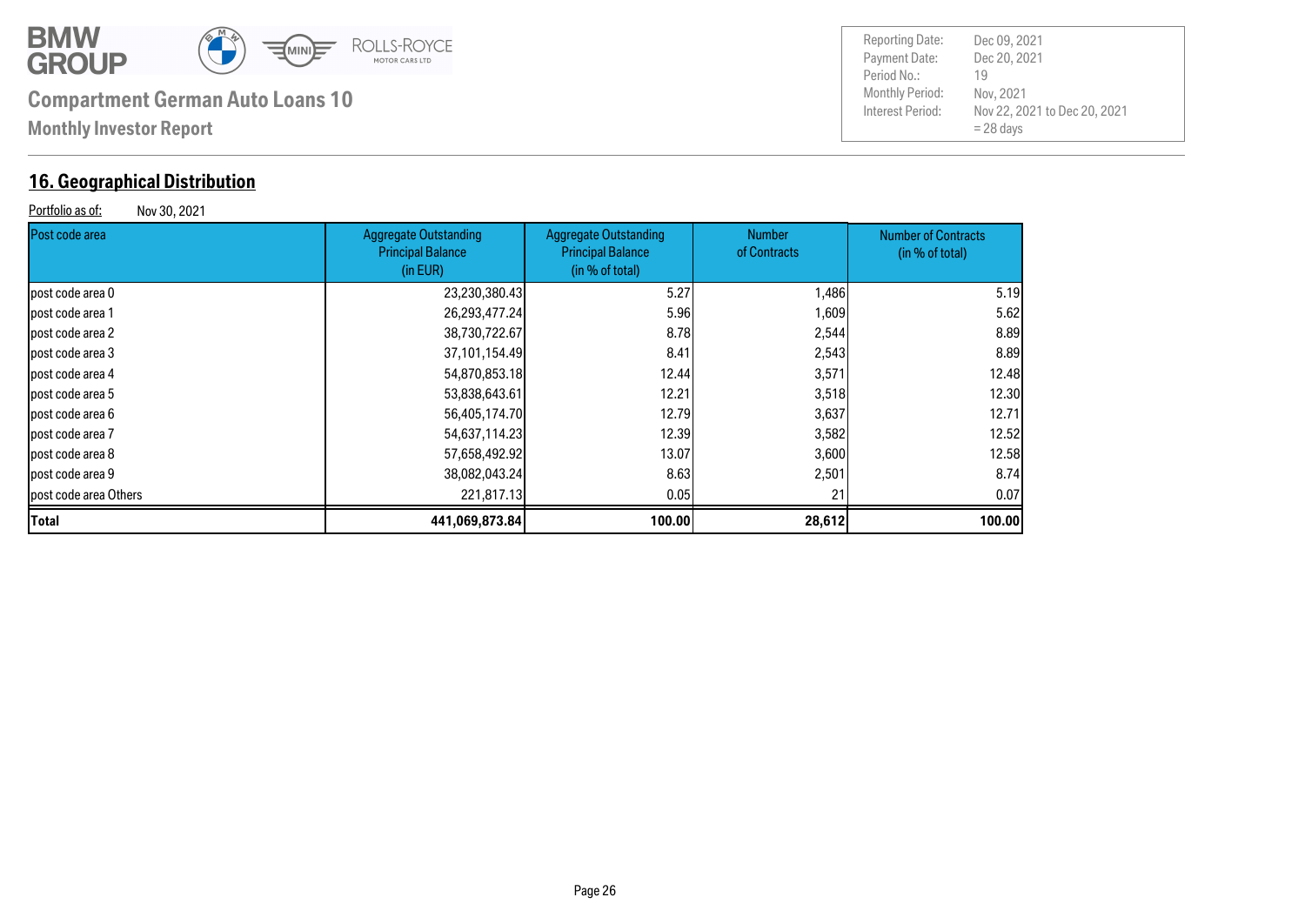

#### **16a. Geographical Distribution (graph)**



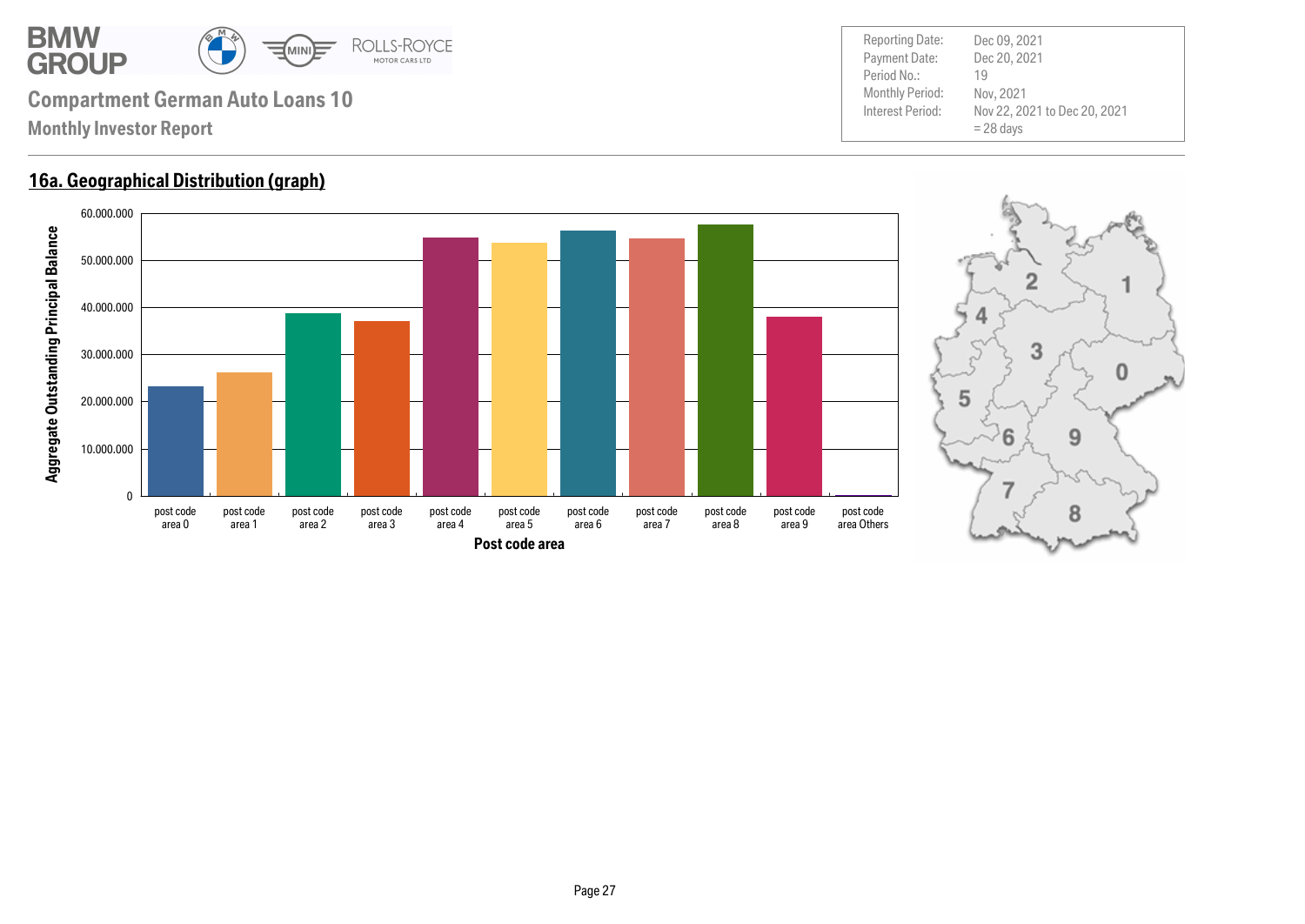

Payment Date: Period No.: Nov 22, 2021 to Dec 20, 2021 = 28 days Dec 20, 2021 Nov, 2021 19 Reporting Date: Dec 09, 2021

### **17. Car Type & Customer Group**

**Initial Portfolio** 

| <b>Car Type</b> | Aggregate Principal Balance<br>(in EUR) | Aggregate Principal Balance<br>(in % of total) | <b>Number</b><br>of Contracts | <b>Number of Contracts</b><br>(in % of total) |
|-----------------|-----------------------------------------|------------------------------------------------|-------------------------------|-----------------------------------------------|
| <b>INew</b>     | 335,116,134.69                          | 44.28                                          | 11,663                        | 30.92l                                        |
| <b>Used</b>     | 421,633,855.59                          | 55.72                                          | 26,059                        | 69.08                                         |
| <b>Total</b>    | 756,749,990.28                          | 100.00                                         | 37,722                        | 100.00                                        |

| <b>Customer Group</b>      | <b>Aggregate Principal Balance</b><br>(in EUR) | Aggregate Principal Balance<br>(in % of total) | <b>Number</b><br>of Contracts | <b>Number of Contracts</b><br>(in % of total) |
|----------------------------|------------------------------------------------|------------------------------------------------|-------------------------------|-----------------------------------------------|
| <b>ICommercial</b>         | 201,230,905.65                                 | 26,59                                          | 6,703                         | 17.77l                                        |
| <b>IPrivate Individual</b> | 555,519,084,63                                 | 73.41                                          | 31.019                        | 82.23                                         |
| <b>Total</b>               | 756,749,990.28                                 | 100.00                                         | 37,722                        | 100.00                                        |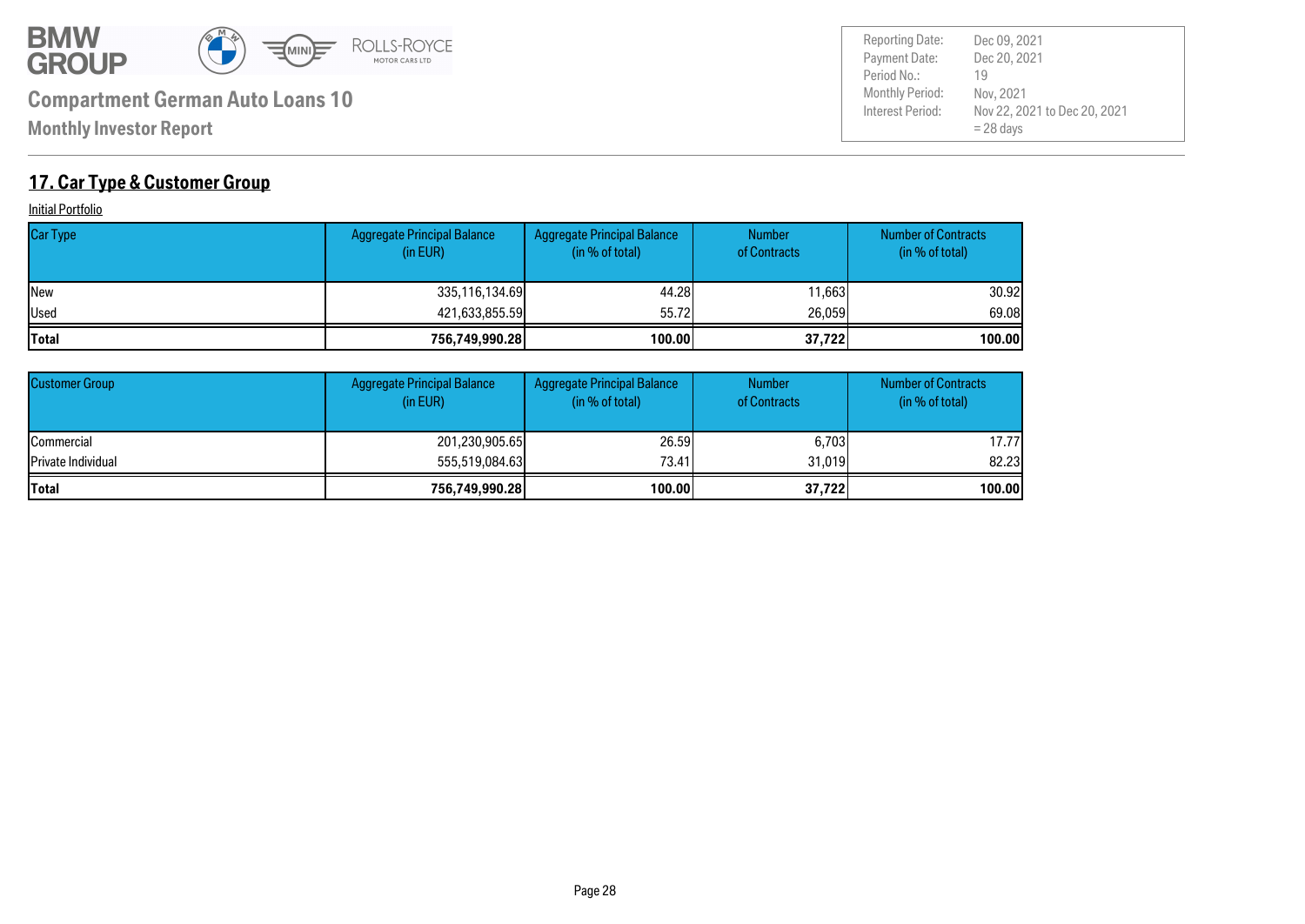

**Monthly Investor Report**

### **17. Car Type & Customer Group**

Portfolio as of: Nov 30, 2021

| Car Type     | <b>Aggregate Outstanding</b><br><b>Principal Balance</b><br>(in EUR) | <b>Aggregate Outstanding</b><br><b>Principal Balance</b><br>(in % of total) | <b>Number</b><br>of Contracts | <b>Number of Contracts</b><br>(in % of total) |
|--------------|----------------------------------------------------------------------|-----------------------------------------------------------------------------|-------------------------------|-----------------------------------------------|
| New          | 216,777,206.98                                                       | 49.15                                                                       | 9,548                         | 33,37                                         |
| Used         | 224,292,666.86                                                       | 50.85                                                                       | 19.064                        | 66.63                                         |
| <b>Total</b> | 441,069,873.84                                                       | 100.00                                                                      | 28,612                        | 100.00                                        |

| <b>Customer Group</b> | <b>Aggregate Outstanding</b><br><b>Principal Balance</b><br>(in EUR) | <b>Aggregate Outstanding</b><br><b>Principal Balance</b><br>(in % of total) | <b>Number</b><br>of Contracts | <b>Number of Contracts</b><br>(in % of total) |
|-----------------------|----------------------------------------------------------------------|-----------------------------------------------------------------------------|-------------------------------|-----------------------------------------------|
| <b>Commercial</b>     | 118,699,099.75                                                       | 26.91                                                                       | 5,214                         | 18.22                                         |
| Private Individual    | 322,370,774.09                                                       | 73.09l                                                                      | 23,398                        | 81.78                                         |
| <b>Total</b>          | 441,069,873.84                                                       | 100.00                                                                      | 28,612                        | 100.00                                        |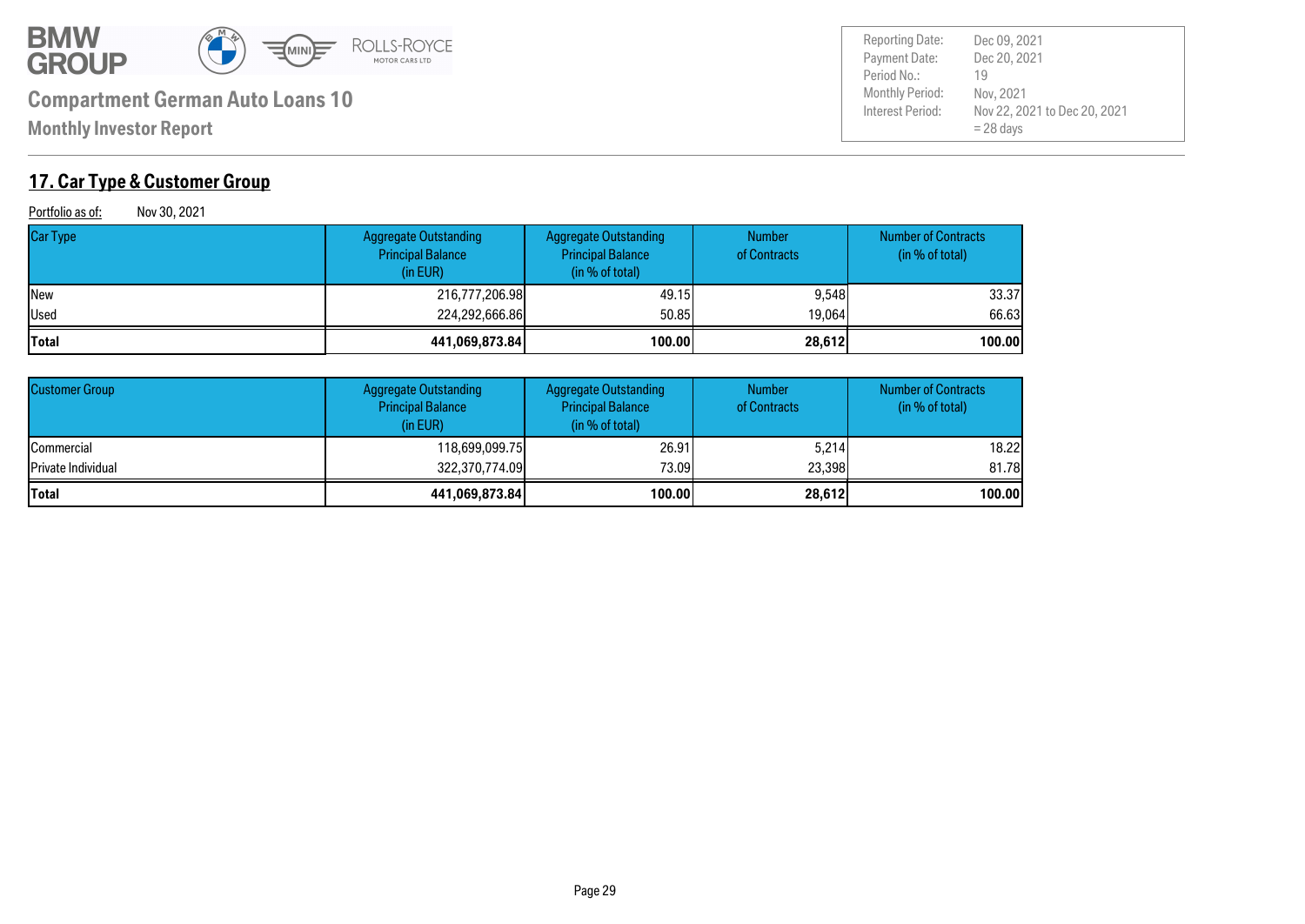

| <b>Reporting Date:</b> | Dec 09, 2021                                |
|------------------------|---------------------------------------------|
| Payment Date:          | Dec 20, 2021                                |
| Period No.:            | 19                                          |
| <b>Monthly Period:</b> | Nov, 2021                                   |
| Interest Period:       | Nov 22, 2021 to Dec 20, 2021<br>$= 28$ days |

### **18. Delinquencies**

#### **Initial Portfolio**

| Days past due | <b>Aggregate Principal Balance</b><br>(in EUR) | Aggregate Principal Balance<br>(in % of total) | Number<br>of Contracts | <b>Number of Contracts</b><br>(in % of total) |
|---------------|------------------------------------------------|------------------------------------------------|------------------------|-----------------------------------------------|
| $ 1 - 30 $    | 0.00                                           | 0.00 <sub>l</sub>                              |                        | 0.00                                          |
| $ 31 - 60 $   | 0.00                                           | 0.00                                           |                        | 0.00                                          |
| $ 61 - 90 $   | 0.00                                           | 0.00                                           |                        | 0.00                                          |
| $ 91 - 120 $  | 0.00                                           | 0.00                                           |                        | 0.00                                          |
| $\vert$ > 120 | 0.00                                           | 0.001                                          |                        | 0.00                                          |
| <b>Total</b>  | 0.00                                           | 0.001                                          |                        | 0.00                                          |

#### Portfolio as of: Nov 30, 2021

| Days past due | <b>Aggregate Outstanding</b><br><b>Principal Balance</b><br>(in EUR) | <b>Aggregate Outstanding</b><br><b>Principal Balance</b><br>(in % of total) | <b>Number</b><br>of Contracts | <b>Number of Contracts</b><br>(in % of total) |
|---------------|----------------------------------------------------------------------|-----------------------------------------------------------------------------|-------------------------------|-----------------------------------------------|
| 11 - 30       | 3,203,518.49                                                         | 0.731                                                                       | 181                           | 0.63                                          |
| $ 31 - 60 $   | 450,825.48                                                           | 0.101                                                                       | 16 <sub>1</sub>               | 0.06                                          |
| $ 61 - 90 $   | 121,943.54                                                           | 0.03 <sub>l</sub>                                                           |                               | 0.03                                          |
| $ 91 - 120 $  | 95,274.44                                                            | 0.02                                                                        |                               | 0.03                                          |
| $\vert$ > 120 | 115,165.90                                                           | 0.03 <sub>l</sub>                                                           |                               | 0.01                                          |
| <b>Total</b>  | 3,986,727.85                                                         | 0.901                                                                       | 216                           | 0.75                                          |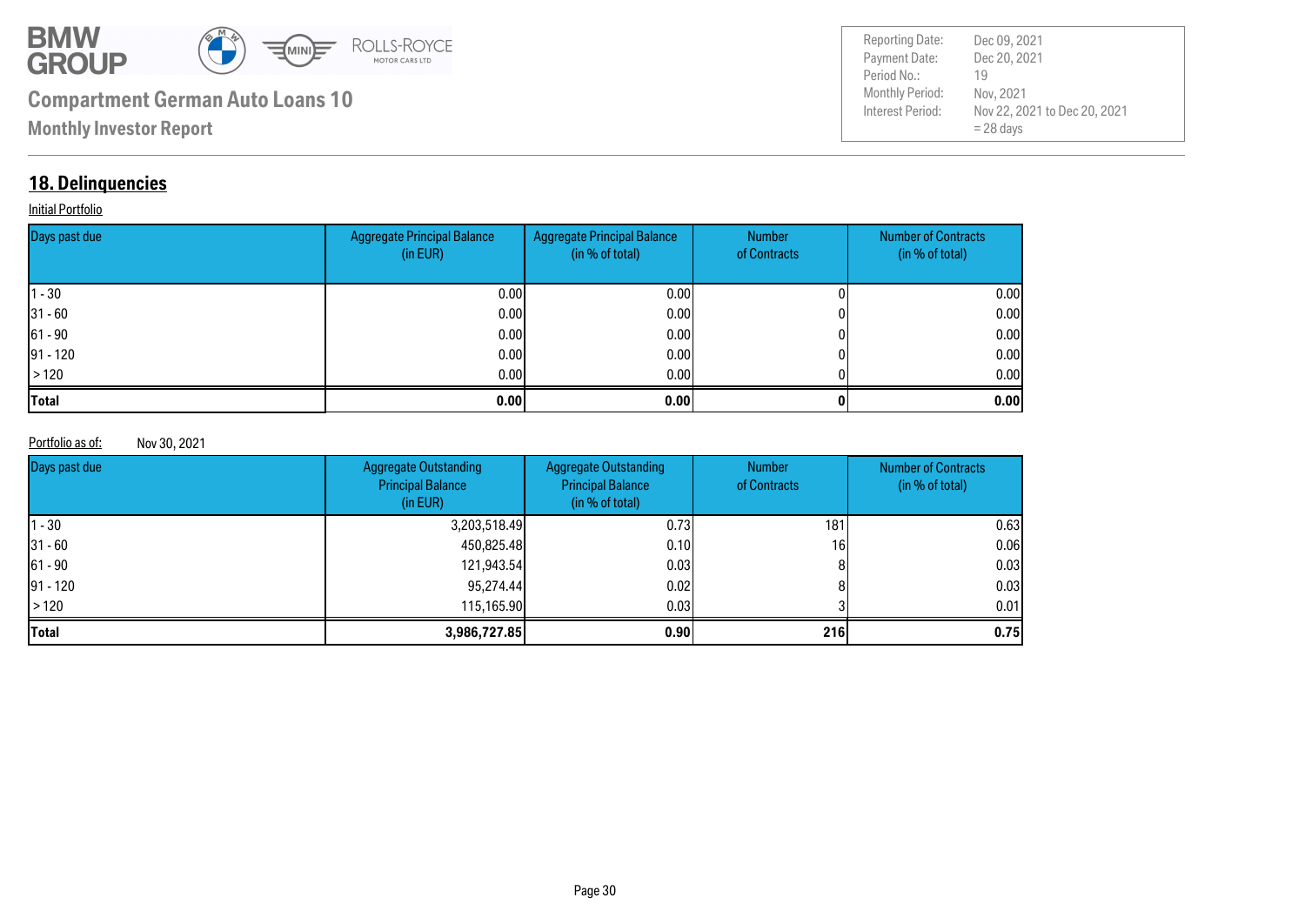

#### **18a. Delinquencies Analysis**

| <b>Monthly Period</b> | Performing<br>(in EUR) | 31-60 days past due<br>(in EUR) | 61-90 days past due<br>(in EUR) | 91-120 days past due<br>(in EUR) | >120 days past due<br>(in EUR) |
|-----------------------|------------------------|---------------------------------|---------------------------------|----------------------------------|--------------------------------|
|                       |                        |                                 |                                 |                                  |                                |
| May - 20              | 740,146,949.11         | 0.00                            | 0.00                            | 0.00                             | 0.00                           |
| June - 20             | 721,601,816.33         | 81,700.12                       | 0.00                            | 0.00                             | 0.00                           |
| <b>July - 20</b>      | 702,612,687.82         | 106,686.13                      | 35,273.11                       | 0.00                             | 0.00                           |
| Aug - 20              | 685,455,355.70         | 361,688.55                      | 19,280.57                       | 35,273.11                        | 0.00                           |
| Sept - 20             | 667,716,114.78         | 438,609.04                      | 13,862.18                       | 19,280.57                        | 35,273.11                      |
| Oct - 20              | 649,487,622.84         | 408,556.54                      | 248,670.34                      | 13,862.18                        | 19,280.57                      |
| Nov - 20              | 633,277,295.15         | 466,919.20                      | 125,202.22                      | 179,324.75                       | 19,280.57                      |
| Dec - 20              | 616,721,711.71         | 423,890.74                      | 159,378.65                      | 146,384.96                       | 194,048.99                     |
| Jan - 21              | 600,408,319.26         | 327,871.44                      | 254,322.36                      | 103,905.97                       | 263,829.04                     |
| Feb - 21              | 584, 165, 357. 73      | 368,512.07                      | 65,093.19                       | 45,394.00                        | 276,428.93                     |
| Mar - 21              | 565,512,841.44         | 530,716.30                      | 183,014.52                      | 118,391.06                       | 193,808.00                     |
| Apr - 21              | 549,388,019.17         | 358,620.58                      | 152,904.24                      | 116,069.33                       | 195,743.64                     |
| May - 21              | 533,126,810.32         | 670,246.41                      | 251,050.24                      | 81,906.87                        | 179,931.35                     |
| June - 21             | 517,248,993.91         | 158,793.08                      | 86,906.27                       | 172,626.42                       | 217,250.93                     |
| <b>July - 21</b>      | 502,076,058.86         | 387,902.89                      | 53,874.55                       | 73,790.78                        | 165,549.74                     |
| Aug - 21              | 487,882,448.83         | 523,483.94                      | 90,296.05                       | 35,459.00                        | 157,837.75                     |
| Sept - 21             | 472,283,391.31         | 352,728.67                      | 242,416.34                      | 44,494.03                        | 106,555.25                     |
| Oct - 21              | 456,362,435.16         | 473,102.60                      | 143,378.45                      | 115,165.90                       | 44,275.68                      |
| Nov - 21              | 440,286,664.48         | 450,825.48                      | 121,943.54                      | 95,274.44                        | 115,165.90                     |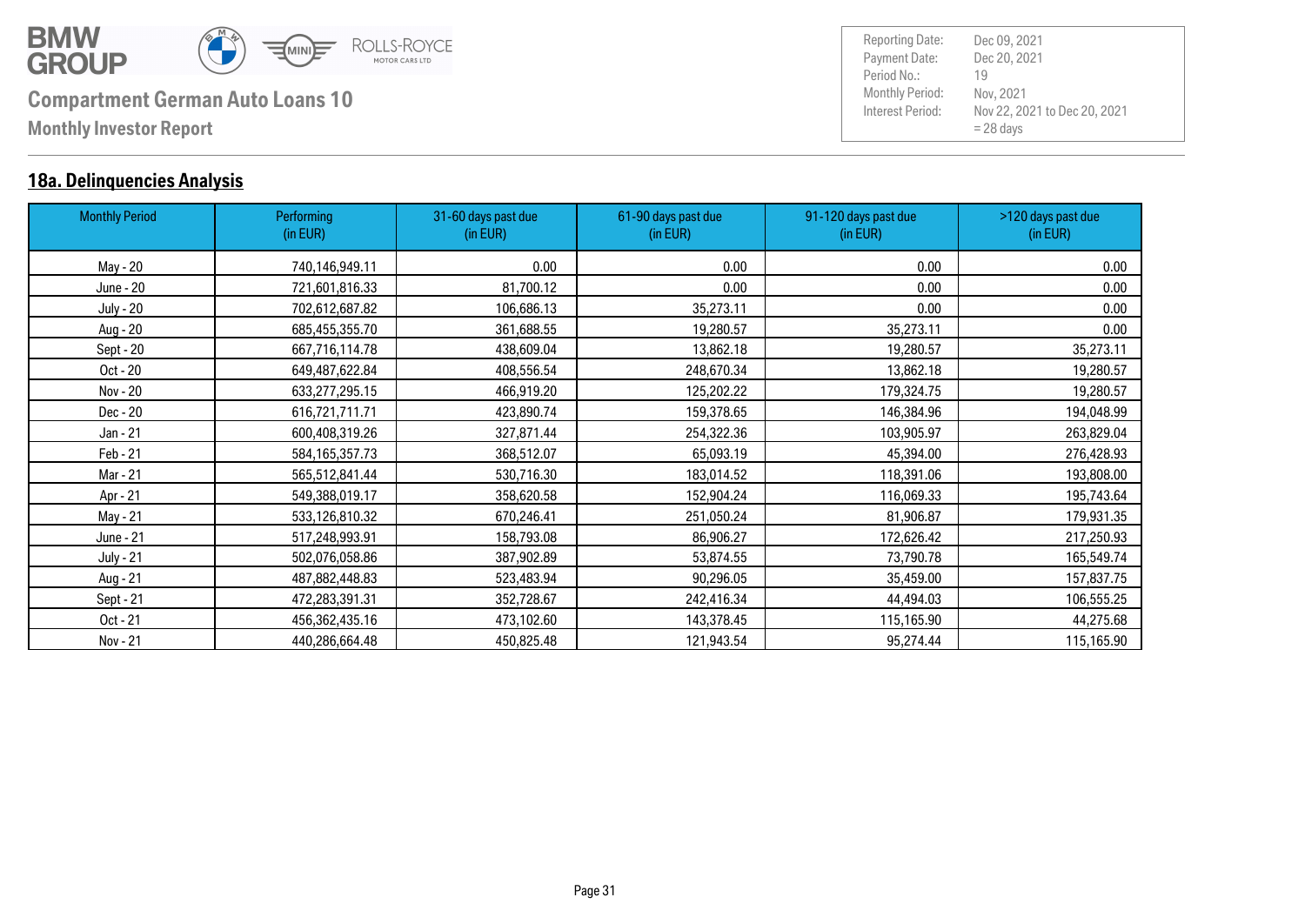

**Monthly Investor Report**

### **19. Seasoning**

#### Initial Portfolio

| Group<br>(in months) | <b>Aggregate Principal Balance</b><br>(in EUR) | <b>Aggregate Principal Balance</b><br>(in % of total) | Number<br>of Contracts | <b>Number of Contracts</b><br>(in % of total) |
|----------------------|------------------------------------------------|-------------------------------------------------------|------------------------|-----------------------------------------------|
|                      |                                                |                                                       |                        |                                               |
| $\leq 6$             | 556,910,313.05                                 | 73.59                                                 | 26,186                 | 69.42                                         |
| $> 6 - \le 12$       | 145,292,998.53                                 | 19.20                                                 | 8,164                  | 21.64                                         |
| > 12 - <= 24         | 54,546,678.70                                  | 7.21                                                  | 3,372                  | 8.94                                          |
| $> 24 - 5 = 36$      | 0.00                                           | 0.00                                                  |                        | 0.00                                          |
| $> 36 - 5 = 42$      | 0.00                                           | 0.001                                                 |                        | 0.00                                          |
| $>42 - 5 = 48$       | 0.00                                           | 0.00                                                  |                        | 0.00                                          |
| $>$ 48 - <= 53       | 0.00                                           | 0.001                                                 |                        | 0.00                                          |
| > 53                 | 0.00                                           | 0.001                                                 |                        | 0.00                                          |
| Total                | 756,749,990.28                                 | 100.00                                                | 37,722                 | 100.00                                        |
|                      |                                                |                                                       |                        |                                               |

| WA Seasoning (in months): | 5.81  |
|---------------------------|-------|
| Min (in months):          | 2.00  |
| Max (in months):          | 15.00 |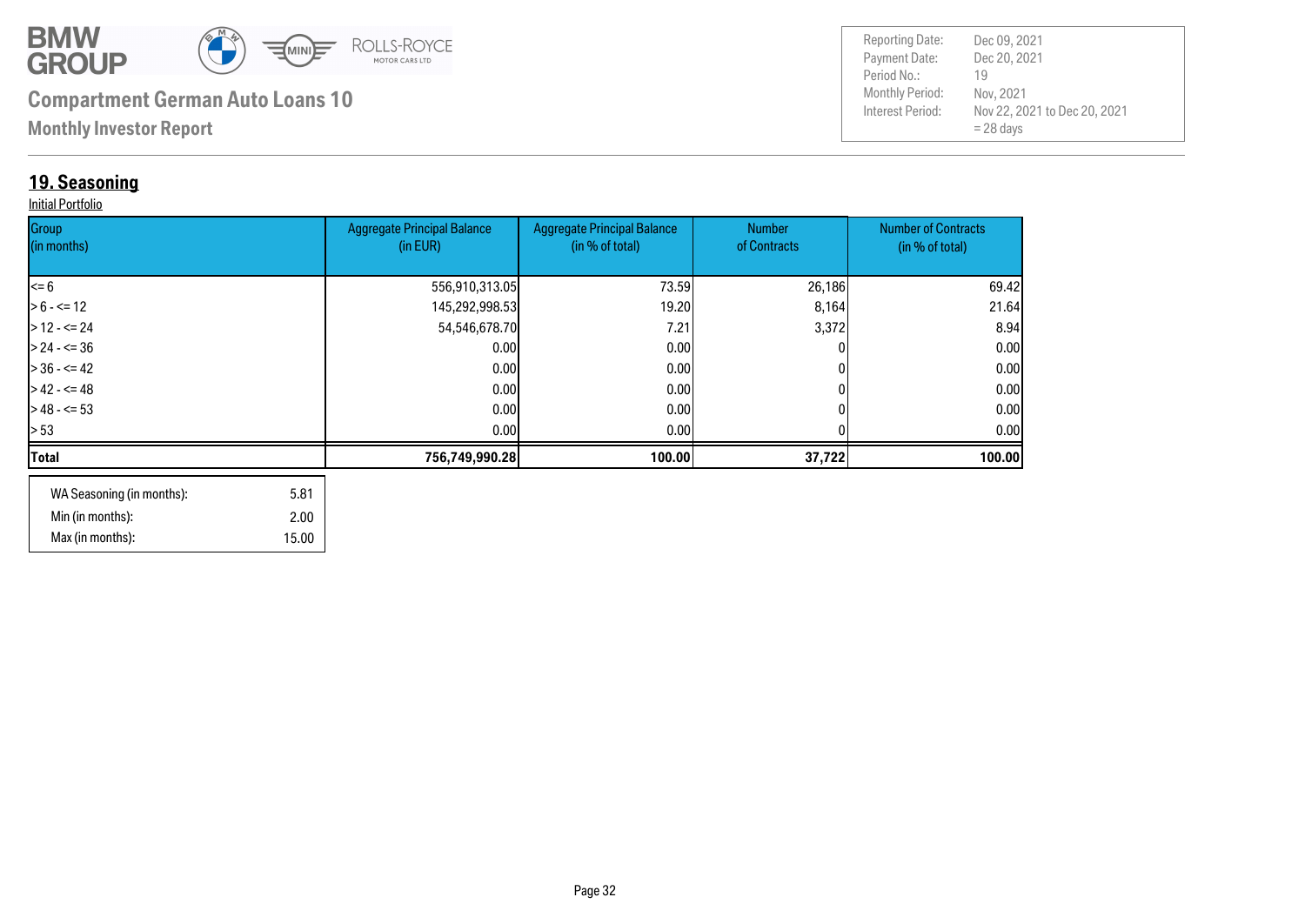

 34.00 21.00

# **Compartment German Auto Loans 10**

**Monthly Investor Report**

### **19. Seasoning**

 Min (in months): Max (in months):

Portfolio as of: Nov 30, 2021

| <b>Reporting Date:</b> | Dec 09, 2021                 |
|------------------------|------------------------------|
| Payment Date:          | Dec 20, 2021                 |
| Period No.:            | 19                           |
| Monthly Period:        | Nov, 2021                    |
| Interest Period:       | Nov 22, 2021 to Dec 20, 2021 |
|                        | $= 28$ days                  |

| Group<br>(in months)               | <b>Aggregate Outstanding</b><br><b>Principal Balance</b><br>(in EUR) | <b>Aggregate Outstanding</b><br><b>Principal Balance</b><br>(in % of total) | <b>Number</b><br>of Contracts | <b>Number of Contracts</b><br>(in % of total) |
|------------------------------------|----------------------------------------------------------------------|-----------------------------------------------------------------------------|-------------------------------|-----------------------------------------------|
| $\leq$ 6                           | 0.00                                                                 | 0.00                                                                        |                               | 0.00                                          |
| $> 6 - \le 12$                     | 0.00                                                                 | 0.00                                                                        |                               | 0.00                                          |
| $>12 - 524$                        | 270,170,758.27                                                       | 61.25                                                                       | 16,451                        | 57.50                                         |
| $> 24 - 5 = 36$                    | 170,899,115.57                                                       | 38.75                                                                       | 12,161                        | 42.50                                         |
| $>36 - 5 = 42$                     | 0.00                                                                 | 0.00                                                                        |                               | 0.00                                          |
| $> 42 - 5 = 48$                    | 0.00                                                                 | 0.00                                                                        |                               | 0.00                                          |
| $>48 - 53$                         | 0.00                                                                 | 0.00                                                                        |                               | 0.00                                          |
| > 53                               | 0.00                                                                 | 0.00                                                                        |                               | 0.00                                          |
| <b>Total</b>                       | 441,069,873.84                                                       | 100.00                                                                      | 28,612                        | 100.00                                        |
| WA Seasoning (in months):<br>24.63 |                                                                      |                                                                             |                               |                                               |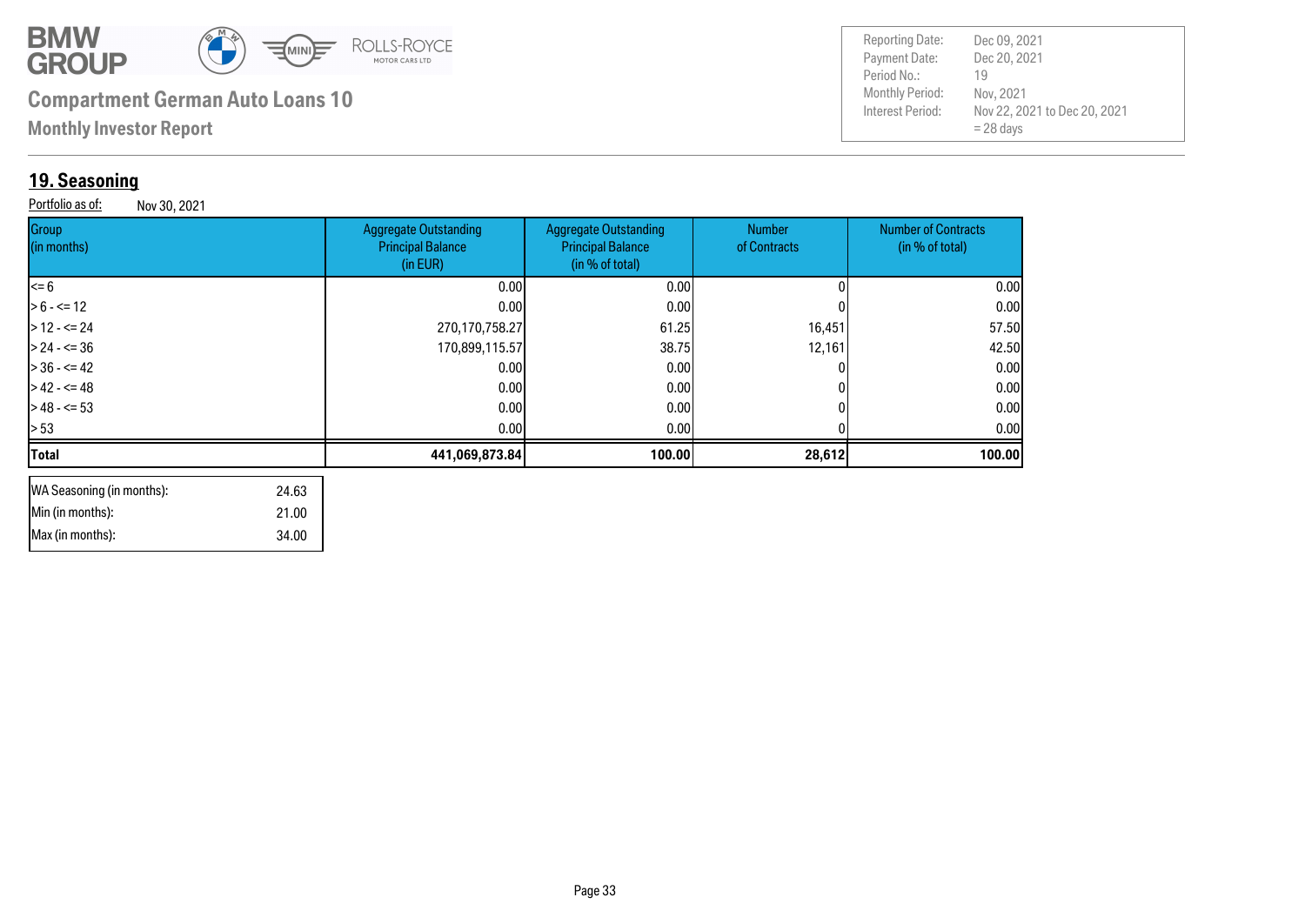

#### **19a. Seasoning (graph)**

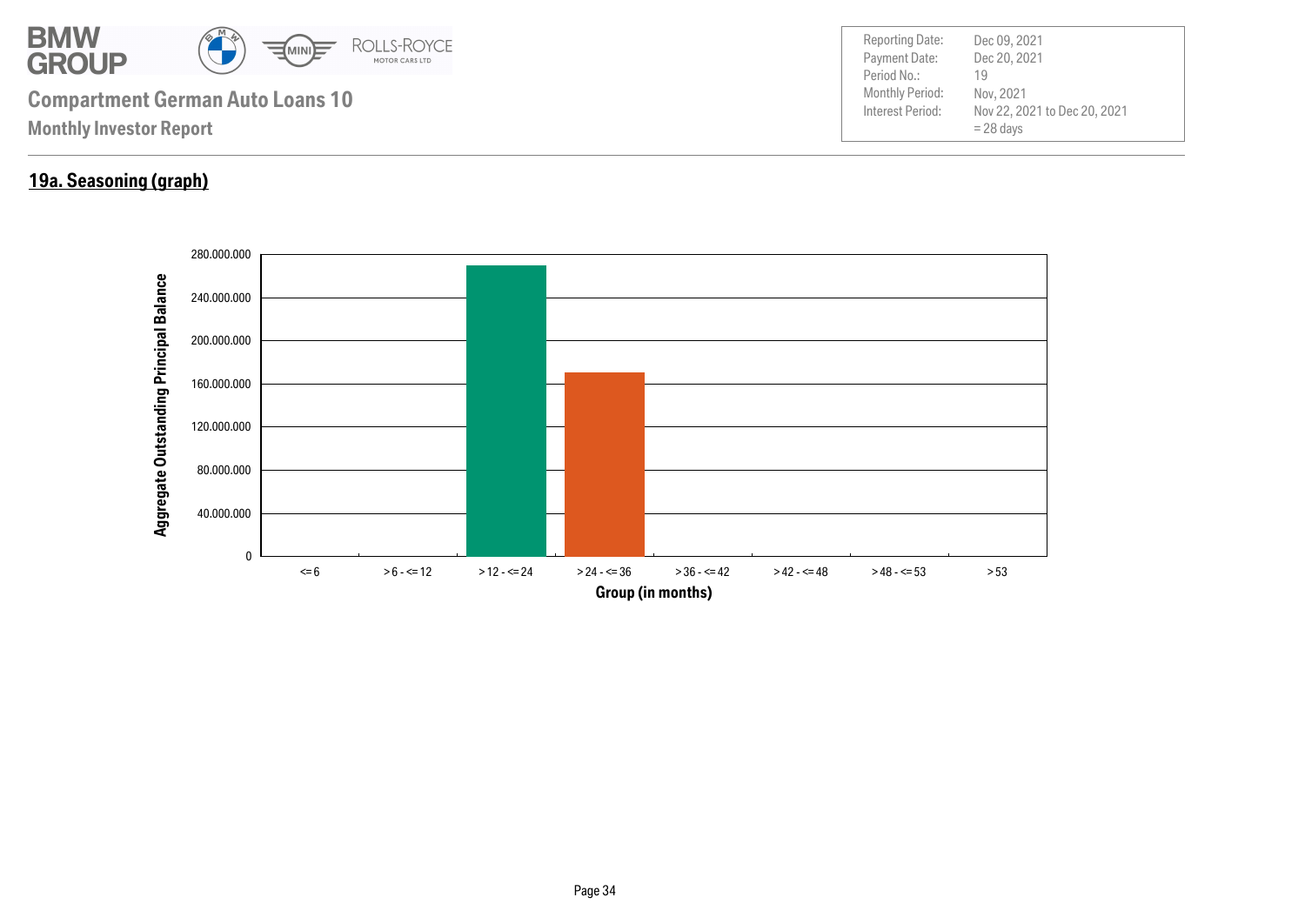

# **20. Remaining Term**

#### **Initial Portfolio**

| Group<br>(in months) | <b>Aggregate Principal Balance</b><br>(in EUR) | <b>Aggregate Principal Balance</b><br>(in % of total) | <b>Number</b><br>of Contracts | <b>Number of Contracts</b><br>(in % of total) |
|----------------------|------------------------------------------------|-------------------------------------------------------|-------------------------------|-----------------------------------------------|
| l<= 6                | 201,572.62                                     | 0.03                                                  | 94                            | 0.25                                          |
| $> 6 - \le 12$       | 4,391,327.43                                   | 0.58                                                  | 762                           | 2.02                                          |
| $>12 - 524$          | 70,971,230.05                                  | 9.38                                                  | 5,717                         | 15.16                                         |
| -24 - <= 36          | 315,095,332.69                                 | 41.64                                                 | 15,804                        | 41.90                                         |
| - 36 - <= 42         | 45,678,105.76                                  | 6.04                                                  | 2,266                         | 6.01                                          |
| $> 42 - 5 = 48$      | 106,127,537.84                                 | 14.02                                                 | 4,747                         | 12.58                                         |
| -8 - - - 53          | 38,957,331.30                                  | 5.15                                                  | 1,628                         | 4.32                                          |
| l> 53                | 175,327,552.59                                 | <b>23.17</b>                                          | 6,704                         | 17.77                                         |
| Total                | 756,749,990.28                                 | 100.00                                                | 37,722                        | 100.00                                        |
|                      |                                                |                                                       |                               |                                               |

| WA Remaining Term (in months): | 39.31 |
|--------------------------------|-------|
| Min (in months):               | 3.00  |
| Max (in months):               | 60.00 |

| <b>Reporting Date:</b> | Dec 09, 2021                 |
|------------------------|------------------------------|
| Payment Date:          | Dec 20, 2021                 |
| Period No.:            | 19                           |
| <b>Monthly Period:</b> | Nov, 2021                    |
| Interest Period:       | Nov 22, 2021 to Dec 20, 2021 |
|                        | $= 28$ days                  |
|                        |                              |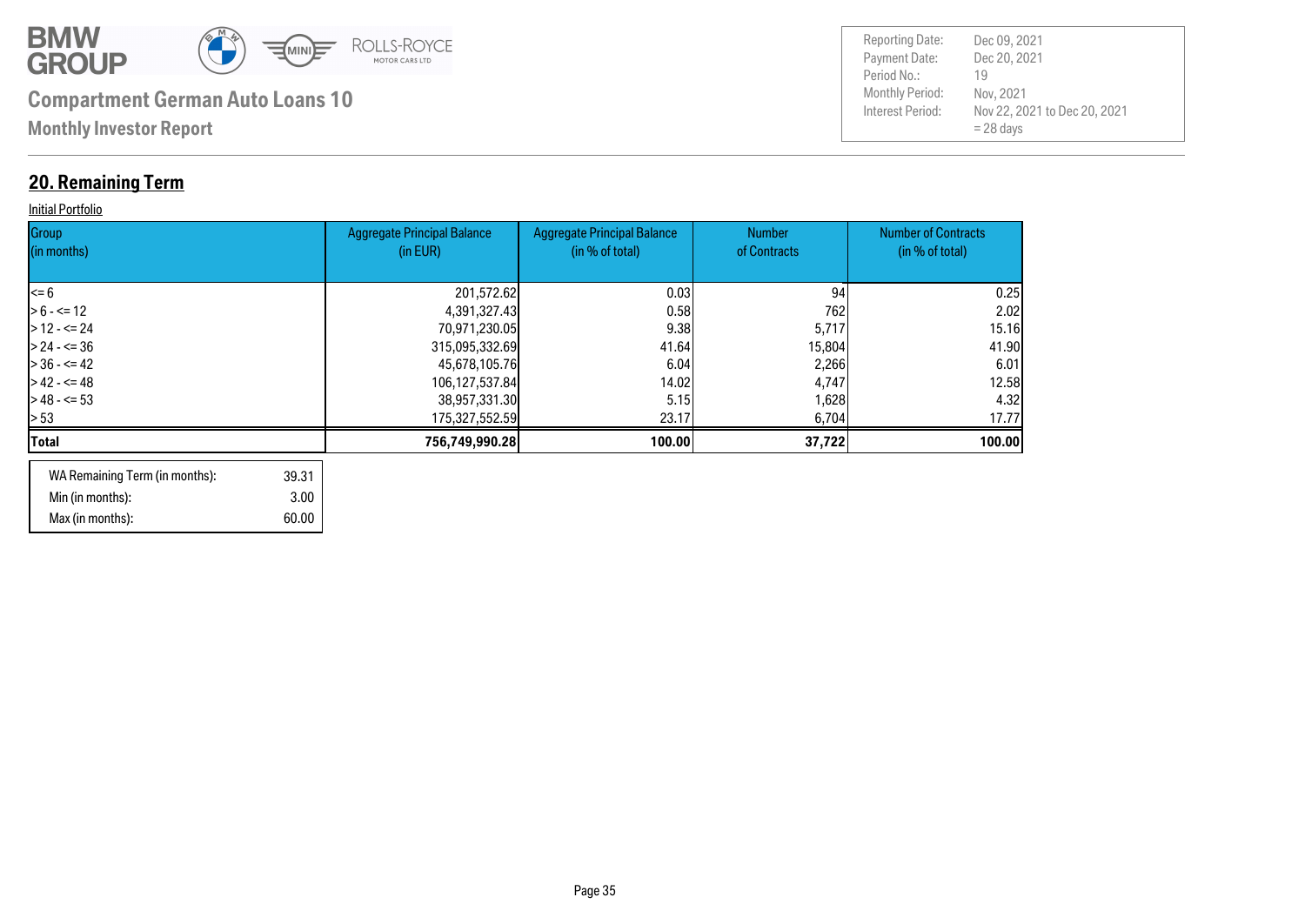

**Monthly Investor Report**

#### **20. Remaining Term**

Portfolio as of: Nov 30, 2021

| Group<br>(in months)           | <b>Aggregate Outstanding</b><br><b>Principal Balance</b><br>(in EUR) | <b>Aggregate Outstanding</b><br><b>Principal Balance</b><br>(in % of total) | <b>Number</b><br>of Contracts | <b>Number of Contracts</b><br>(in % of total) |
|--------------------------------|----------------------------------------------------------------------|-----------------------------------------------------------------------------|-------------------------------|-----------------------------------------------|
| <= 6                           | 31,647,694.56                                                        | 7.18                                                                        | 5,089                         | 17.79                                         |
| $> 6 - \le 12$                 | 85,700,422.01                                                        | 19.43                                                                       | 5,916                         | 20.68                                         |
| $>$ 12 - <= 24                 | 133,576,845.70                                                       | 30.28                                                                       | 8,147                         | 28.47                                         |
| > 24 - <= 36                   | 122,416,220.76                                                       | 27.75                                                                       | 6,346                         | 22.18                                         |
| $>$ 36 - <= 42                 | 67,728,690.81                                                        | 15,36                                                                       | 3,114                         | 10.88                                         |
| > 42 - <= 48                   | 0.00                                                                 | 0.00 <sub>l</sub>                                                           |                               | 0.001                                         |
| $>48 - 53$                     | 0.00                                                                 | 0.00                                                                        |                               | 0.00                                          |
| > 53                           | 0.00                                                                 | 0.00 <sub>l</sub>                                                           |                               | 0.00                                          |
| Total                          | 441,069,873.84                                                       | 100.00                                                                      | 28,612                        | 100.00                                        |
| WA Remaining Term (in months): | 2175                                                                 |                                                                             |                               |                                               |

| WA Remaining Term (in months): | 21.75 |
|--------------------------------|-------|
| Min (in months):               | 0.00  |
| Max (in months):               | 41.00 |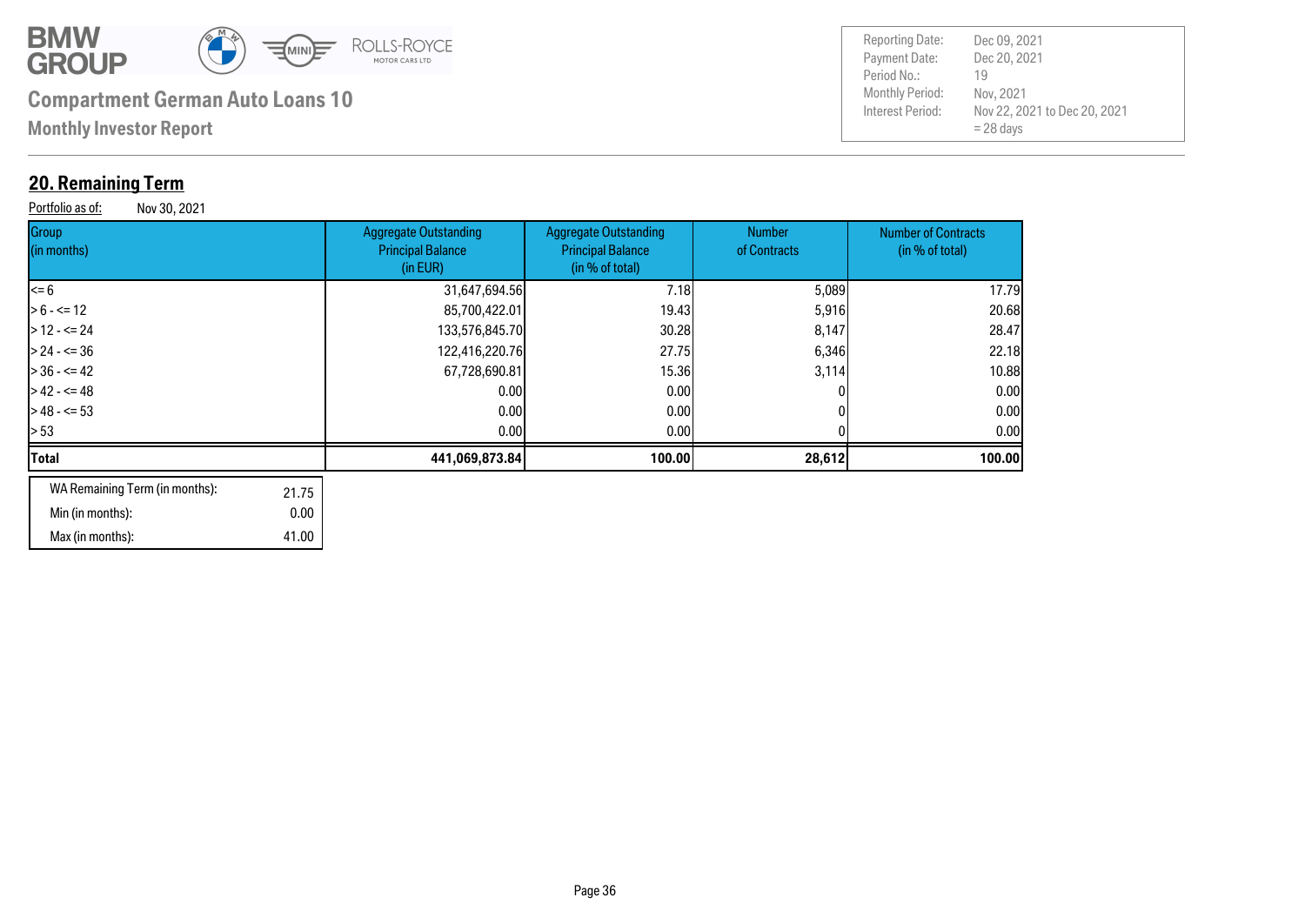

#### **20a. Remaining Term (graph)**

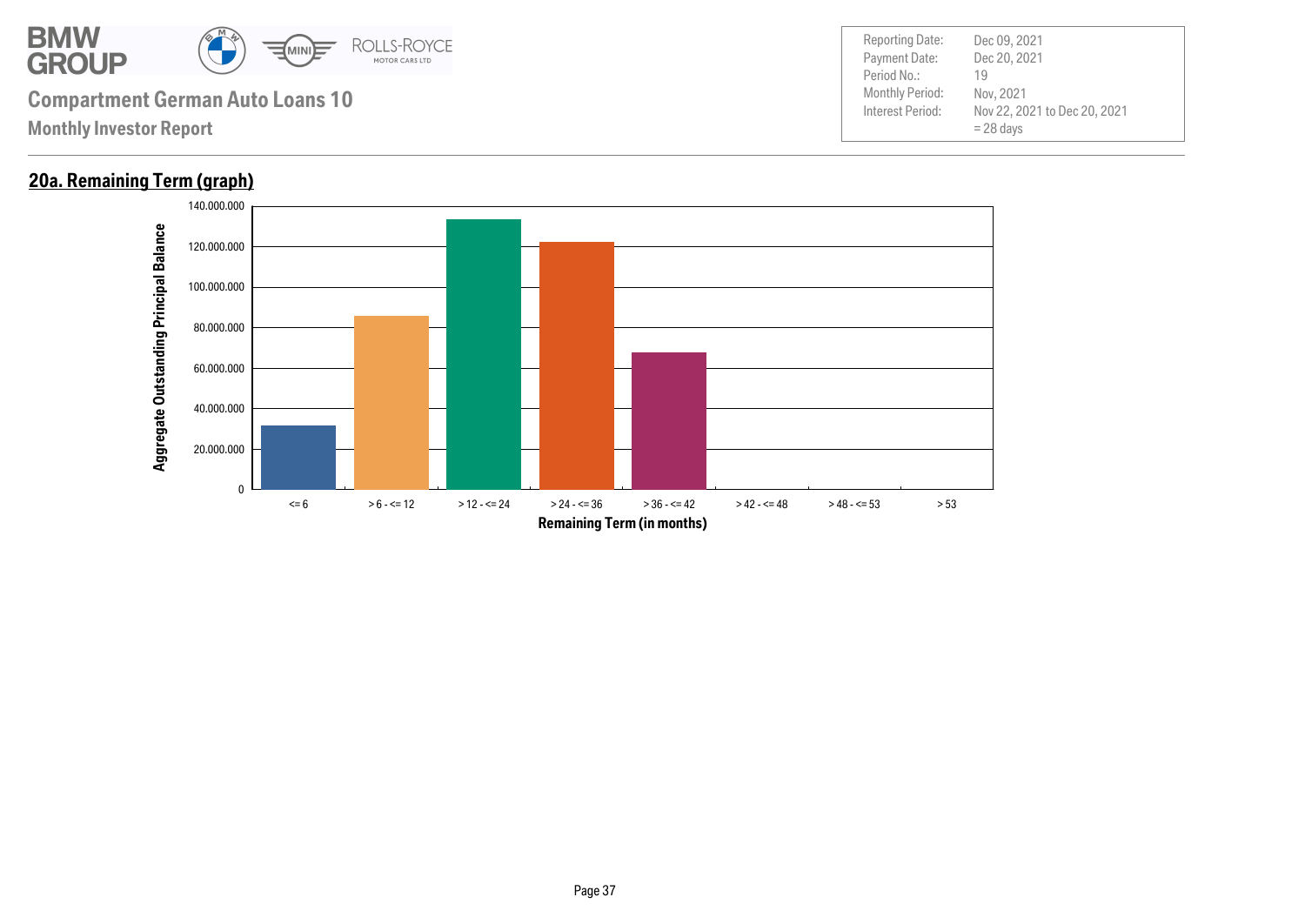

Max (in months): 72.00

| <b>Reporting Date:</b>                     | Dec 09, 2021                                             |
|--------------------------------------------|----------------------------------------------------------|
| Payment Date:                              | Dec 20, 2021                                             |
| Period No.:                                | 19                                                       |
| <b>Monthly Period:</b><br>Interest Period: | Nov, 2021<br>Nov 22, 2021 to Dec 20, 2021<br>$= 28$ days |

### **21. Original Term**

#### **Initial Portfolio**

| Group<br>(in months)          |       | <b>Aggregate Principal Balance</b><br>(in EUR) | <b>Aggregate Principal Balance</b><br>(in % of total) | <b>Number</b><br>of Contracts | <b>Number of Contracts</b><br>(in % of total) |
|-------------------------------|-------|------------------------------------------------|-------------------------------------------------------|-------------------------------|-----------------------------------------------|
|                               |       |                                                |                                                       |                               |                                               |
| l<= 6                         |       | 0.001                                          | 0.00                                                  |                               | 0.00                                          |
| $> 6 - \le 12$                |       | 546,875.52                                     | 0.07                                                  | 201                           | 0.53                                          |
| $>12 - 524$                   |       | 35,448,344.86                                  | 4.68                                                  | 3,671                         | 9.73                                          |
| $> 24 - 5 = 36$               |       | 339,574,369.69                                 | 44.87                                                 | 17,623                        | 46.72                                         |
| - 36 - <= 42                  |       | 4,975,210.35                                   | 0.66                                                  | 319                           | 0.85                                          |
| $> 42 - 5 = 48$               |       | 137, 182, 258. 92                              | 18.13                                                 | 6,473                         | 17.16                                         |
| $> 48 - 53$                   |       | 471,148.34                                     | 0.061                                                 | <b>261</b>                    | 0.07                                          |
| > 53                          |       | 238,551,782.60                                 | 31.52                                                 | 9,409                         | 24.94                                         |
| Total                         |       | 756,749,990.28                                 | 100.00                                                | 37,722                        | 100.00                                        |
| WA Original Term (in months): | 45.11 |                                                |                                                       |                               |                                               |
| Min (in months):              | 10.00 |                                                |                                                       |                               |                                               |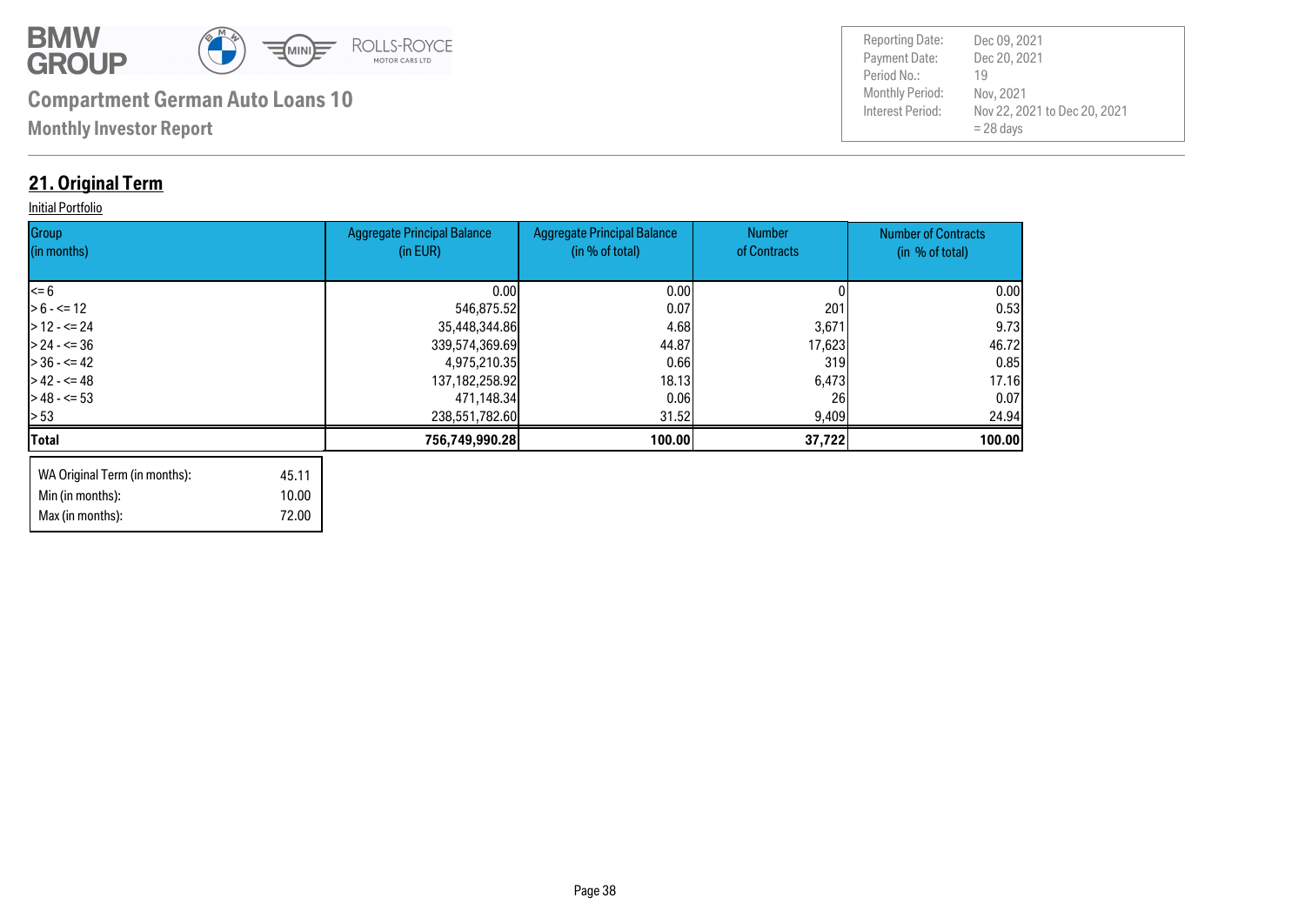

**Monthly Investor Report**

### **21. Original Term**

Portfolio as of: Nov 30, 2021

| <b>Aggregate Outstanding</b><br><b>Principal Balance</b><br>(in EUR) | <b>Aggregate Outstanding</b><br><b>Principal Balance</b><br>(in % of total) | Number<br>of Contracts                                                                                                              | <b>Number of Contracts</b><br>(in % of total) |
|----------------------------------------------------------------------|-----------------------------------------------------------------------------|-------------------------------------------------------------------------------------------------------------------------------------|-----------------------------------------------|
|                                                                      | 0.00                                                                        |                                                                                                                                     | 0.00                                          |
|                                                                      |                                                                             |                                                                                                                                     | 0.00                                          |
|                                                                      | 1.20                                                                        | 1,669                                                                                                                               | 5.83                                          |
|                                                                      |                                                                             | 13,786                                                                                                                              | 48.18                                         |
|                                                                      | 0.63                                                                        | 253                                                                                                                                 | 0.88                                          |
|                                                                      | 19.26                                                                       | 5,279                                                                                                                               | 18.45                                         |
|                                                                      | 0.06                                                                        | 19                                                                                                                                  | 0.07                                          |
|                                                                      |                                                                             | 7,606                                                                                                                               | 26.58                                         |
|                                                                      |                                                                             | 28,612                                                                                                                              | 100.00                                        |
|                                                                      |                                                                             | 0.001<br>0.001<br>5,286,272.32<br>196,270,904.54<br>2,761,273.66<br>84,962,270.57<br>268,014.55<br>151,521,138.20<br>441,069,873.84 | 0.00 <sub>l</sub><br>44.50<br>34.35<br>100.00 |

| WA Original Term (in months): | 46.40 |
|-------------------------------|-------|
| Min (in months):              | 21.00 |
| Max (in months):              | 72.00 |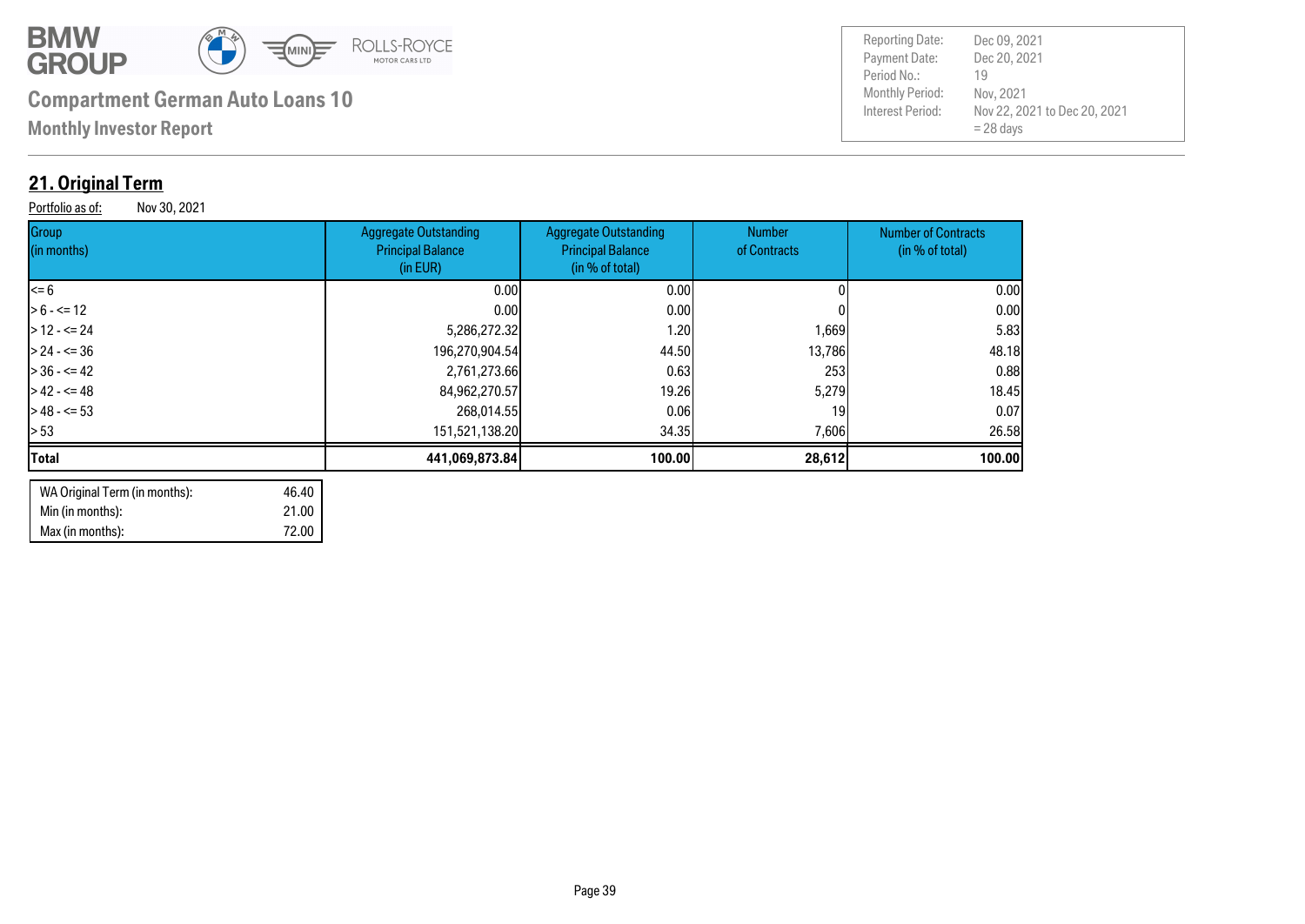

#### **21a. Original Term (graph)**

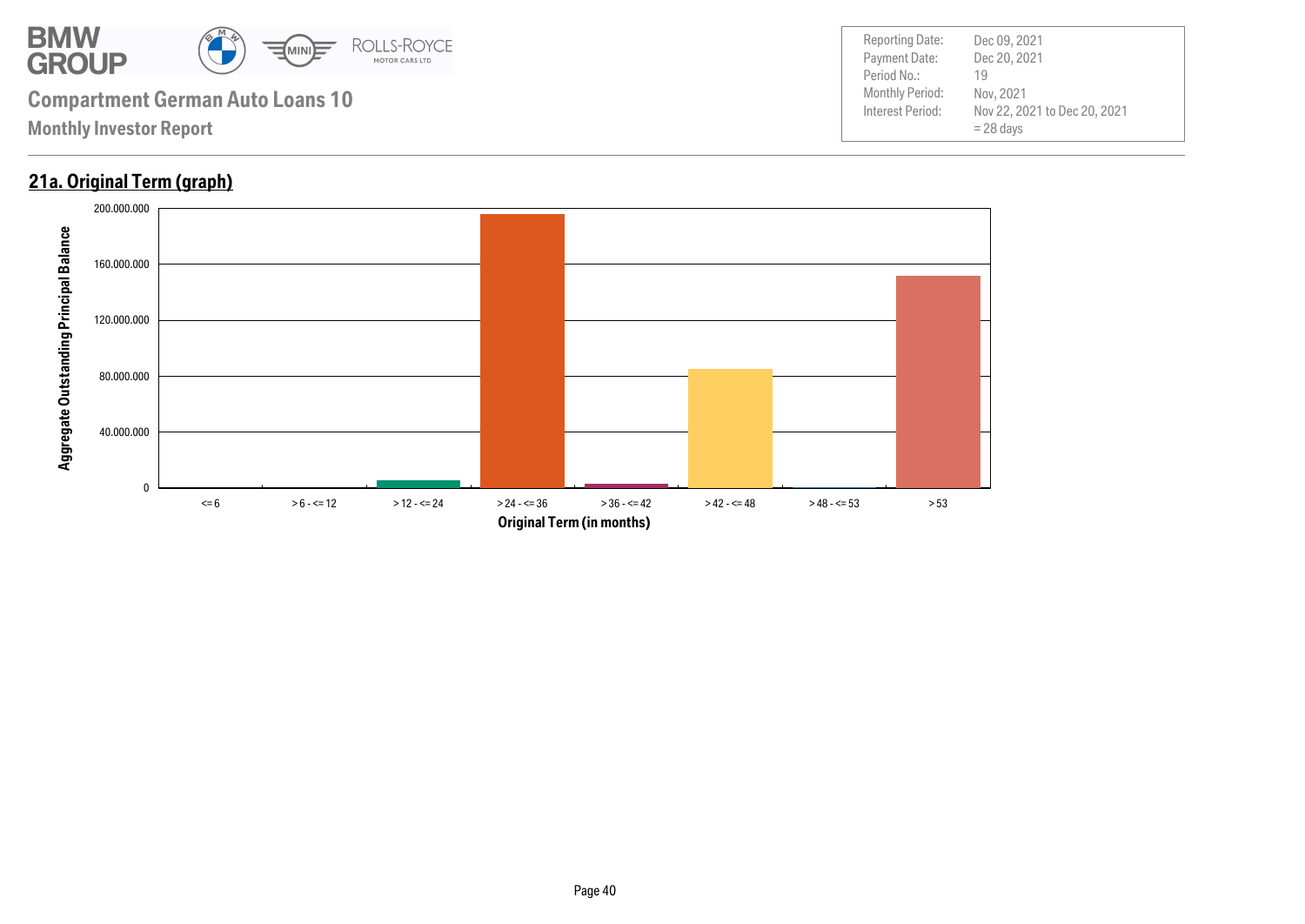

**Monthly Investor Report**

#### **22. Vehicle Class**

#### Initial Portfolio

| Group                                    | <b>Aggregate Principal Balance</b> | <b>Aggregate Principal Balance</b> | <b>Number</b> | <b>Number of Contracts</b> |
|------------------------------------------|------------------------------------|------------------------------------|---------------|----------------------------|
|                                          | (in EUR)                           | (in % of total)                    | of Contracts  | (in % of total)            |
| <b>BMW 1 Series</b>                      | 81, 155, 731. 24                   | 10.72                              | 5,849         | 15.51                      |
| <b>BMW 2 Series</b>                      | 71,886,124.85                      | 9.50                               | 3,619         | 9.59                       |
| <b>I</b> BMW 3 Series                    | 79,744,521.82                      | 10.54                              | 4,363         | 11.57                      |
| <b>BMW 4 Series</b>                      | 38,571,273.34                      | 5.10                               | 1,479         | 3.92                       |
| <b>BMW 5 Series</b>                      | 78,362,132.65                      | 10.36                              | 3,328         | 8.82                       |
| <b>BMW 6 Series</b>                      | 7,578,626.86                       | 1.00                               | 225           | 0.60                       |
| <b>I</b> BMW 7 Series                    | 10,686,781.25                      | 1.41                               | 306           | 0.81                       |
| <b>I</b> BMW 8 Series                    | 5,236,824.78                       | 0.69                               | 60            | 0.16                       |
| <b>IBMW X1 Series</b>                    | 59,974,674.85                      | 7.93                               | 3,086         | 8.18                       |
| <b>IBMW X2 Series</b>                    | 11,803,094.62                      | 1.56                               | 424           | 1.12                       |
| <b>IBMW X3 Series</b>                    | 57,049,166.87                      | 7.54                               | 2,131         | 5.65                       |
| <b>BMW X4 Series</b>                     | 19,362,123.87                      | 2.56                               | 598           | 1.59                       |
| <b>IBMW X5 Series</b>                    | 50,884,586.13                      | 6.72                               | 1,324         | 3.51                       |
| <b>BMW X6 Series</b>                     | 12,816,775.25                      | 1.69                               | 342           | 0.91                       |
| <b>IBMW X7 Series</b>                    | 4,930,197.20                       | 0.65                               | 62            | 0.16                       |
| <b>BMW Z Series</b>                      | 10,848,458.06                      | 1.43                               | 385           | 1.02                       |
| <b>BMWi Series</b>                       | 6,755,491.79                       | 0.89                               | 267           | 0.71                       |
| <b>MINI</b>                              | 96,136,863.83                      | 12.70                              | 6,100         | 16.17                      |
| Non BMW Group Models (incl. Motorcycles) | 34,176,626.66                      | 4.52                               | 1,867         | 4.95                       |
| Other BMW Group (incl. Motorcycles)      | 18,789,914.36                      | 2.48                               | 1,907         | 5.06                       |
| <b>Total</b>                             | 756,749,990.28                     | 100.00                             | 37,722        | 100.00                     |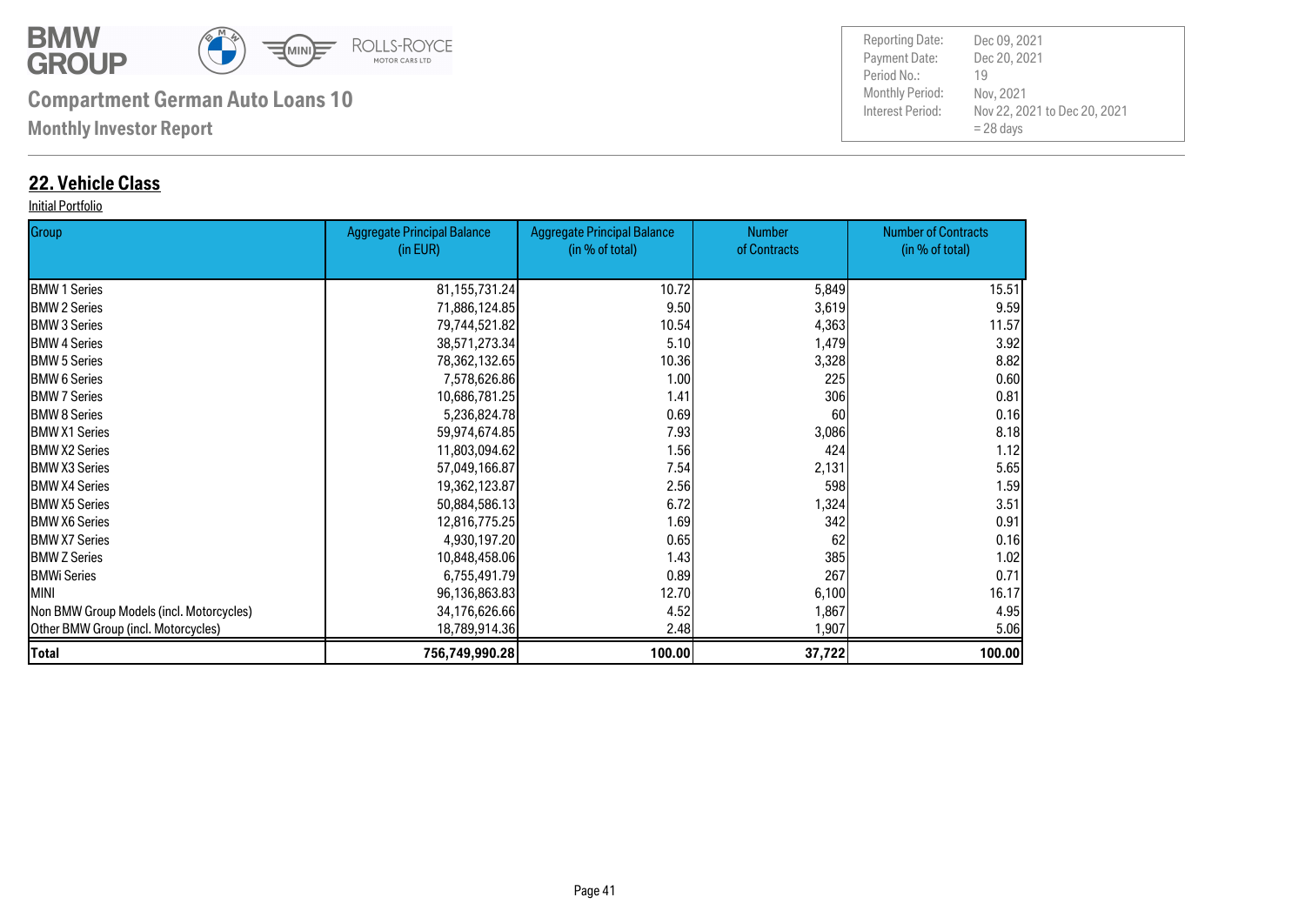

**Monthly Investor Report**

#### **22. Vehicle Class**

Portfolio as of: Nov 30, 2021

| <b>Group</b>                             | <b>Aggregate Outstanding</b><br><b>Principal Balance</b><br>(in EUR) | <b>Aggregate Outstanding</b><br><b>Principal Balance</b><br>(in % of total) | <b>Number</b><br>of Contracts | <b>Number of Contracts</b><br>(in % of total) |
|------------------------------------------|----------------------------------------------------------------------|-----------------------------------------------------------------------------|-------------------------------|-----------------------------------------------|
| <b>BMW 1 Series</b>                      | 45,128,531.78                                                        | 10.23                                                                       | 4,407                         | 15.40                                         |
| <b>BMW 2 Series</b>                      | 41,154,098.45                                                        | 9.33                                                                        | 2,767                         | 9.67                                          |
| <b>BMW 3 Series</b>                      | 44,767,152.37                                                        | 10.15                                                                       | 3,212                         | 11.23                                         |
| <b>BMW 4 Series</b>                      | 21,446,939.93                                                        | 4.86                                                                        | 1,096                         | 3.83                                          |
| <b>BMW 5 Series</b>                      | 44,500,712.54                                                        | 10.09                                                                       | 2,471                         | 8.64                                          |
| <b>BMW 6 Series</b>                      | 3,942,974.75                                                         | 0.89                                                                        | 155                           | 0.54                                          |
| <b>BMW 7 Series</b>                      | 5,660,473.60                                                         | 1.28                                                                        | 206                           | 0.72                                          |
| <b>BMW 8 Series</b>                      | 3,868,670.04                                                         | 0.88                                                                        | 53                            | 0.19                                          |
| <b>BMW X1 Series</b>                     | 37,310,156.75                                                        | 8.46                                                                        | 2,448                         | 8.56                                          |
| <b>BMW X2 Series</b>                     | 8,037,958.20                                                         | 1.82                                                                        | 359                           | 1.25                                          |
| <b>BMW X3 Series</b>                     | 35,480,652.39                                                        | 8.04                                                                        | 1,654                         | 5.78                                          |
| <b>BMW X4 Series</b>                     | 11,924,288.98                                                        | 2.70                                                                        | 468                           | 1.64                                          |
| <b>BMW X5 Series</b>                     | 31,049,895.18                                                        | 7.04                                                                        | 1,025                         | 3.58                                          |
| <b>BMW X6 Series</b>                     | 7,119,631.71                                                         | 1.61                                                                        | 242                           | 0.85                                          |
| <b>BMW X7 Series</b>                     | 2,936,280.17                                                         | 0.67                                                                        | 48                            | 0.17                                          |
| <b>BMW Z Series</b>                      | 6,635,513.57                                                         | 1.50                                                                        | 279                           | 0.98                                          |
| BMWi Series                              | 4,070,803.14                                                         | 0.92                                                                        | 211                           | 0.74                                          |
| MINI                                     | 58,945,673.81                                                        | 13.36                                                                       | 4,877                         | 17.05                                         |
| Non BMW Group Models (incl. Motorcycles) | 18,796,676.22                                                        | 4.26                                                                        | 1,368                         | 4.78                                          |
| Other BMW Group (incl. Motorcycles)      | 8,292,790.26                                                         | 1.88                                                                        | 1,266                         | 4.42                                          |
| Total                                    | 441,069,873.84                                                       | 100.00                                                                      | 28,612                        | 100.00                                        |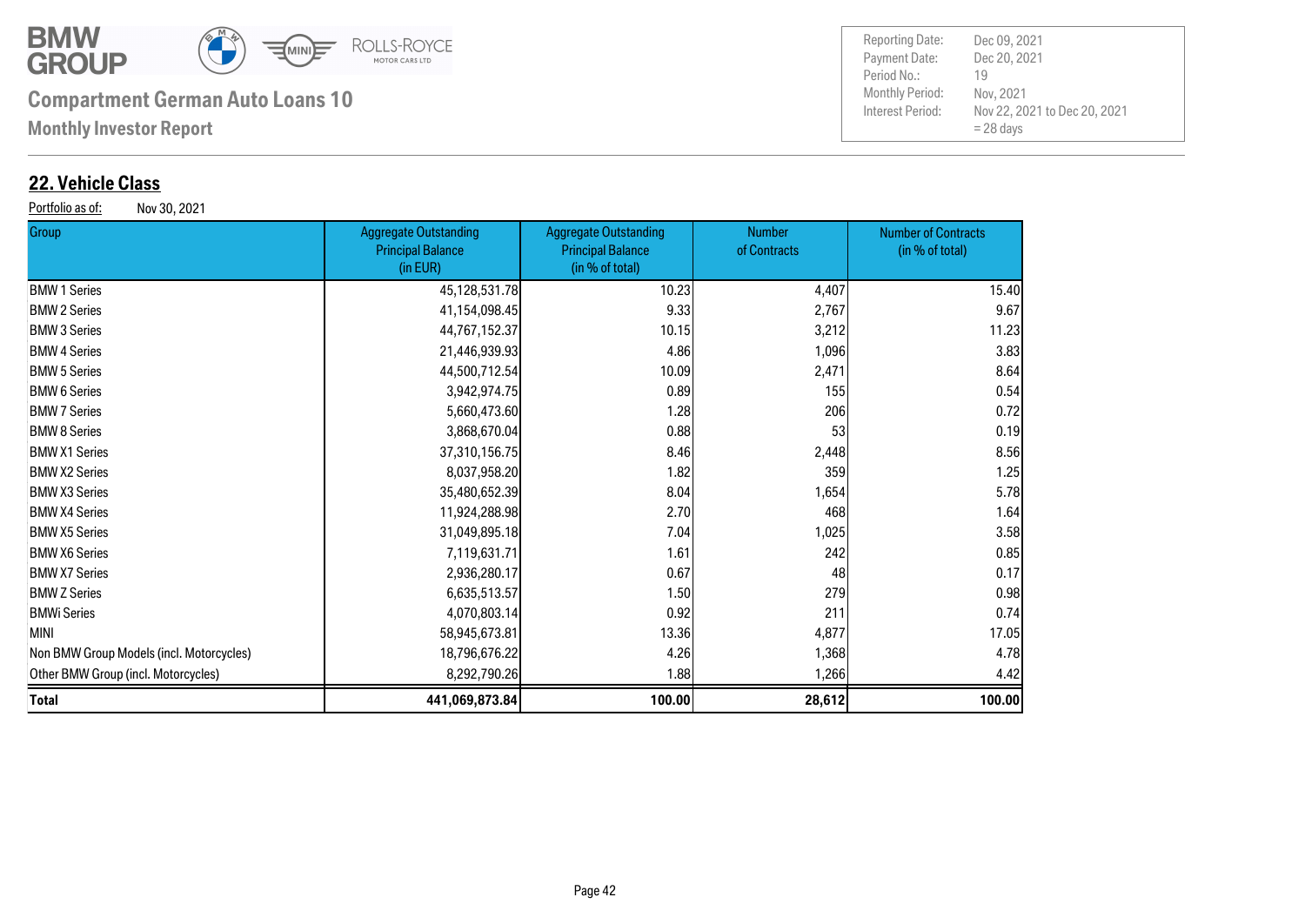

Payment Date: Period No.: Nov 22, 2021 to Dec 20, 2021 = 28 days Dec 20, 2021 Nov, 2021 19 Reporting Date: Dec 09, 2021

**Monthly Investor Report**

### **23. Payment Type**

#### **Initial Portfolio:**

| Group        | Aggregate Principal Balance<br>(in EUR) | Aggregate Principal Balance<br>(in % of total) | <b>Number</b><br>of Contracts | <b>Number of Contracts</b><br>(in % of total) |
|--------------|-----------------------------------------|------------------------------------------------|-------------------------------|-----------------------------------------------|
| Direct debit | 755,724,731.49                          | 99.86                                          | 37,679                        | 99.89                                         |
| Self payment | 1,025,258.79                            | 0.14                                           | 43                            | 0.11                                          |
| <b>Total</b> | 756,749,990.28                          | 100.00                                         | 37,722                        | 100.00                                        |

#### Portfolio as of: Nov 30, 2021

| Group                | <b>Aggregate Outstanding</b><br><b>Principal Balance</b><br>(in EUR) | <b>Aggregate Outstanding</b><br><b>Principal Balance</b><br>(in % of total) | <b>Number</b><br>of Contracts | <b>Number of Contracts</b><br>(in % of total) |
|----------------------|----------------------------------------------------------------------|-----------------------------------------------------------------------------|-------------------------------|-----------------------------------------------|
| <b>IDirect debit</b> | 438,360,805.63                                                       | 99.39                                                                       | 28,456                        | 99.45                                         |
| Self payment         | 2,709,068.21                                                         | 0.61                                                                        | 156I                          | 0.55                                          |
| <b>Total</b>         | 441,069,873.84                                                       | 100.00                                                                      | 28,612                        | 100.00                                        |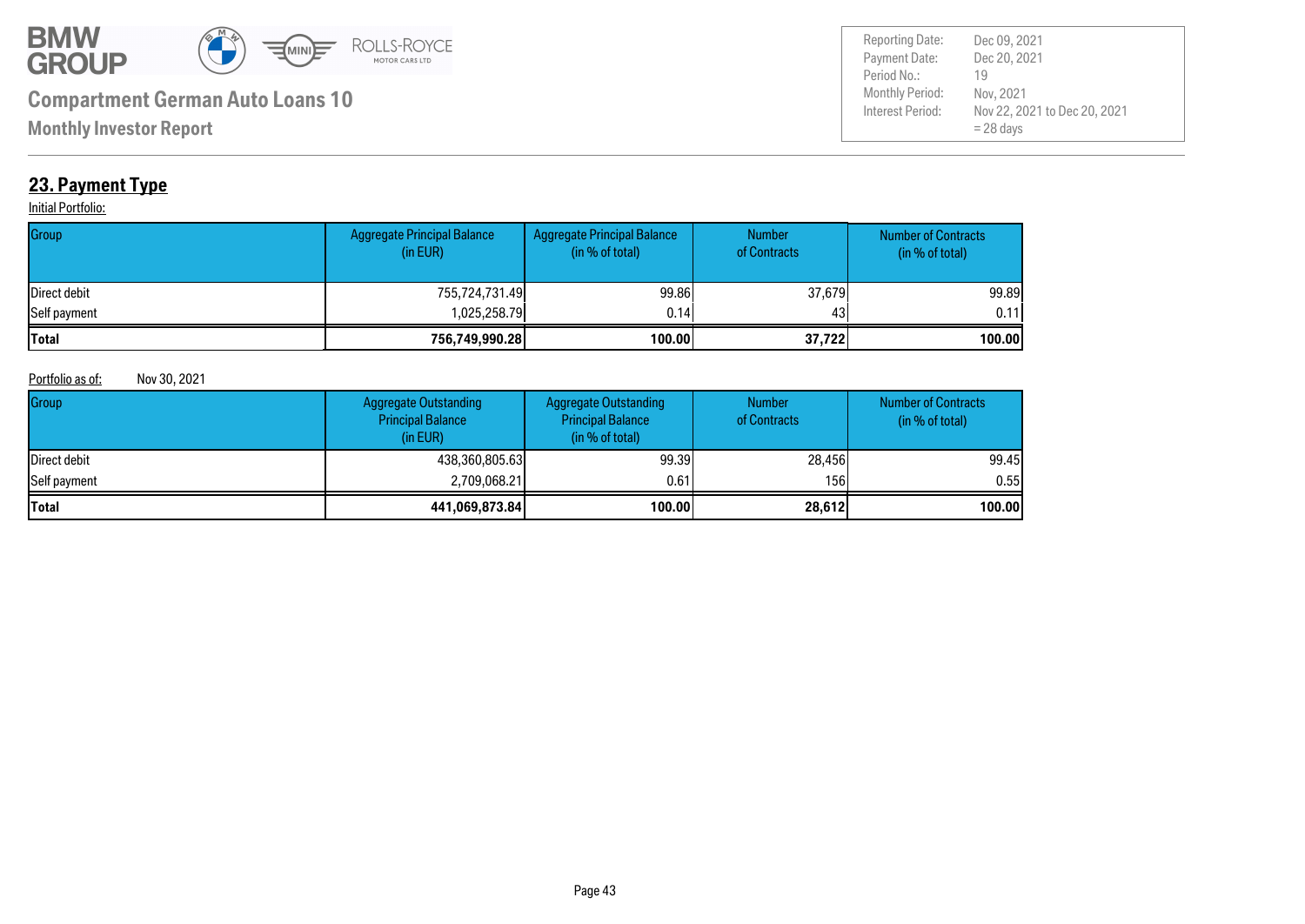

**Monthly Investor Report**

Payment Date: Period No.: Nov 22, 2021 to Dec 20, 2021 = 28 days Dec 20, 2021 Nov, 2021 19 Reporting Date: Dec 09, 2021

#### **24. Interest Rates**

|                                         |                | Weighted Average Nominal Interest Rate (in %) |
|-----------------------------------------|----------------|-----------------------------------------------|
| Aggregate Principal Balance (Initial)   | 756,749,990.28 | 3.32l                                         |
| Aggregate Outstanding Principal Balance | 441.069.873.84 | 3.28l                                         |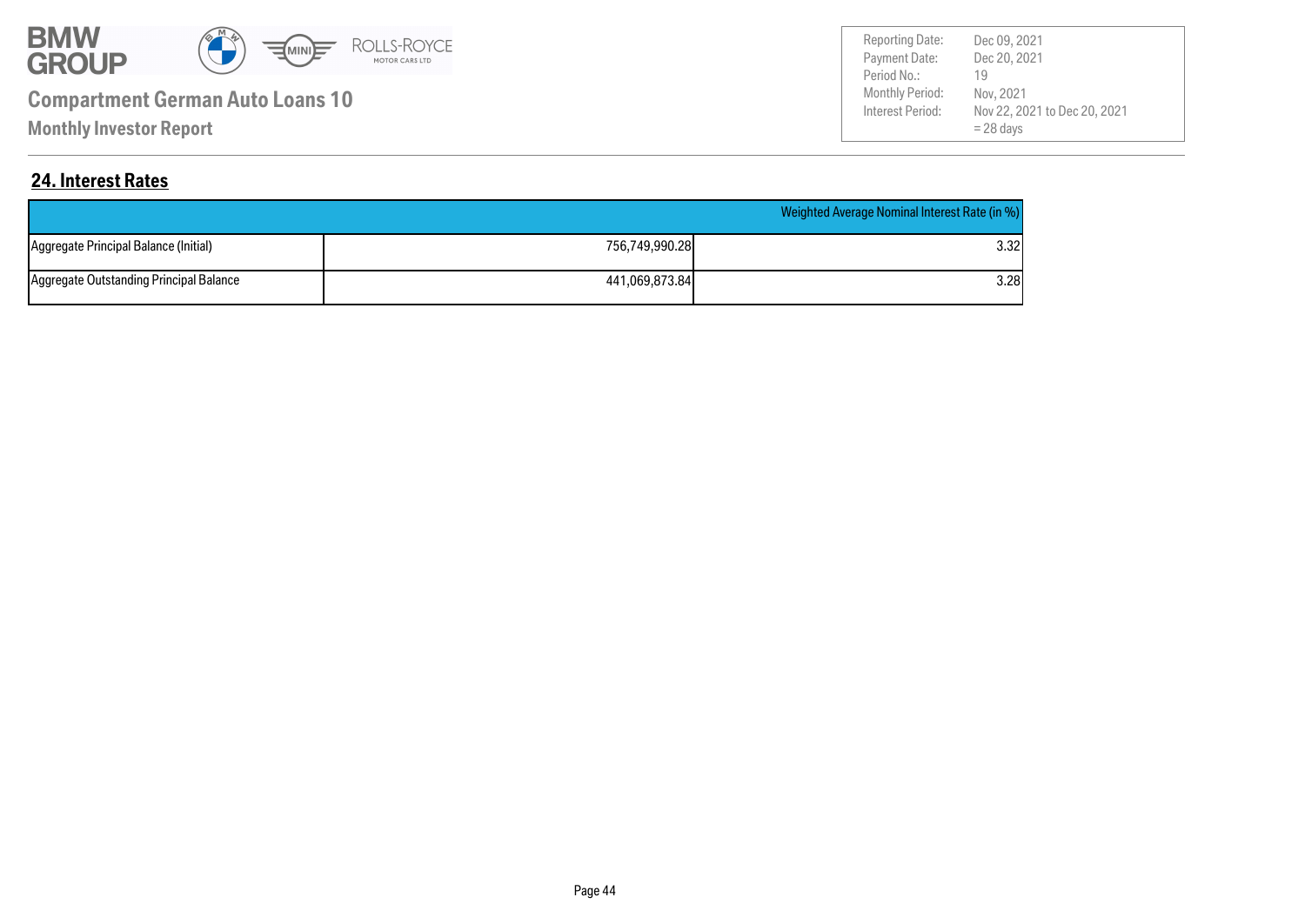

Payment Date: Period No.: Nov 22, 2021 to Dec 20, 2021 = 28 days Dec 20, 2021 Nov, 2021 19 Reporting Date: Dec 09, 2021

### **25. Credit Type**

#### **Initial Portfolio**

| <b>Credit Type</b>    | <b>Aggregate Principal Balance</b><br>(in EUR) | Aggregate Principal Balance<br>(in % of total) | <b>Number</b><br>of Contracts | <b>Number of Contracts</b><br>(in % of total) |
|-----------------------|------------------------------------------------|------------------------------------------------|-------------------------------|-----------------------------------------------|
| <b>Balloon</b>        | 747,953,979.62                                 | 98.84                                          | 36,385                        | 96.46                                         |
| Equal Instalment Loan | 8,796,010.66                                   | .16                                            | 337،،                         | 3.54                                          |
| <b>Total</b>          | 756,749,990.28                                 | 100.00                                         | 37,722                        | 100.00                                        |

#### Portfolio as of: Nov 30, 2021

| <b>Credit Type</b>    | <b>Aggregate Outstanding</b><br><b>Principal Balance</b><br>(in EUR) | Aggregate Outstanding<br><b>Principal Balance</b><br>(in % of total) | <b>Number</b><br>of Contracts | <b>Number of Contracts</b><br>(in $%$ of total) |
|-----------------------|----------------------------------------------------------------------|----------------------------------------------------------------------|-------------------------------|-------------------------------------------------|
| <b>Balloon</b>        | 438.698.398.96                                                       | 99.46                                                                | 27,939                        | 97.65                                           |
| Equal Instalment Loan | 2,371,474.88                                                         | 0.54                                                                 | 673                           | 2.35                                            |
| <b>Total</b>          | 441,069,873.84                                                       | 100.00                                                               | 28,612                        | 100.00                                          |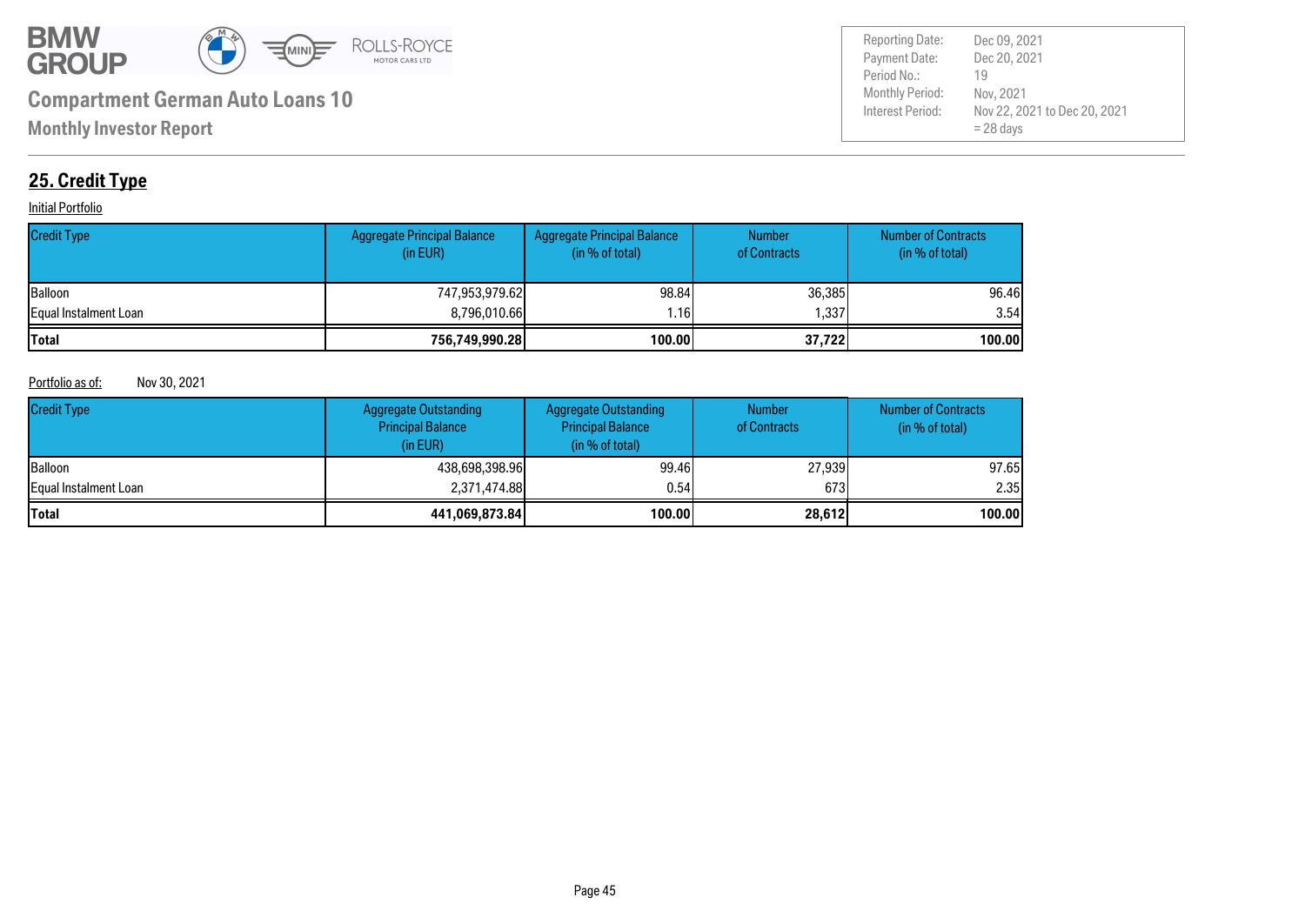

**Monthly Investor Report**

#### **26. Contracts per Customer**

#### **Initial Portfolio**

| Group        | <b>Aggregate Principal Balance</b><br>(in EUR) | <b>Aggregate Principal Balance</b><br>(in % of total) | <b>Number</b><br>of Contracts | <b>Number of Contracts</b><br>(in % of total) |
|--------------|------------------------------------------------|-------------------------------------------------------|-------------------------------|-----------------------------------------------|
|              | 724,380,586.58                                 | 95.72                                                 | 36,591                        | 97.00                                         |
| $ 2 - 4 $    | 26,859,922.86                                  | 3.55                                                  | 952                           | 2.52                                          |
| $ 5 - 7$     | 3,218,258.38                                   | 0.43                                                  | 89                            | 0.24                                          |
| $ 8 - 10$    | 326,566.45                                     | 0.04                                                  | 26                            | 0.07                                          |
| $\geq 10$    | 1,964,656.01                                   | 0.261                                                 | 64                            | 0.17                                          |
| <b>Total</b> | 756,749,990.28                                 | 100.00                                                | 37,722                        | 100.00                                        |

#### Portfolio as of: Nov 30, 2021

| Group        | <b>Aggregate Outstanding</b><br><b>Principal Balance</b><br>(in EUR) | <b>Aggregate Outstanding</b><br><b>Principal Balance</b><br>(in % of total) | <b>Number</b><br>of Contracts | <b>Number of Contracts</b><br>(in % of total) |
|--------------|----------------------------------------------------------------------|-----------------------------------------------------------------------------|-------------------------------|-----------------------------------------------|
|              | 426,388,100.05                                                       | 96.67                                                                       | 27,964                        | 97.74                                         |
| $ 2 - 4 $    | 12,733,857.18                                                        | 2.89                                                                        | 567                           | 1.98                                          |
| $ 5 - 7$     | 1,614,222.24                                                         | 0.37                                                                        | 55                            | 0.19                                          |
| $ 8 - 10$    | 333,694.37                                                           | 0.08                                                                        | 26                            | 0.09                                          |
| >10          | 0.00                                                                 | 0.001                                                                       |                               | 0.00                                          |
| <b>Total</b> | 441,069,873.84                                                       | 100.00                                                                      | 28,612                        | 100.00                                        |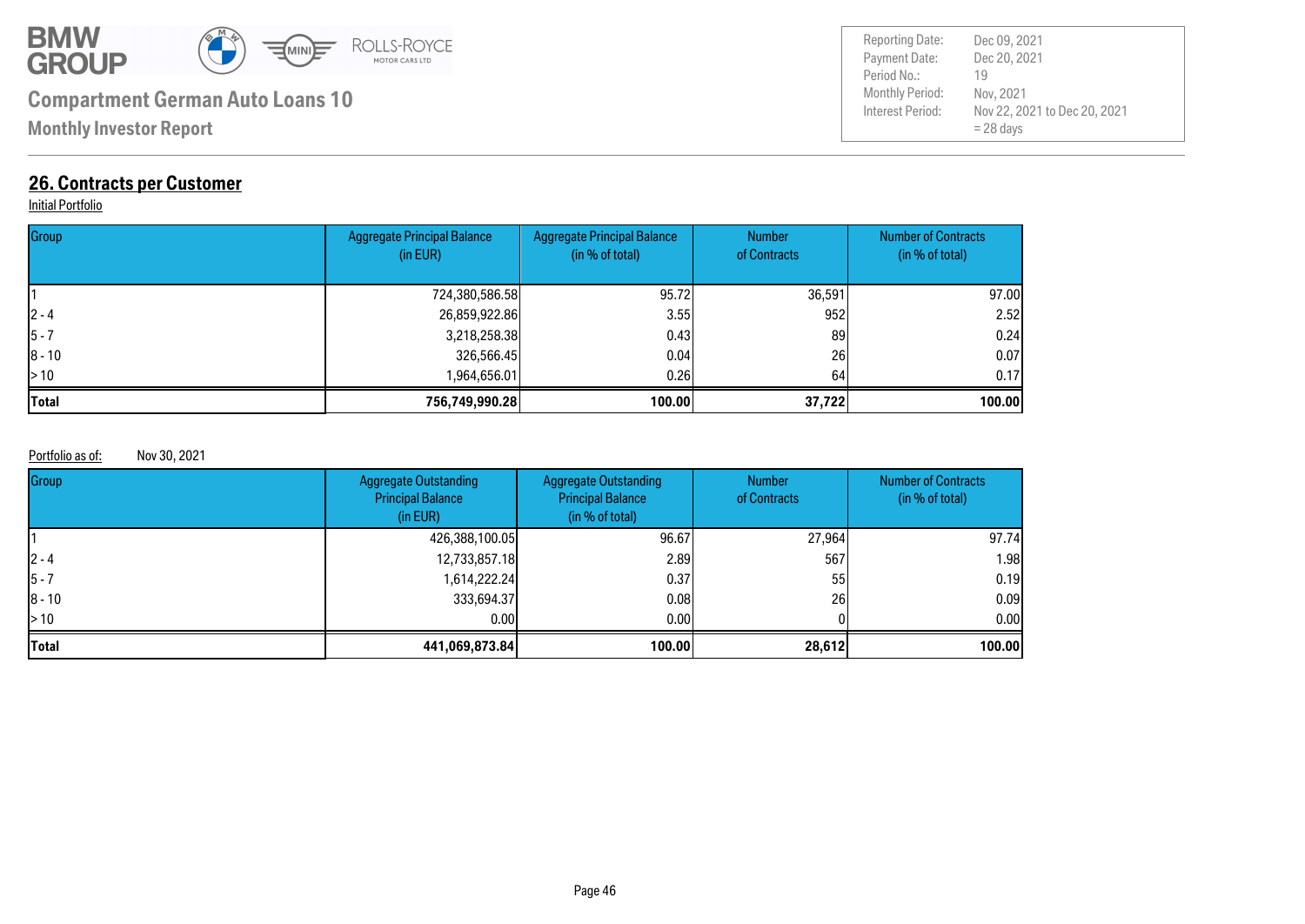

**Monthly Investor Report**

#### **27. Amortisation**

| Period         | <b>Principal Balance (in EUR)</b> |
|----------------|-----------------------------------|
|                | 756,749,990.28                    |
| 1              | 747,284,150.21                    |
| $\overline{c}$ | 737,791,273.70                    |
| 3              | 728,264,986.54                    |
| 4              | 718,711,535.81                    |
| 5              | 709,130,456.80                    |
| 6              | 699,537,583.26                    |
| 7              | 689,921,537.42                    |
| 8              | 680,279,765.60                    |
| 9              | 670,377,327.40                    |
| 10             | 660,211,792.26                    |
| 11             | 649,963,053.12                    |
| 12             | 639,845,968.29                    |
| 13             | 629,719,269.72                    |
| 14             | 619,491,825.35                    |
| 15             | 609,576,998.09                    |
| 16             | 599,601,717.70                    |
| 17             | 589,644,361.50                    |
| 18             | 577,535,834.69                    |
| 19             | 565,480,782.53                    |
| 20             | 553,402,724.33                    |
| 21             | 539,097,447.91                    |
| 22             | 522,150,647.75                    |
| 23             | 505,899,957.67                    |
| 24             | 490,470,791.84                    |
| 25             | 474,407,402.05                    |
| 26             | 458,142,852.87                    |
| 27             | 442,825,967.72                    |
| 28             | 427,600,260.77                    |
| 29             | 415,485,297.93                    |
| 30             | 380,019,947.98                    |

| Initial Portfolio | <b>Current Portfolio</b> |
|-------------------|--------------------------|
|-------------------|--------------------------|

| Period         | <b>Principal Balance (in EUR)</b> |
|----------------|-----------------------------------|
|                | 756,749,990.28                    |
| 1              | 747,284,150.21                    |
| $\overline{c}$ | 737,791,273.70                    |
| 3              | 728,264,986.54                    |
| 4              | 718,711,535.81                    |
| 5              | 709,130,456.80                    |
| 6              | 699,537,583.26                    |
| $\overline{7}$ | 689,921,537.42                    |
| 8              | 680,279,765.60                    |
| 9              | 670,377,327.40                    |
| 10             | 660,211,792.26                    |
| 11             | 649,963,053.12                    |
| 12             | 639,845,968.29                    |
| 13             | 629,719,269.72                    |
| 14             | 619,491,825.35                    |
| 15             | 609,576,998.09                    |
| 16             | 599,601,717.70                    |
| 17             | 589,644,361.50                    |
| 18             | 577,535,834.69                    |
| 19             | 565,480,782.53                    |
| 20             | 553,402,724.33                    |
| 21             | 539,097,447.91                    |
| 22             | 522,150,647.75                    |
| 23             | 505,899,957.67                    |
| 24             | 490,470,791.84                    |
| 25             | 474,407,402.05                    |
| 26             | 458,142,852.87                    |
| 27             | 442,825,967.72                    |
| 28             | 427,600,260.77                    |
| 29             | 415,485,297.93                    |
| 30             | 380,019,947.98                    |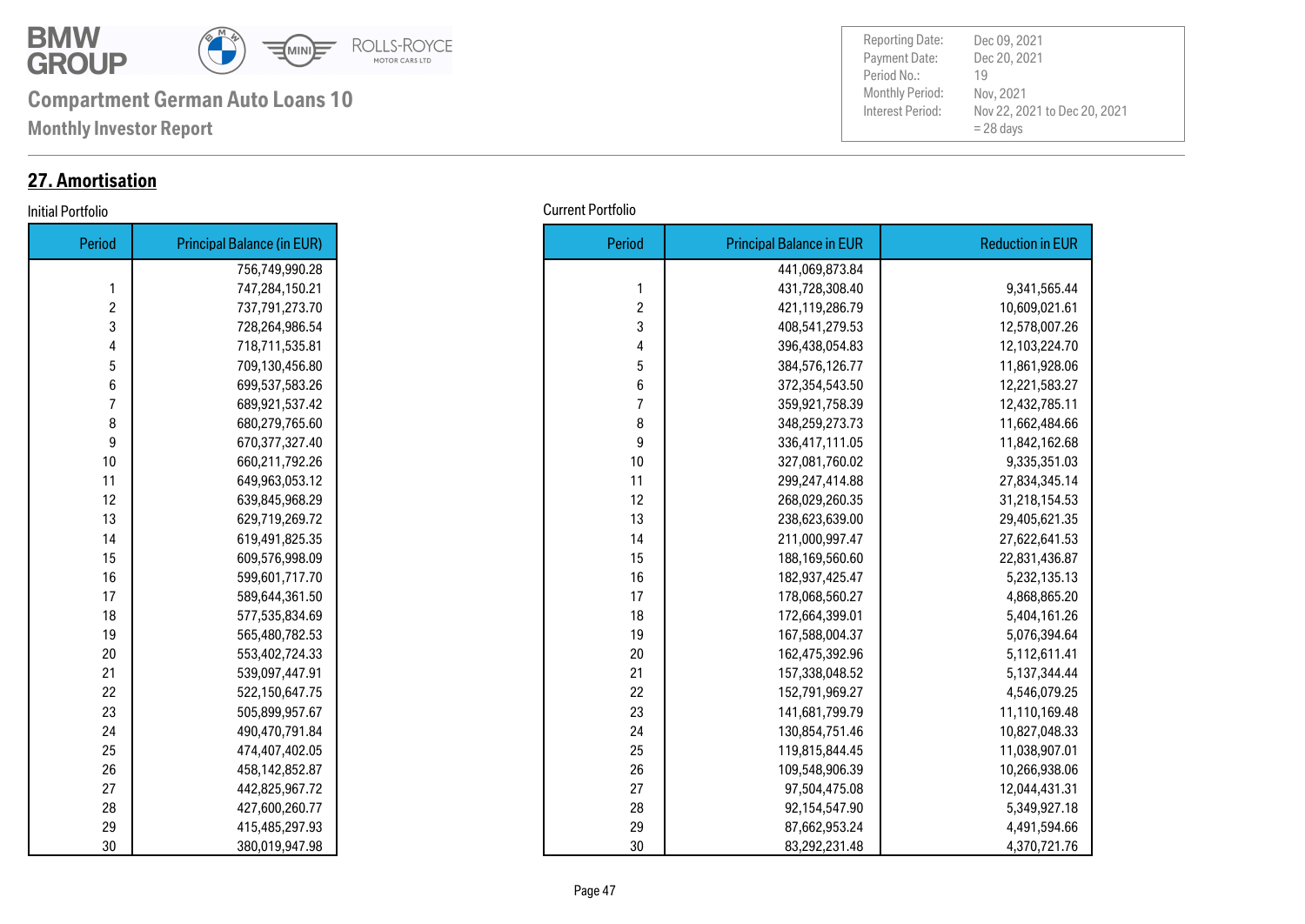

**Monthly Investor Report**

#### **27. Amortisation**

#### Initial Portfolio Current Portfolio

| Period | <b>Principal Balance (in EUR)</b> |
|--------|-----------------------------------|
| 31     | 340,159,419.42                    |
| 32     | 303,483,138.49                    |
| 33     | 269,153,961.86                    |
| 34     | 240,139,443.71                    |
| 35     | 233,332,615.30                    |
| 36     | 226,972,057.57                    |
| 37     | 219,949,590.01                    |
| 38     | 213,498,160.86                    |
| 39     | 206,981,816.24                    |
| 40     | 200,393,388.75                    |
| 41     | 194,596,293.22                    |
| 42     | 180,889,998.88                    |
| 43     | 167,116,177.88                    |
| 44     | 153,183,310.70                    |
| 45     | 140,387,024.45                    |
| 46     | 125,235,883.79                    |
| 47     | 118,472,482.67                    |
| 48     | 112,603,579.13                    |
| 49     | 106,724,904.66                    |
| 50     | 100,357,831.84                    |
| 51     | 94,395,480.90                     |
| 52     | 88,701,913.00                     |
| 53     | 84,191,051.06                     |
| 54     | 66,340,359.61                     |
| 55     | 48,581,532.40                     |
| 56     | 30,608,549.97                     |
| 57     | 15,138,249.31                     |
| 58     | 4,297.72                          |
| 59     | 1,886.86                          |
| 60     | 0.00                              |

| <b>Current Portfolio</b> |
|--------------------------|
|                          |

| Period | <b>Principal Balance (in EUR)</b> |
|--------|-----------------------------------|
| 31     | 340,159,419.42                    |
| 32     | 303,483,138.49                    |
| 33     | 269,153,961.86                    |
| 34     | 240,139,443.71                    |
| 35     | 233,332,615.30                    |
| 36     | 226,972,057.57                    |
| 37     | 219,949,590.01                    |
| 38     | 213,498,160.86                    |
| 39     | 206,981,816.24                    |
| 40     | 200,393,388.75                    |
| 41     | 194,596,293.22                    |
| 42     | 180,889,998.88                    |
| 43     | 167,116,177.88                    |
| 44     | 153,183,310.70                    |
| 45     | 140,387,024.45                    |
| 46     | 125,235,883.79                    |
| 47     | 118,472,482.67                    |
| 48     | 112,603,579.13                    |
| 49     | 106,724,904.66                    |
| 50     | 100,357,831.84                    |
| 51     | 94,395,480.90                     |
| 52     | 88,701,913.00                     |
| 53     | 84,191,051.06                     |
| 54     | 66,340,359.61                     |
| 55     | 48,581,532.40                     |
| 56     | 30,608,549.97                     |
| 57     | 15,138,249.31                     |
| 58     | 4,297.72                          |
| 59     | 1,886.86                          |
| 60     | 0.00                              |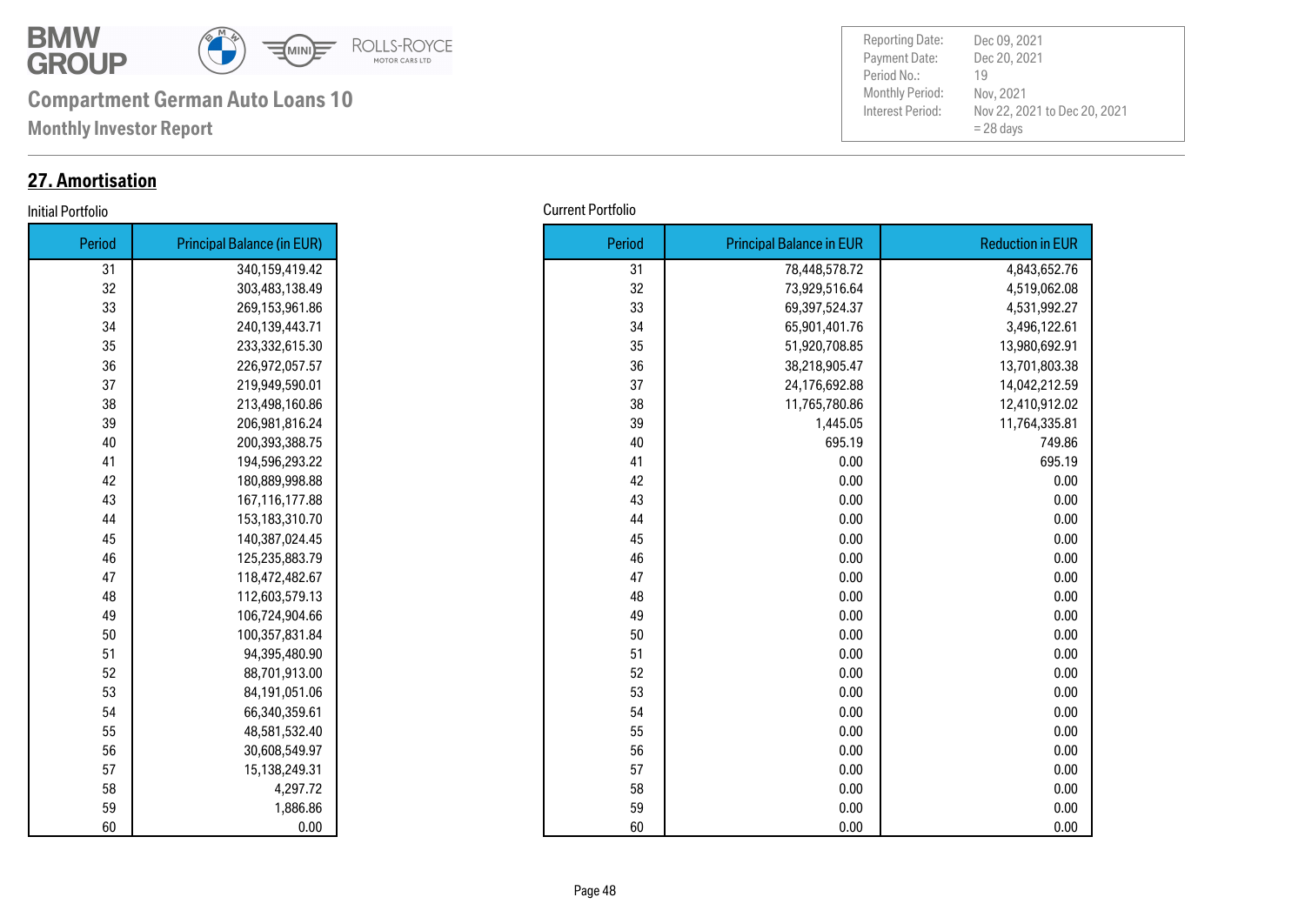

#### **28. Priority of Payments**

#### **Priority of Payments\***

| <b>Available Distribution Amount</b> | $\ddot{}$      | 21,117,118.76 |
|--------------------------------------|----------------|---------------|
| Taxes                                | $\blacksquare$ | 0.00          |
| <b>Trustee Payment</b>               |                | 0.00          |
| <b>Senior Expenses</b>               | $\blacksquare$ | 3,569.97      |
| Swap Net Payment                     |                | 10,300.55     |
| <b>Class A Interest</b>              |                | 39,816.00     |
| <b>Class B Interest</b>              |                | 44,137.88     |
| Cash Reserve                         |                | 3,790,000.00  |
| <b>Principal Class A</b>             |                | 17,229,294.36 |
| <b>Principal Class B</b>             |                | 0.00          |
| <b>Swap Termination Event</b>        |                | 0.00          |
| <b>Subordinated Loan Interest</b>    | $\blacksquare$ | 0.00          |
| <b>Subordinated Loan Principal</b>   |                | 0.00          |
| Seller                               |                | 0.00          |

\*all Amounts in EUR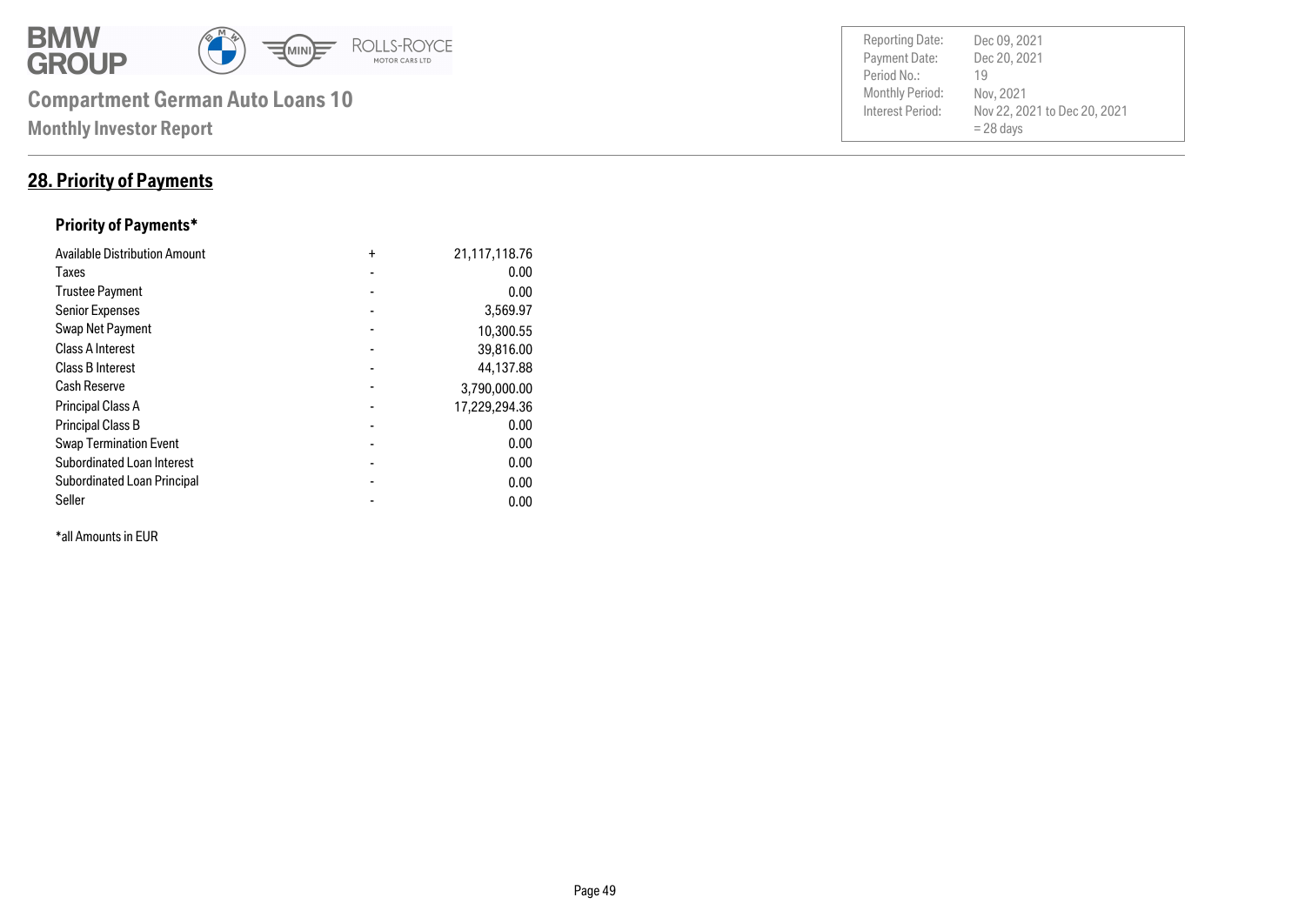

**29. Transaction Costs**

| <b>Cost Category (in EUR)</b>       | <b>Class A</b> | <b>Class B</b> | <b>Subordinated Loan</b> | <b>Total</b> |
|-------------------------------------|----------------|----------------|--------------------------|--------------|
| <b>Senior Expenses</b>              |                |                |                          | 3,569.97     |
| Interest accrued for the Period     | 39,816.00      | 44,137.88      | 4,235.96                 | 88,189.84    |
| Interest payments for the Period    | 39,816.00      | 44,137.88      | 0.00                     | 83,953.88    |
| <b>Cumulative Interest Payments</b> | 1,339,016.00   | 901,689.40     | 0.00                     | 2,240,705.40 |
| Unpaid Interest for the Period      | 0.00           | 0.00           | 4,235.96                 | 4,235.96     |
| <b>Cumulative Unpaid Interest</b>   | 0.00           | 0.00           | 87,647.65                | 87,647.65    |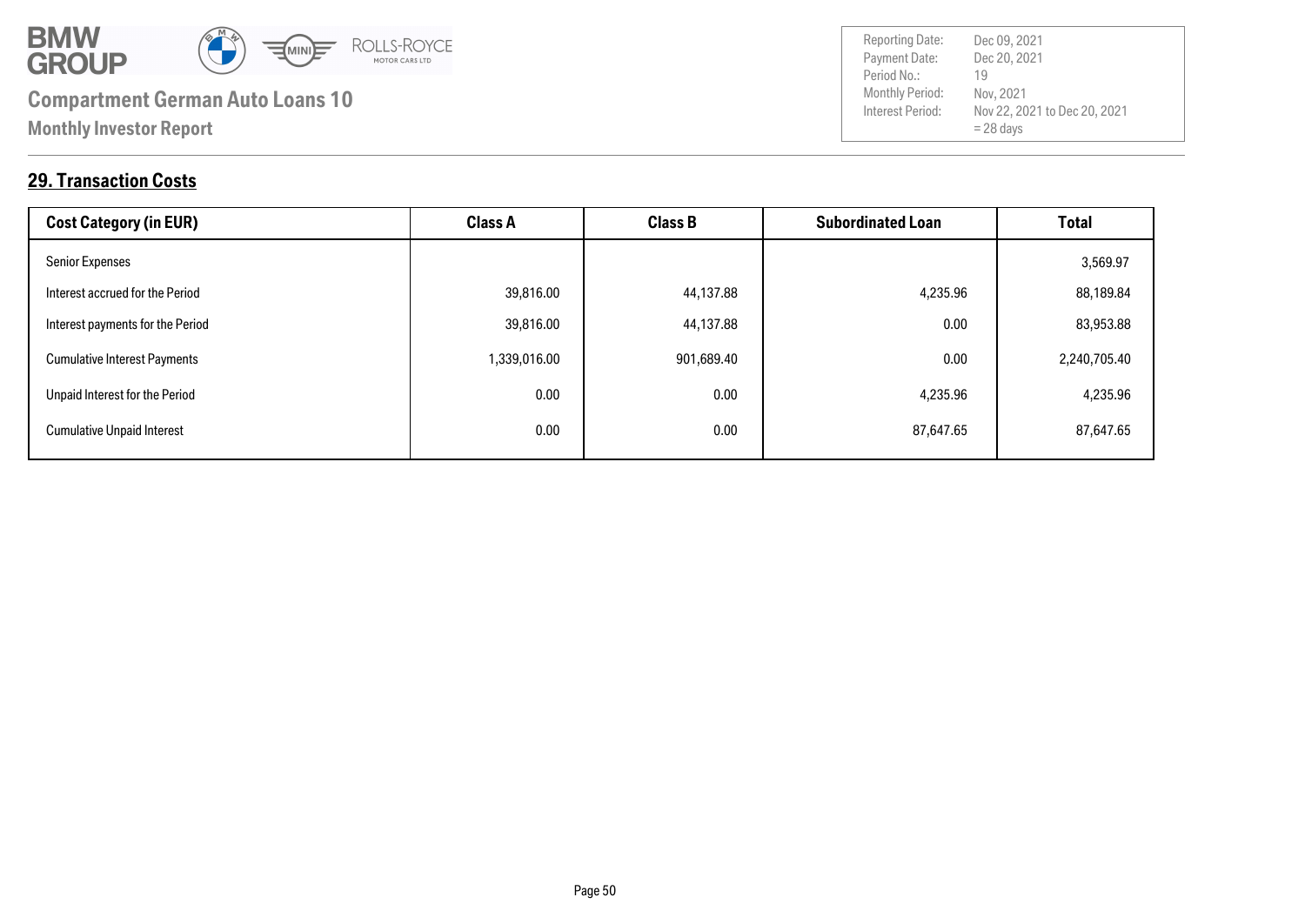

Payment Date: Period No.: Nov 22, 2021 to Dec 20, 2021 = 28 days Dec 20, 2021 Nov, 2021 19 Reporting Date: Dec 09, 2021

#### **30. Ratings**

|                                | <b>Fitch</b> | <b>S&amp;P</b> | <b>Moodys</b> | <b>DBRS</b> |
|--------------------------------|--------------|----------------|---------------|-------------|
| <b>Notes - current ratings</b> |              |                |               |             |
| Class A                        | AAA          | N/A            | Aaa           | N/A         |
| Class B                        | N/A          | N/A            | N/A           | N/A         |

|                                              |                                  |            | <b>Fitch</b> | <b>S&amp;P</b> | <b>Moodys</b>  | <b>DBRS</b> | <b>Trigger Breached</b> |
|----------------------------------------------|----------------------------------|------------|--------------|----------------|----------------|-------------|-------------------------|
| <b>Transaction Parties - current ratings</b> |                                  |            |              |                |                |             |                         |
|                                              | BMW AG                           | long term  | N/A          | $\mathsf{H}$   | A <sub>2</sub> | A high      | no                      |
|                                              |                                  | short term | N/A          | $A-1$          | $P-1$          | N/A         | no                      |
| <b>Issuer Account Bank:</b>                  | The Bank of New York Mellon      | long term  | AA+          | N/A            | Aa1            | N/A         | no                      |
|                                              |                                  | short term | $F1+$        | N/A            | $P-1$          | N/A         | no                      |
| <b>Swap Provider:</b>                        | Skandinaviska Enskilda Banken AB | long term  | AA           | N/A            | Aa3            | N/A         | no                      |
|                                              |                                  | short term | $F1+$        | N/A            | $P-1$          | N/A         | no                      |

|                                               |                                  |            | <b>Fitch</b>   | <b>S&amp;P</b> | <b>Moodys</b> | <b>DBRS</b> |
|-----------------------------------------------|----------------------------------|------------|----------------|----------------|---------------|-------------|
| <b>Transaction Parties - required ratings</b> |                                  |            |                |                |               |             |
|                                               | BMW AG                           | long term  | <b>BBB</b>     | N/A            | Baa1          | N/A         |
|                                               |                                  | short term | F <sub>2</sub> | N/A            | $P-2$         | N/A         |
| <b>Issuer Account Bank:</b>                   | The Bank of New York Mellon      | long term  | $\mathsf{A}$   | N/A            | A2            | N/A         |
|                                               |                                  | short term | F <sub>1</sub> | N/A            | $P-1$         | N/A         |
| <b>Swap Provider:</b>                         | Skandinaviska Enskilda Banken AB | long term  | $\mathsf{A}$   | N/A            | Baa1          | N/A         |
|                                               |                                  | short term | F1             | N/A            | N/A           | N/A         |